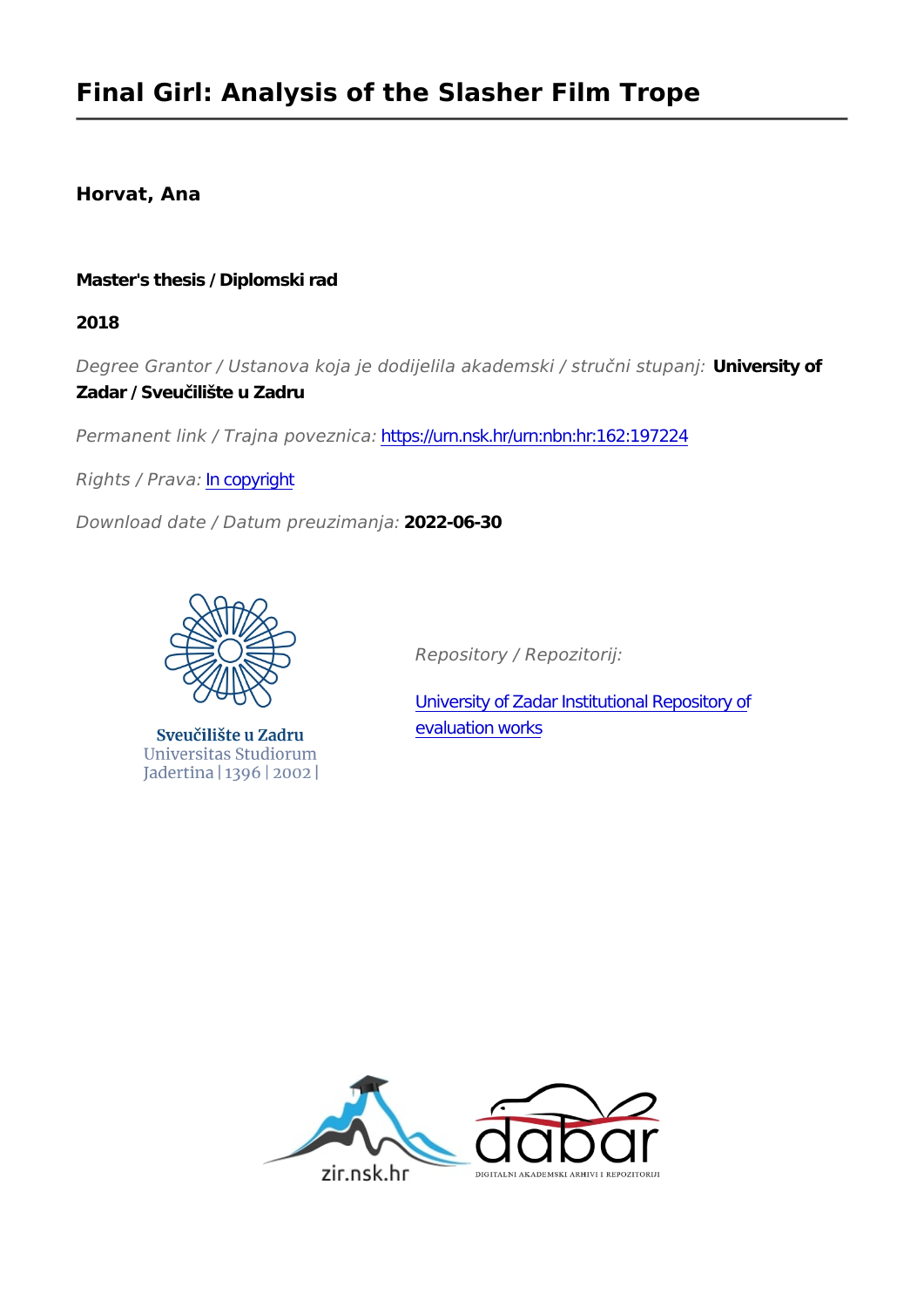# Sveučilište u Zadru

## Odjel za anglistiku Diplomski studij engleskog jezika i književnosti: znanstveni smjer



Zadar, 2018.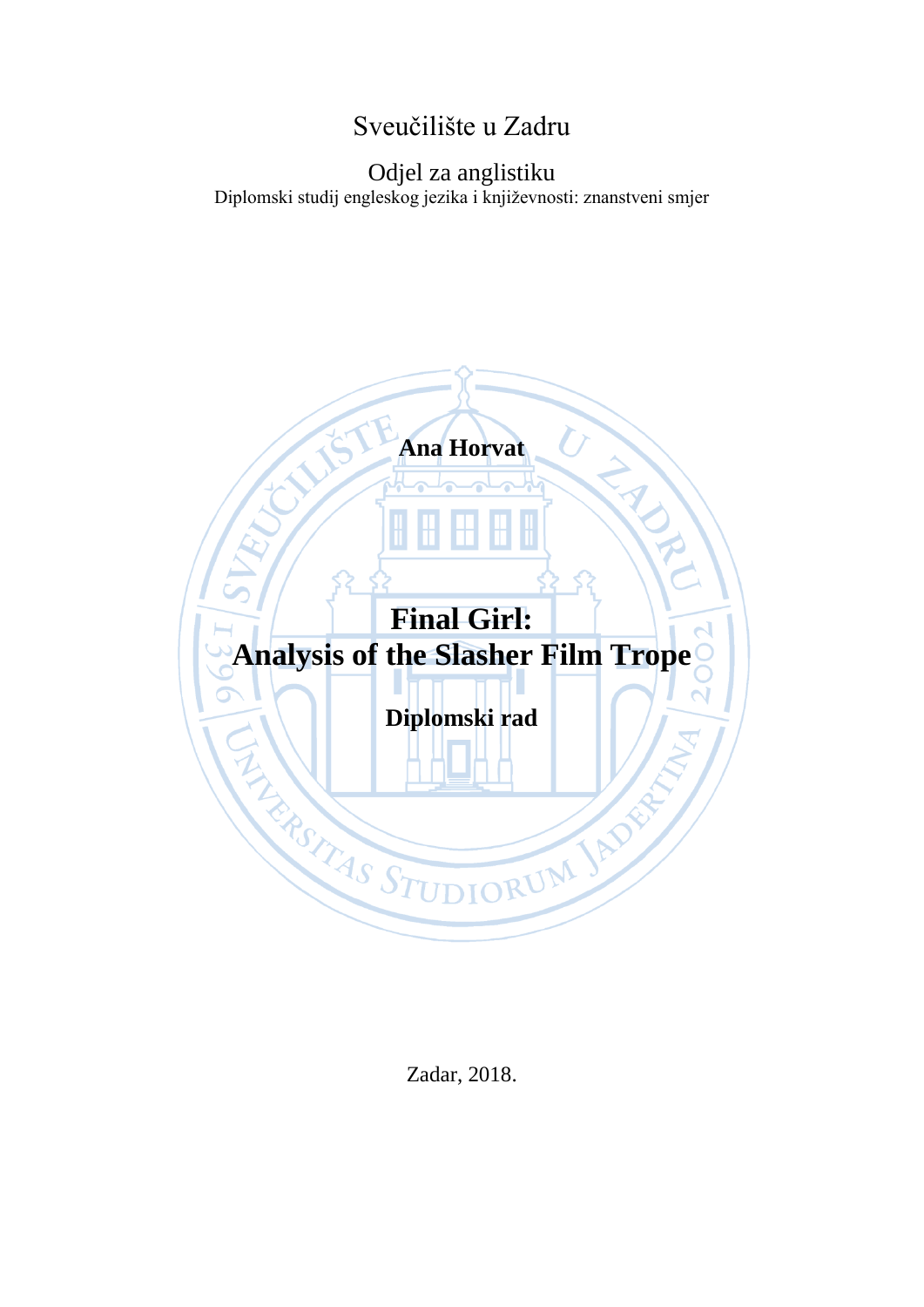# Sveučilište u Zadru

Odjel za anglistiku Diplomski studij engleskog jezika i književnosti: znanstveni smjer

Final Girl: Analysis of the Slasher Film Trope

Diplomski rad

Student/ica: Ana Horvat

Mentor/ica: doc. dr. sc. Marko Lukić

Zadar, 2018.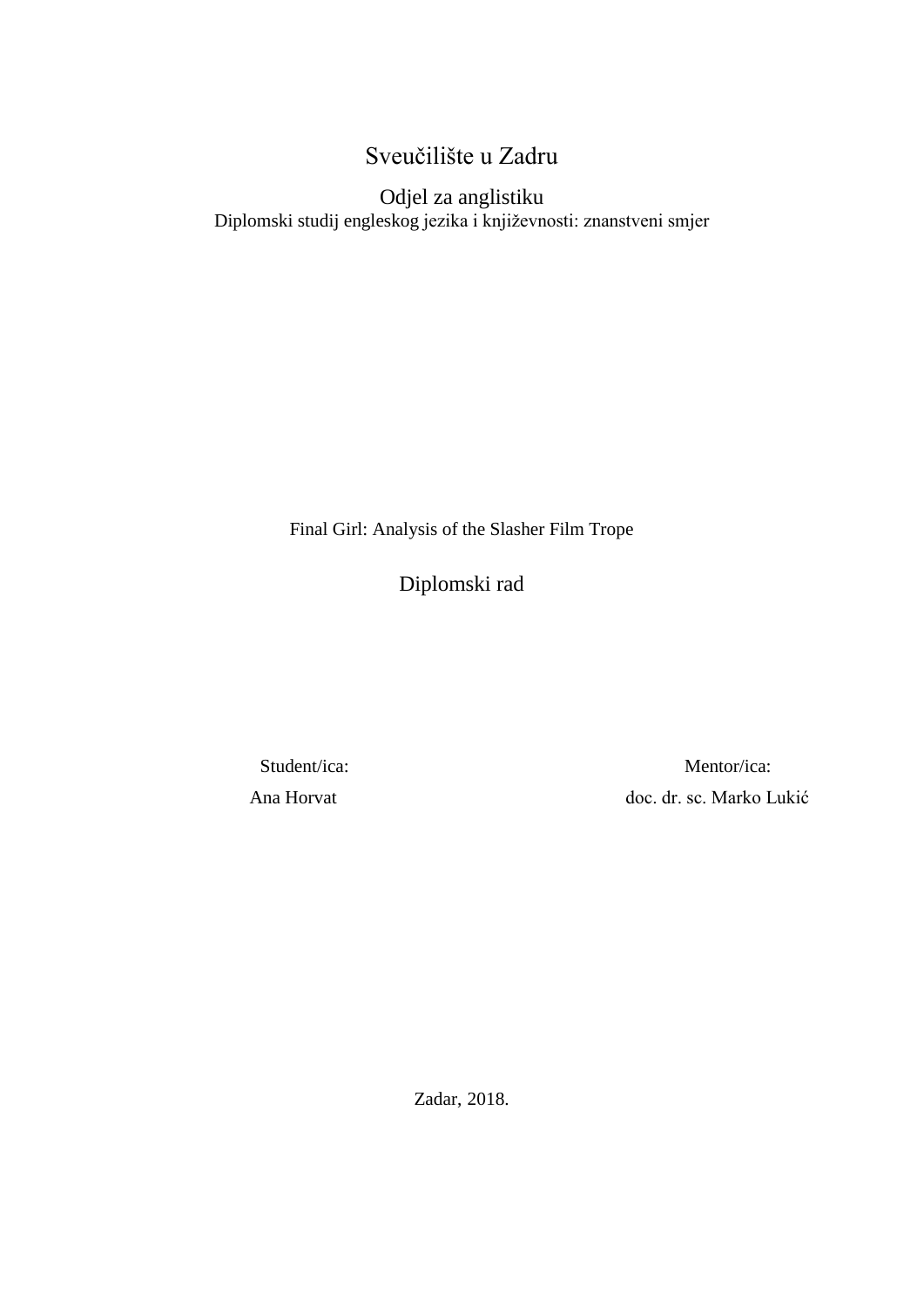

# **Izjava o akademskoj čestitosti**

Ja, **Ana Horvat,** ovime izjavljujem da je moj **diplomski** rad pod naslovom **Final Girl: Analysis of the Slasher Film Trope** rezultat mojega vlastitog rada, da se temelji na mojim istraživanjima te da se oslanja na izvore i radove navedene u bilješkama i popisu literature. Ni jedan dio mojega rada nije napisan na nedopušten način, odnosno nije prepisan iz necitiranih radova i ne krši bilo čija autorska prava.

Izjavljujem da ni jedan dio ovoga rada nije iskorišten u kojem drugom radu pri bilo kojoj drugoj visokoškolskoj, znanstvenoj, obrazovnoj ili inoj ustanovi.

Sadržaj mojega rada u potpunosti odgovara sadržaju obranjenoga i nakon obrane uređenoga rada.

Zadar, 3. listopad 2018.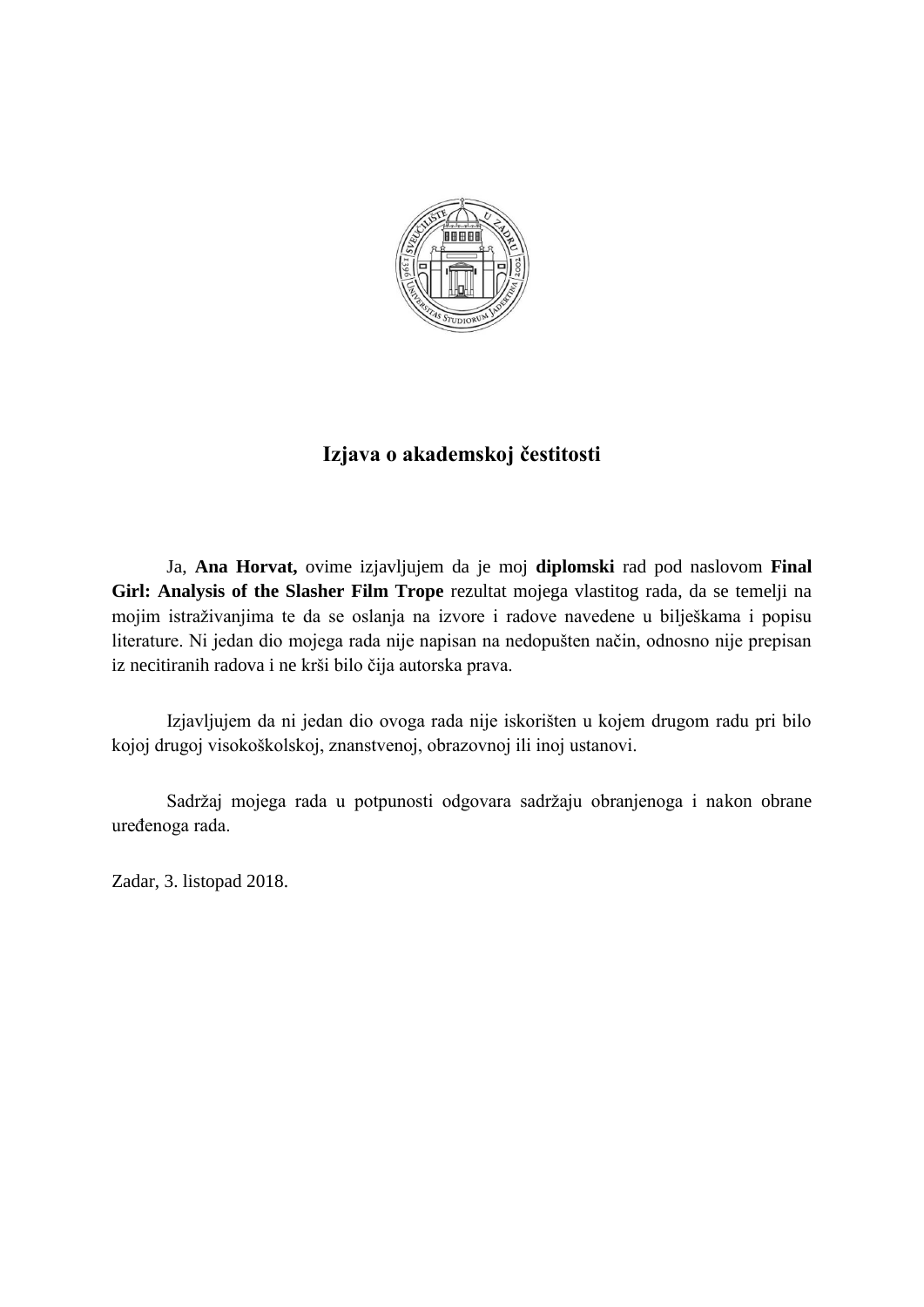Table of contents:

| 1. |                                                          |  |
|----|----------------------------------------------------------|--|
| 2. |                                                          |  |
|    |                                                          |  |
| 3. |                                                          |  |
|    |                                                          |  |
|    |                                                          |  |
|    |                                                          |  |
|    |                                                          |  |
| 4. |                                                          |  |
| 5. |                                                          |  |
| 6. |                                                          |  |
|    | 7. FINAL GIRL: ANALIZA KLJUČNOG ELEMENTA SLASHER FILMA44 |  |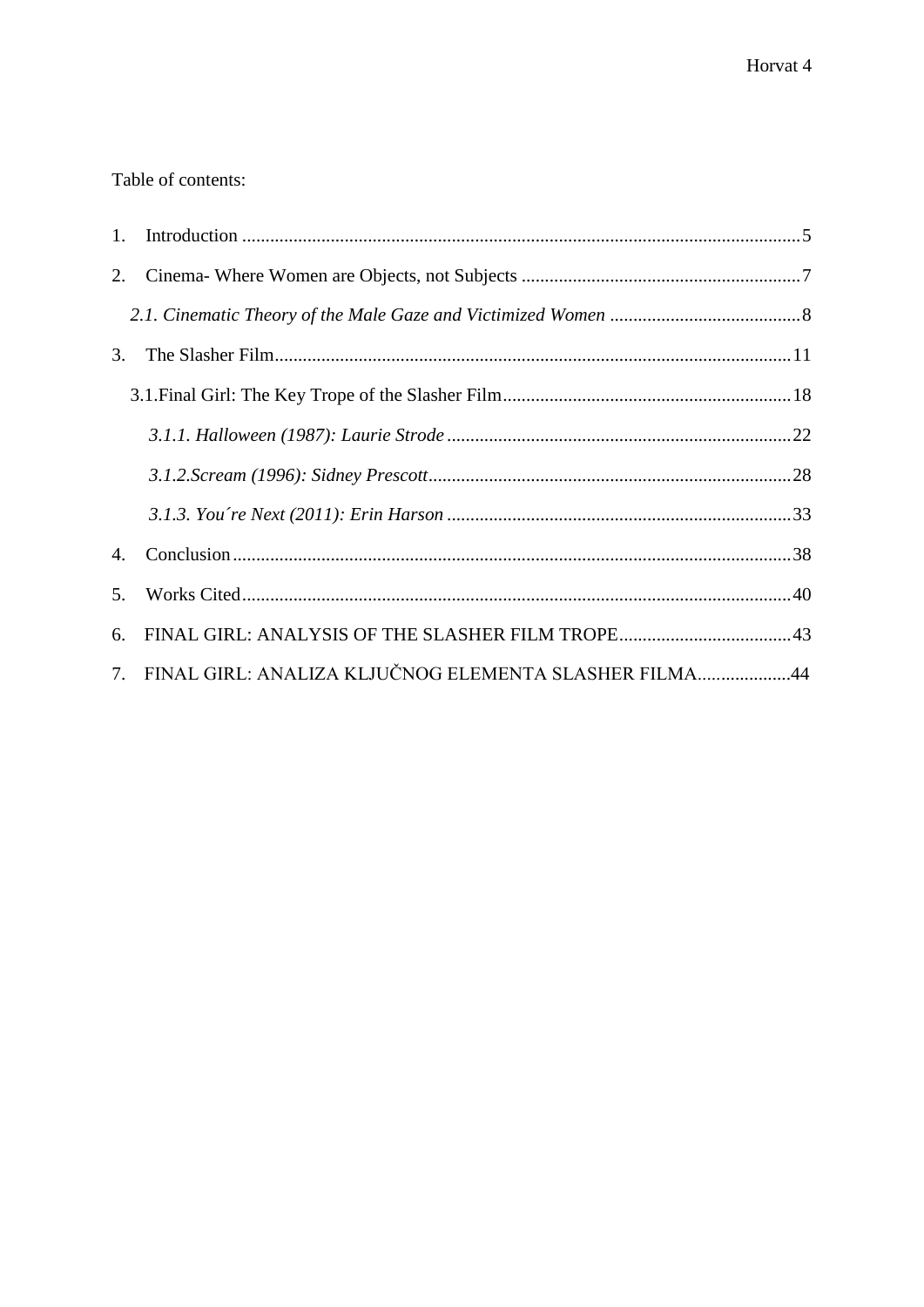Horvat 5

#### 1. Introduction

The representation of women within the world of art, specifically in film, is a widely and continuously discussed topic. Aside chronic underrepresentation, there is also a lack of positive female representation in film with predominance of gender stereotypes reflecting, and thus enforcing, socially upheld behavioral norms and imposed views of gender. As a subgenre of horror film which first and foremost seeks to evoke negative emotional reactions from its audience, the slasher film is known for its specific narrative, tropes and clichés that serve as a representation of our society and have become a staple of the genre, setting it apart within the horror genre itself. Viewed as primarily focused on the young male audience, the slasher film generates ambivalent reactions from its audience as well as being ambivalent itself regarding gender representation and fluidity. The core of horror and slasher films lies in the power struggle between easily relatable human protagonists, in terms of their certain behavioral traits and the antagonist, i.e. the monster ranging from a psychopathic human killer to a paranormal force (that used to be human). As any other genre, horror comments on the current state of society, yet in a very specific way. Its influence on society and vice versa is undeniable:

Horror films explore more fundamental questions about the nature of human existence, questions that, in some profound ways, go beyond culture and society as these are organized in any given period or form. Here lies the special significance of horror, the factors that truly differentiate it from the other genres and that make it conform most deeply with our contemporary sense of the world. (Prince 2)

In other words, horror films are viewed as more honest and raw than any other genre, an idea the slasher film evidently follows. The basic plot line of the slasher film typically revolves around a psychopathic killer gruesomely murdering a group of young people until there is only one left standing - the Final Girl. One of the key tropes of the slasher genre, whose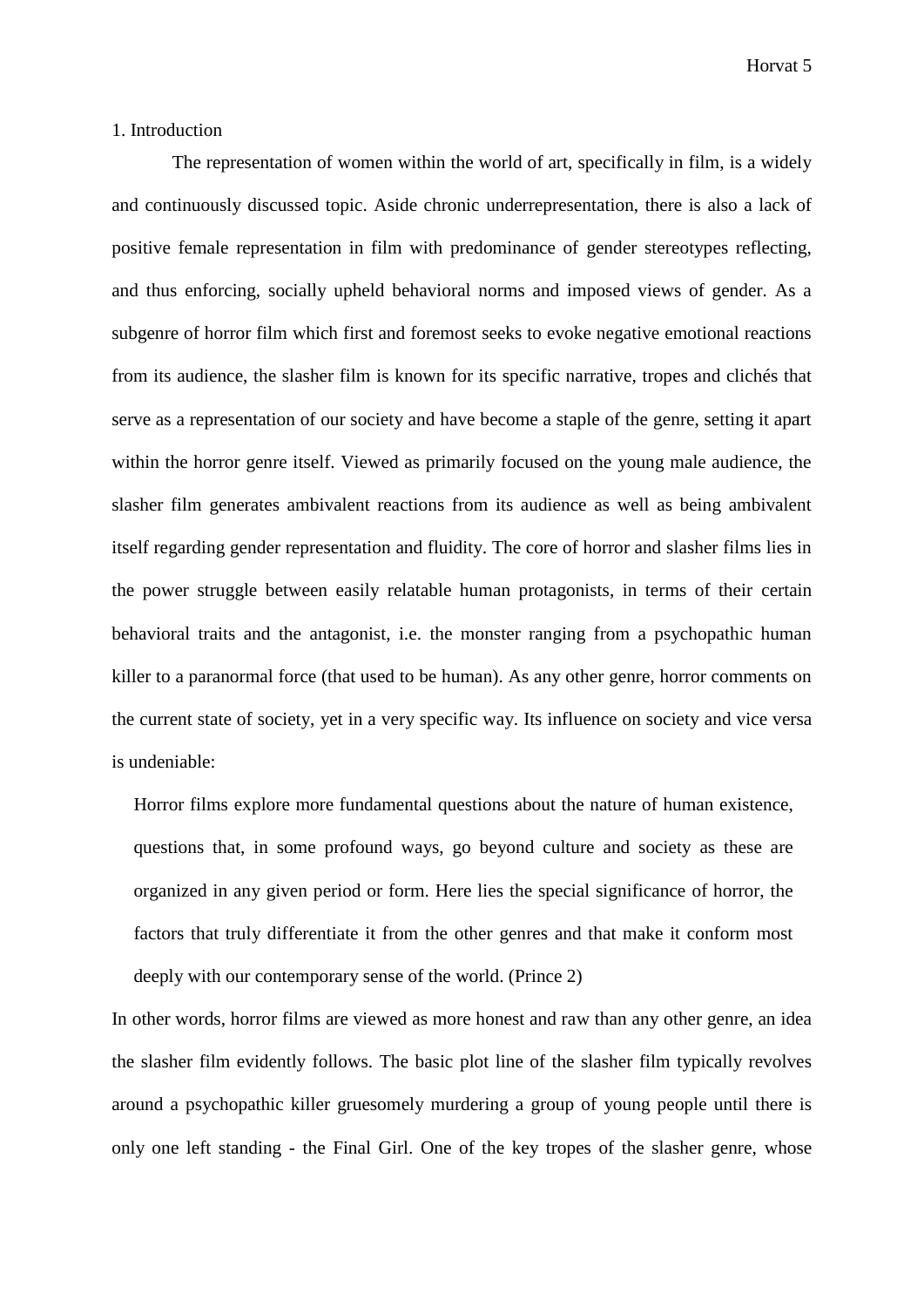existence and traits have been an inexhaustible source of contrasting opinions and theories throughout the years, the Final Girl character represents the last person left alive to confront and destroy the killer thus ending the murderer's reign of terror. A victim at the beginning of the film, the Final Girl undergoes a metamorphosis to be transformed into the female heroine in the end, but at what price? The Final Girl trope is interpreted in different ways. For instance, some view it as an epitome of a stereotypical female corresponding to a conservative mindset, pointing out that to survive and face the killer at the end of the film, the woman needs to assume more "masculine" traits. Others note that leaving the woman as the last survivor in the film enables the male audience to identify with the female character, empowering women on screen at the same time.

This paper focuses on the analysis of the ongoing conventions of the Final Girl trope based on three following slasher films: *Halloween* (1978), *Scream* (1996) and *You're next*  (2011) and their individual Final Girl. This research aims to deconstruct the structure of the three slasher films to offer insight into the Final Girl trope, its presence in slasher films and its evolution over the course of decades. The character of the Final Girl is typically comprised of several traits that make her stand out from the rest of the characters. These contrasting traits include her name, her looks, her sexual status, moral principles, heightened sense of awareness and finally, her behavior when faced with the threat of death by the hand of the antagonist. Furthermore, the aim of this research is to analyze the conflicting opinions about the Final Girl trope as well as her above mentioned traits in order to try and conclude whether the trope provides a visible adjustment in terms of gender representation within the horror genre and how it is perceived by both male and female audiences. Laura Mulvey, a feminist film theorist, Carol J. Clover and Barbara Creed, both professors of film studies, have developed theories about the portrayal of women in film, producing such an echo within the feminist film theory that most writers still assume their basic parameters and take some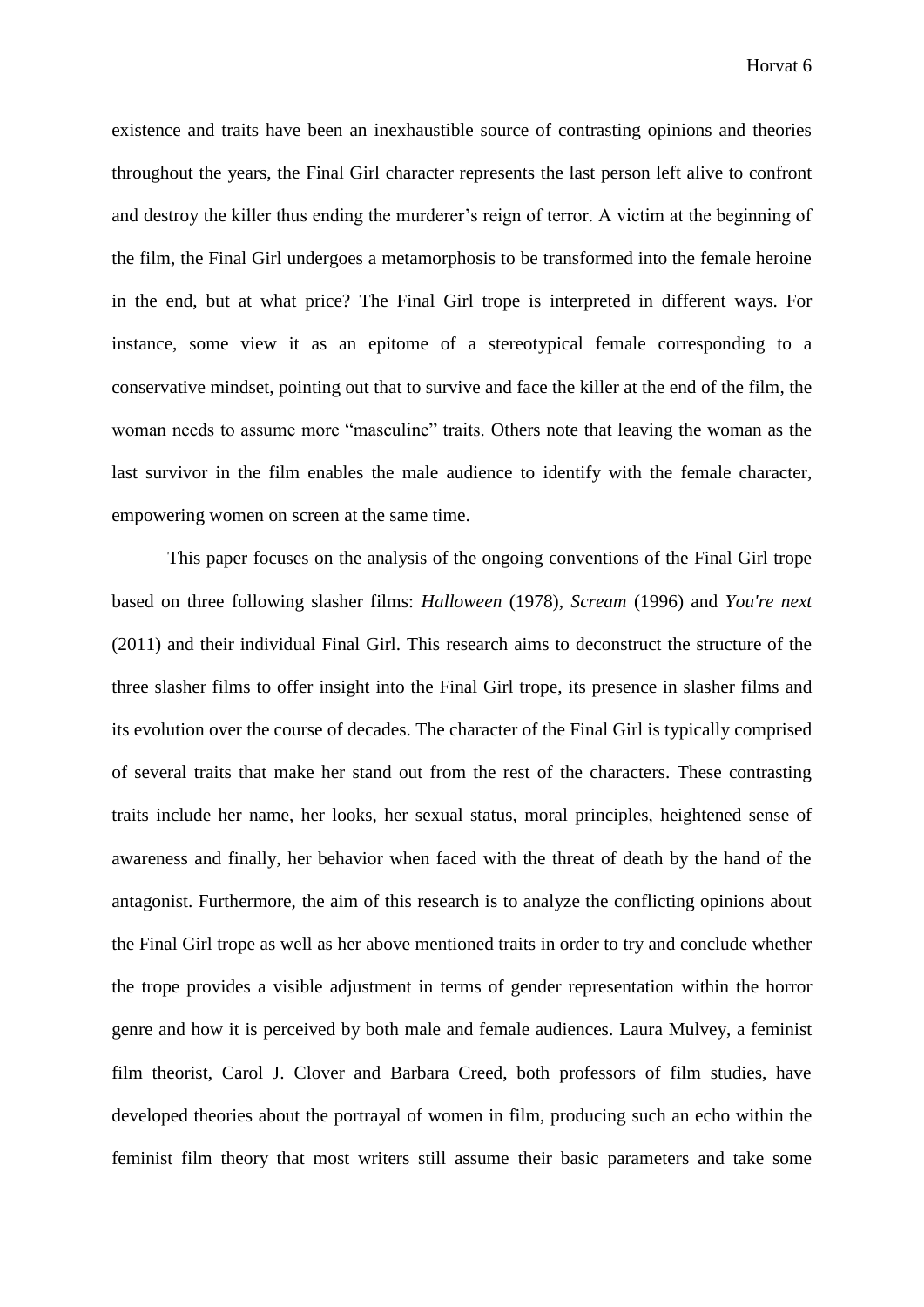version of their theories as a starting point of their own researches. Their writing will inform both the theoretical and analytical approach to the subject matter.

#### 2. Cinema – Where Women are Objects, not Subjects

In order to understand the way in which stereotypical gender roles are constructed and upheld within the slasher film and how they are being applied to the trope of the Final Girl within the slasher film narrative, it is necessary to shed light on stereotype theory and feminist film theory. First to use the term stereotype in 1921 was Walter Lippmann in his book *Public Opinion* where he explained that the image of the world existing in the mind of society often does not have correspond to reality of the world with the dominant group enforcing the false images, i.e. stereotypes. Lipmann states that "we do not first see, and then define, we define first and then see. In the great blooming, buzzing confusion of the outer world we pick out what our culture has already defined for us, and we tend to perceive that which we have picked out in the form stereotyped for us by our culture".<sup>1</sup> Although stereotyping can function in a positive as well as a negative way, they generally function "to keep minority people in positions of low power and prestige" (DeFleur & Dennis 482). Different groups are portrayed differently in the media and entertainment. Within the world of film, certain characteristics and qualities are assigned to women that are usually exaggerated and more negative than those assigned to men. This kind of stereotypical portrayal influences the perception of and interaction with other groups, consequently affecting communication socialization (ibid. 480). Even though there are more women than men in the world, i.e. women make up most of the population, they are not perceived as the dominant group, as the role of the dominant group is occupied by men. Entertainment, including films, is therefore primarily focused on the male audience, establishing

1

<sup>1</sup> wps.pearsoncustom.com; *Public Opinion*, 1921, Walter Lippmann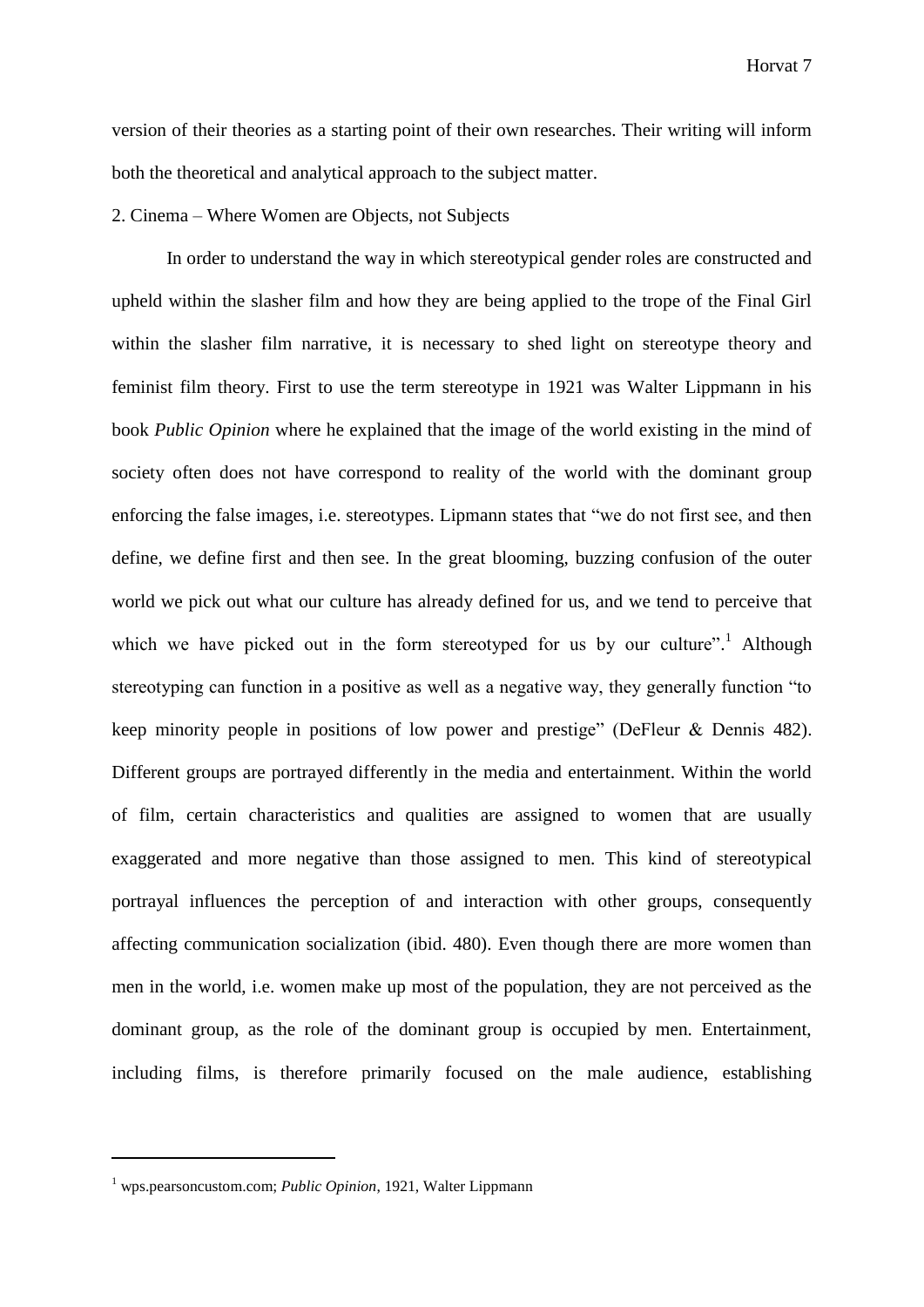stereotypical portrayals of women on screen thus enforcing the idea of what a woman should look like and behave like in the mind of the male spectators.

Slasher films and films in general mirror the position and perception of women in society, and feminist criticism of slasher films analyzes how the portrayal of women within this subgenre relate to the lives of real women in society (Boyle 176). As Clover stated in her essay titled *Men, Women and Chain Saws,* "identifying male sadism, especially toward women, and holding men at least theoretically culpable for such acts as rape, wife beating, and child abuse are major achievements of modern feminism" (ibid. 226). Women have been trying to regain an equal role to men within the societal system through feminism. Feminist film theory is a result of women trying to find their own space in film as what has come to be recognizable as the stereotypical idea of gender roles in the real world has found its way into film scripts and onto the silver screen. Women in film have faced underrepresentation and objectification, with female characters being domesticized and sexualized resulting in them having little or no part in the narrative. Although female representation has unarguably evolved over the last few decades, stereotyping is still visibly prevalent in entertainment.

2.1. Cinematic Theory of the Male Gaze and Victimized Women

<u>.</u>

In her essay titled *Visual Pleasure and Narrative Cinema*, Laura Mulvey utilizes Lacanian psychoanalytic theory<sup>2</sup> in order to criticize mainstream cinema by demonstrating how the pre-existing behavioral patterns of patriarchal society affect and shape the contemporary cinematic world as well as our film viewing experience. Approaching film from a rather pessimistic point of view, Mulvey notes that not much has changed regarding the position of women since the  $19<sup>th</sup>$  century literary tradition, as the female gender remains enclosed within the boundaries continuously enforced by the dominant patriarchal ideology. The main premise of Mulvey's theory is that women in film are exploited as mere objects of

 $2$  Psychoanalytic theory was developed by Sigmund Freund and further developed by Jacques Lacan, according to which the human subject is created through social interaction.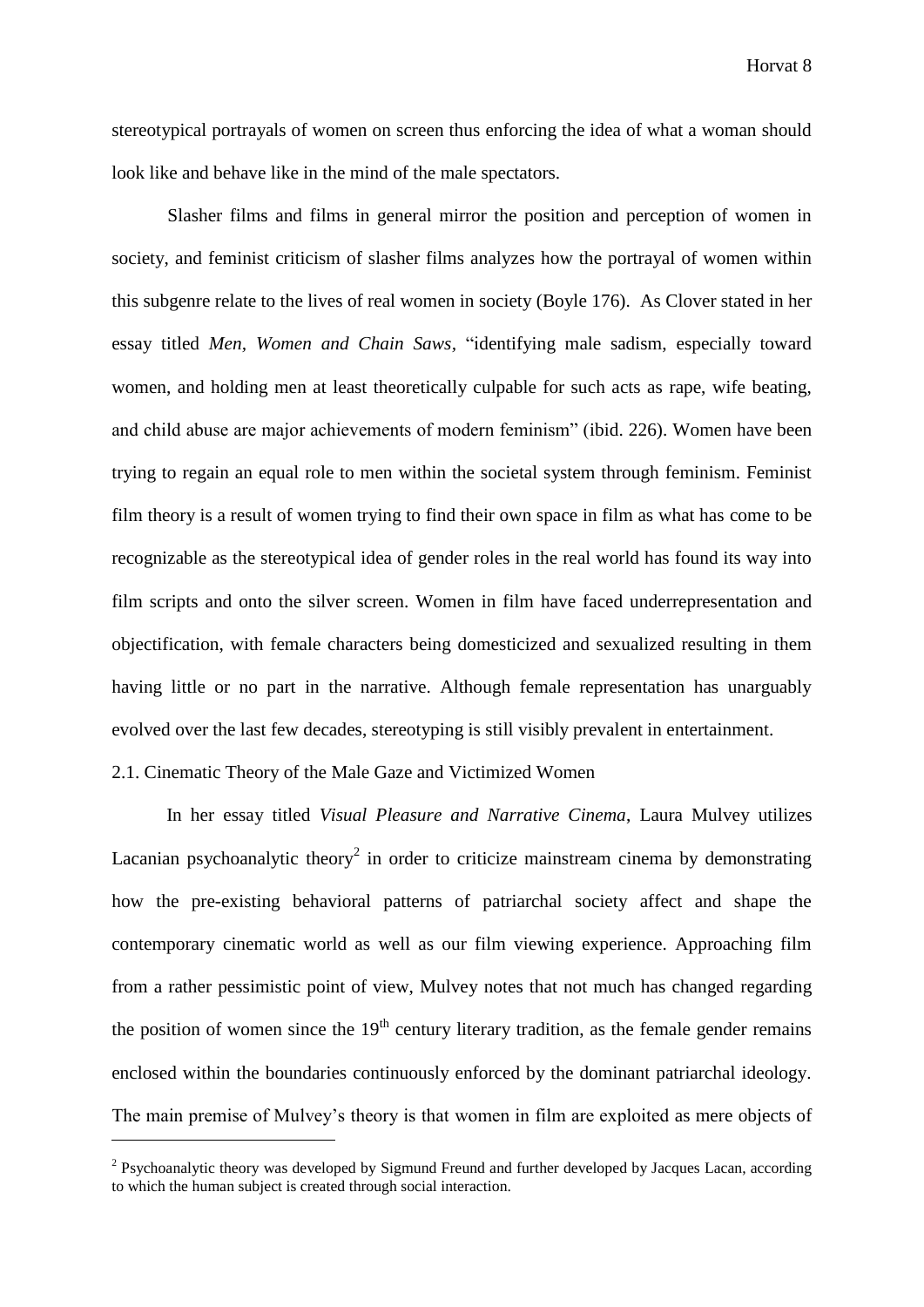the male gaze<sup>3</sup>, as the Hollywood film narrative "reflects, reveals and even plays on the straight interpretation of sexual difference which controls images, erotic ways of looking and spectacle" (833). Not only are female characters in film subjected to the curious and objectifying gaze of the spectators, they are also subjected to the gaze of other male characters within the film narrative. Thus, they assume passive and submissive position and are therefore, rarely in control.

Considering that men, especially directors, dominate the film industry and are the ones in control of the camera, Mulvey proposes that the camera serves as the cinematic instrument of patriarchal subjugation which in turn means that spectators, both female and male, experience film from the male perspective exclusively. Crucial to Mulvey's theory is the argument that the interpretation and identification of the spectators with the male perspective takes place on a subconscious level thus giving these perpetuated images of gender oppression an air of acceptability. Be it as it may, women are ultimately cornered as they are left to identify either with the male point of view of the camera and/or the male subject within the film narrative or with the objectified female character in a masochistic way (Man 1993). Therefore, female spectators are forced to unconsciously drift from one identity to another, i.e. from the passive female identity to the active male one. Another important aspect to which Mulvey draws attention is the woman's lack of penis which stands for "a threat of castration and hence, unpleasure" for the male gender (840). According to phallocentrism<sup>4</sup>, the woman has two functions to fulfill: "she first symbolizes the castration threat by her real absence of a penis and second thereby raises her child into the symbolic" (833). Herein lies the paradox of the phallocentric symbolic order, being that the woman exists only to symbolize a lack of phallus, i.e. she lacks the symbol of male power and

1

<sup>3</sup> The term *male gaze* was coined by Laura Mulvey in her essay *Visual Pleasure and Narrative Cinema.*

<sup>&</sup>lt;sup>4</sup> *Phallocentrism* is the ideology according to which the phallus (male sexual organ), is the central element in the organization of the social world.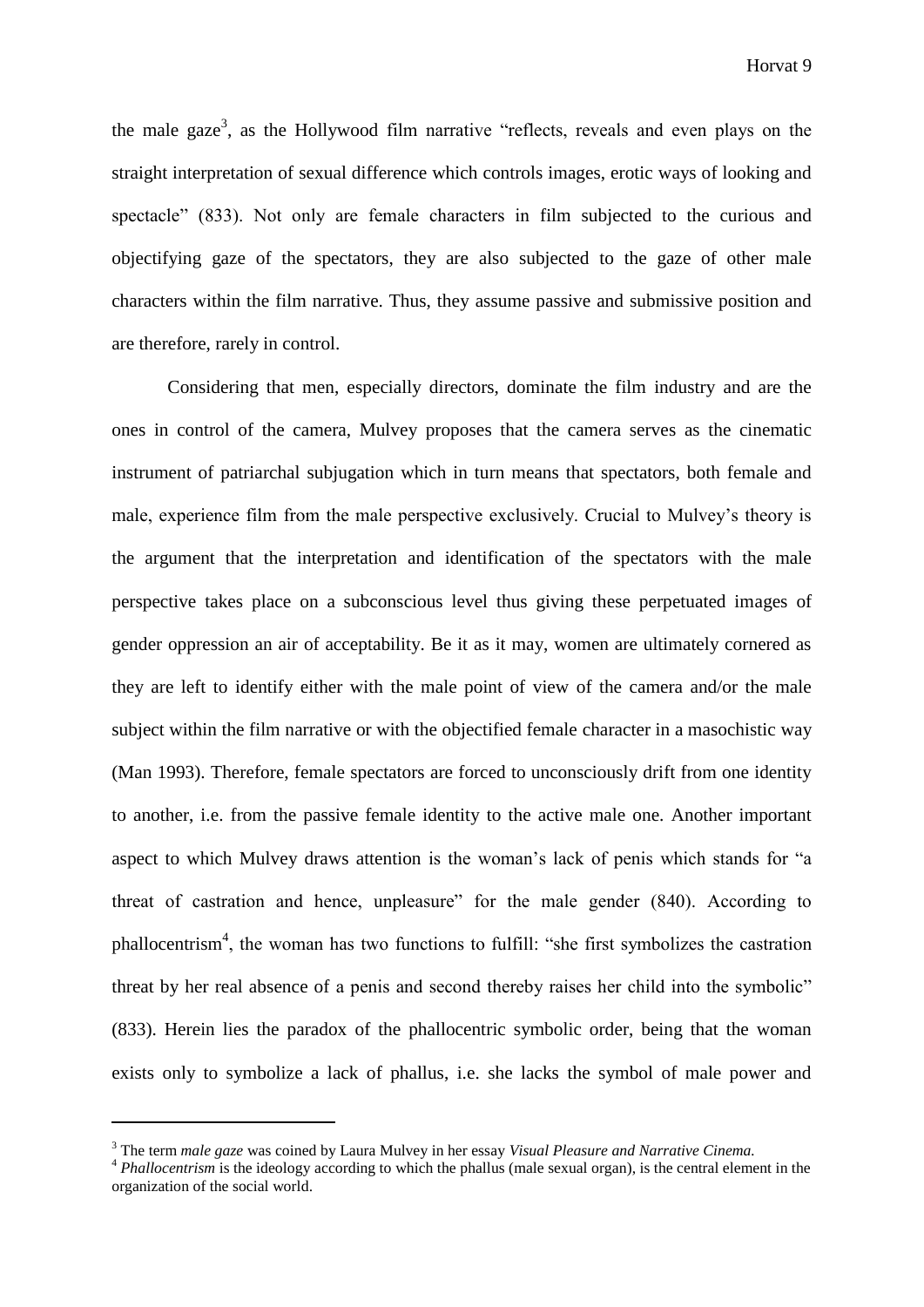sexuality, thus providing symbolic meaning and order to the world of phallocentrism. In other words, the woman "can exist only in relation to castration and cannot transcend it" (834), and once this process is carried out, her meaning is brought to a close.

According to Mulvey, one of the pleasure-producing mechanisms involves the objectification of another person by subjecting them to one's gaze. The term she uses to describe this process is the term Freud used in his studies, scopophilia (840). In her theory of scopophilia and voyeurism, Mulvey claims the male unconscious has two avenues of escaping the anxiety of castration. The first avenue – sadistic voyeurism – refers to the preoccupation with demystifying the mystery of the woman and asserting complete control by either punishing or saving the guilty object (ibid. 840). The second avenue – fetishistic scopophilia – refers to complete repudiation of castration which can be done by either substituting the fetish object or turning the repressed figure itself into a fetish (ibid 841). This is what spectators eventually view projected onto the screen, a patriarchal division of roles in which men are active protagonists and bearers of the gaze whereas women are stifled, passive objects of the male gaze subjected to complete control of both male characters within the film narrative and spectators in the cinema. In her 1993 book, *The Monstrous Feminine,* Creed contrasts Mulvey's theory which puts emphasis on the woman as the victim, by arguing that women in horror are often the monsters due to their power to castrate (11) Creed finds that horror films differ from any other genre in that they allow the male audience to view the abject, maternal figure with power to castrate and destroy the threat of the dominant male, but at the end the boundaries of the established patriarchal order are brought back into place (12). In other words, after the film is over, nothing has changed in the real world. Clover, who tackled the topic of gender representation in modern horror films and coined the term Final Girl, discusses the very same topic of male gaze within film text in her 1987 study *Her Body,*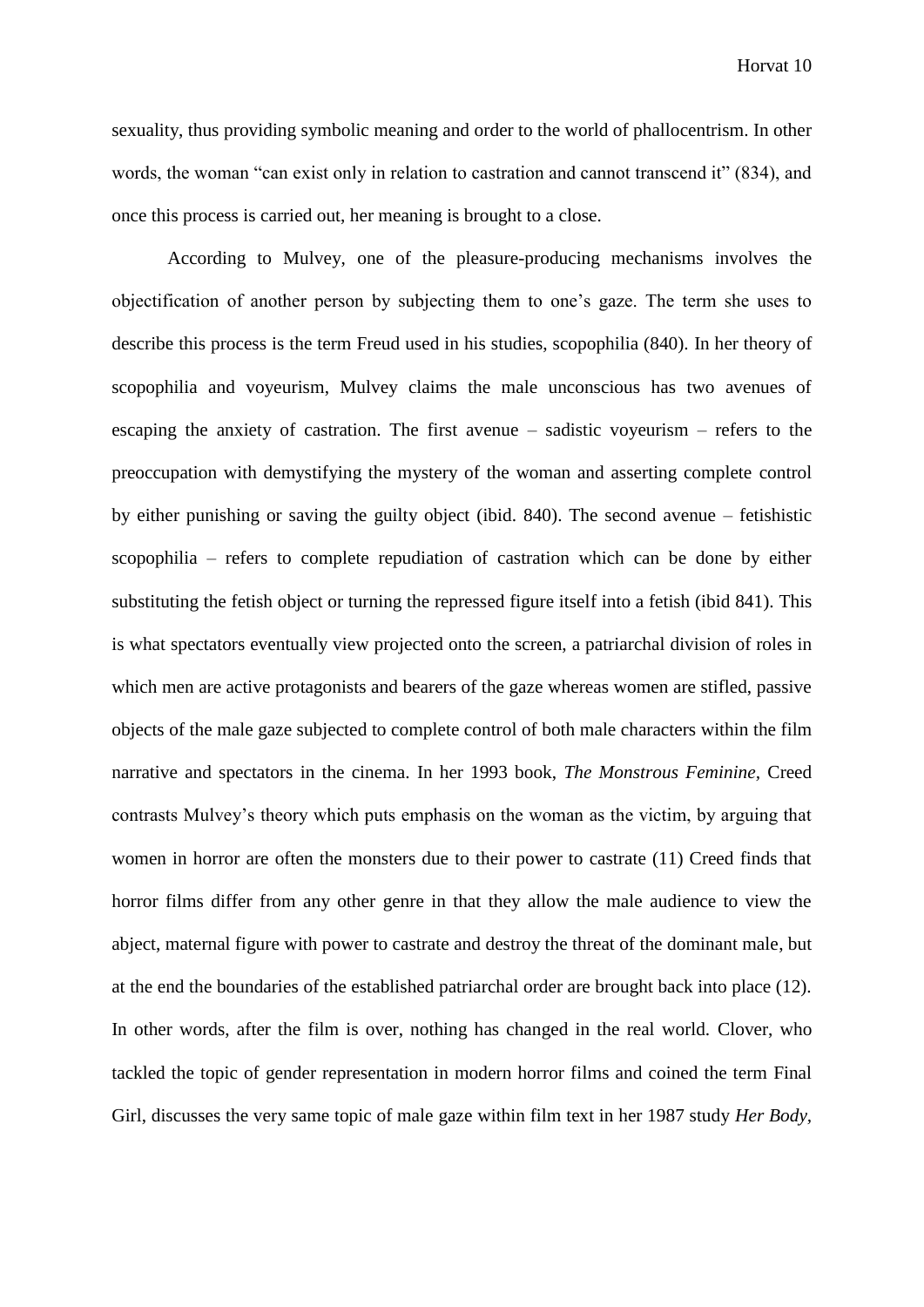*Himself: Gender in the Slasher Film<sup>5</sup>*. She, on the other hand, suggests that there are several types of gaze and the one that Mulvey refers to, Clover identifies as the "assaultive gaze" (77). If one understands gender as a social construct, rather than solely determined by the subject's possession or lack of a penis as Mulvey's Freudian analysis takes for granted, he/she may not be able to wholly categorize the character's, camera's and audience's gaze as so one-sidedly gendered. In other words, it may be argued that this black-and-white binary opposition between the active, dominant male and passive, submissive female create a false dichotomy. To paraphrase Clover – if both men and women are made to identify with the male gender, how can one explain the success and appeal of the slasher film that features a female hero/victim to a primarily male dominated audience (78)? The slasher film undoubtedly comments on the position of men and women within society, raising opposing opinions on whether it represents a step back or a step forward in the portrayal women.

#### 3. The Slasher Film

<u>.</u>

As a remarkably prolific genre, the slasher film offers an array of flicks, tropes, clichés and Final Girls for possible analysis and discussion. Viewed as misogynistic and criticized for the excessive display of blood, gore and gratuitous violence directed first and foremost against women, the slasher genre nevertheless managed to propel the Final Girl as its key trope and female heroine to stardom among horror loving audiences. Dismissed by many mainstream film critics as "neck-and-neck to hardcore pornography in the race to be the most execrable type of film" (Harper 6), the slasher has managed to raise a lot of dust within and outside of the cinematic world as it continues to enforce and facilitate, as well as to challenge patriarchal views through an array of portrayed characters. The resounding impact of horror films – within as well as outside of the boundaries of the cinematic world – is undeniable, which is why Mark Jancovich emphasizes the importance of the study of

<sup>5</sup> The study was later expanded into a larger study titled *Men, Women and Chainsaw's: Gender in the Modern Horror Film*.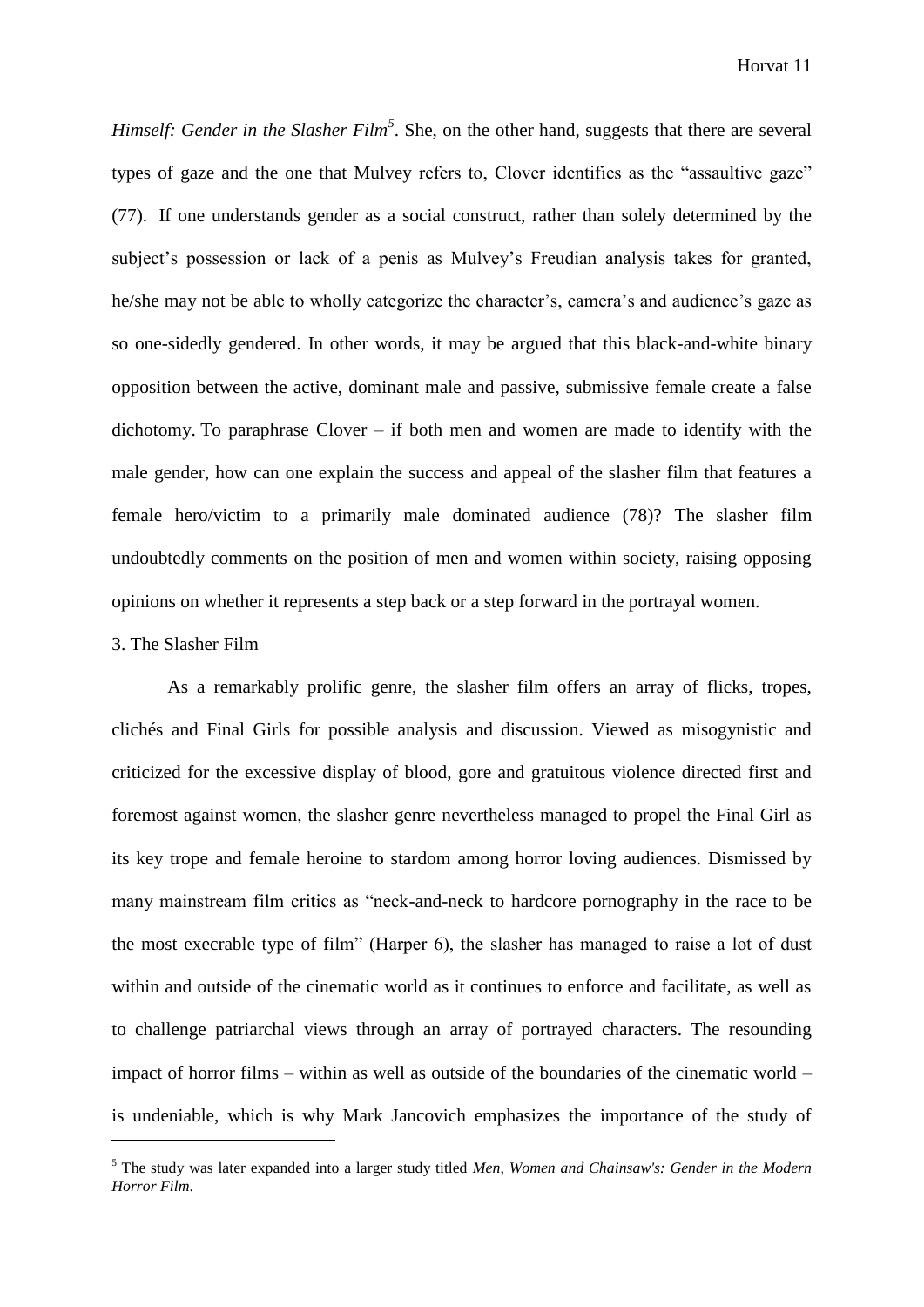horror by stating that "claims about it have had political effects - effects which extend far beyond the limits of the genre itself" (8). With the influence of mainstream cinema shaping our perception of female characters subordinate to male characters, it is not surprising that suspense and tension, which horror films are built on, derive from the fact that the psychopathic killer is chasing none other than a female victim: Interestingly enough, slasher films present us with intelligent female characters, women who fight for their life and survive due to their own resourcefulness, seemingly challenging the established ideas of how a woman behaves in perilous situations. Understanding the origin and integral elements of the slasher film will lead to better understanding of the various interpretations as well as conflicting theories revolving around the subgenre itself and the key element of the slasher film narrative, i.e. the Final Girl.

Slasher films belong to a distinct subgenre of horror films and are "characterized by a psychotic human […] that kills or stalks a succession of people, usually teenagers, predominantly female" (Keisner 411-12). The conventional slasher narrative is a particular one and easily distinguishable from other film narratives involving a murderer or a serial killer, yet there is always room left for the plot lines to vary in one way or another. In *The Horror Film*, Hutchings describes the slasher film as "a horror film in which isolated psychotic individuals (usually males) are pitted against one or more young people (usually females) whose looks, personalities, and/or promiscuities serve to trigger recollections of some past trauma in the killer's mind" (194). The killer in slasher films typically carries out the murders using one or a variety of cold weapons, such as knives and chainsaws, even blunt objects, leading to the portrayal of graphic, torturous and gruesome murders. Considered to be the predecessor of the American slasher film, the Italian giallo film genre<sup>6</sup> put more emphasis on allure, mystery and crime, rather than sheer brutal killings of innocent victims

<u>.</u>

<sup>6</sup> *La ragazza che sapeva troppo* (The Evil Eye), Mario Bava's 1962 thriller, is attributed to be the first cinematic giallo.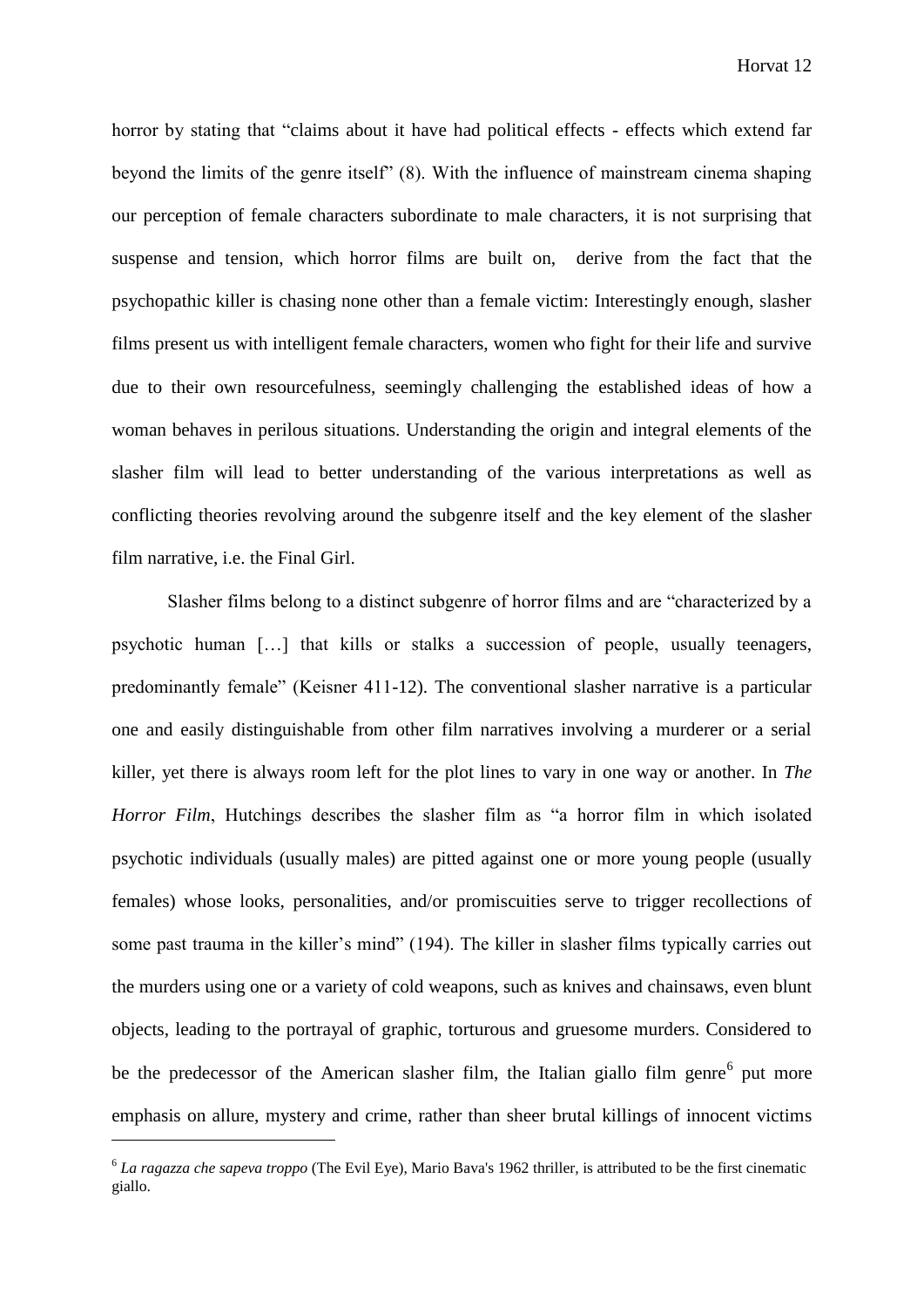that constitute the integral part of the classic slasher narrative (Luther-Smith 1) However, with the popularity of the giallo film reaching its peak during the early 1970s and gradually declining after 1975, the American slasher film came to the forefront.

Alfred Hitchcock's notorious 1960 film  $P<sub>sycho</sub><sup>7</sup>$  is, to this day, viewed as the one film to have laid the foundation for future slasher films to come (ibid. 2). Hitchcock's *Psycho* came out during the period of 1960s that was marked by a change in social consciousness (Jancovich 83) as this was a time of great social, political and economic turmoil in the world and in America. As society was becoming increasingly more focused on itself, *Psycho*  (alongside other films) introduced a shift from vampires, demons, werewolves and the like, i.e. the supernatural adversary to a far more frightening one – ourselves. A door was now opened to a new and horrifying possibility that anyone could now be revealed as the killer. According to Hutchings, their "cheapness, crudeness and formulaic repetitiveness" (193), alongside graphic and extreme violence, are just a few of the reasons why slasher films are frequently perceived as being of low quality and, in effect, shallow. Furthermore, the victims in slasher films are mainly women who are being stalked, terrorized and murdered, which is why slasher films are not only considered to be low quality, but also misogynistic, "branded as violent and pernicious reactions against feminism" (ibid. 193). In support of the view, according to which film provides a perfect platform for gender biased views to be forced upon audiences, Robin Wood – a critic of the genre, in his 1987 essay on modern American horror film titled *Returning the Look: Eyes of a Stranger* renames slasher films into "violence against women films". Wood viewed horror films as nothing but a hysterical response to 60s and 70s feminism where the male spectator enjoys a sadistic revenge on women who have begun to refuse to slot neatly and obligingly into his patriarchally predetermined view of the way things should naturally be (196). He bases his theory on the factual existence of gender

1

 $<sup>7</sup>$  It is disputed whether or not Psycho belongs to the slasher subgenre.</sup>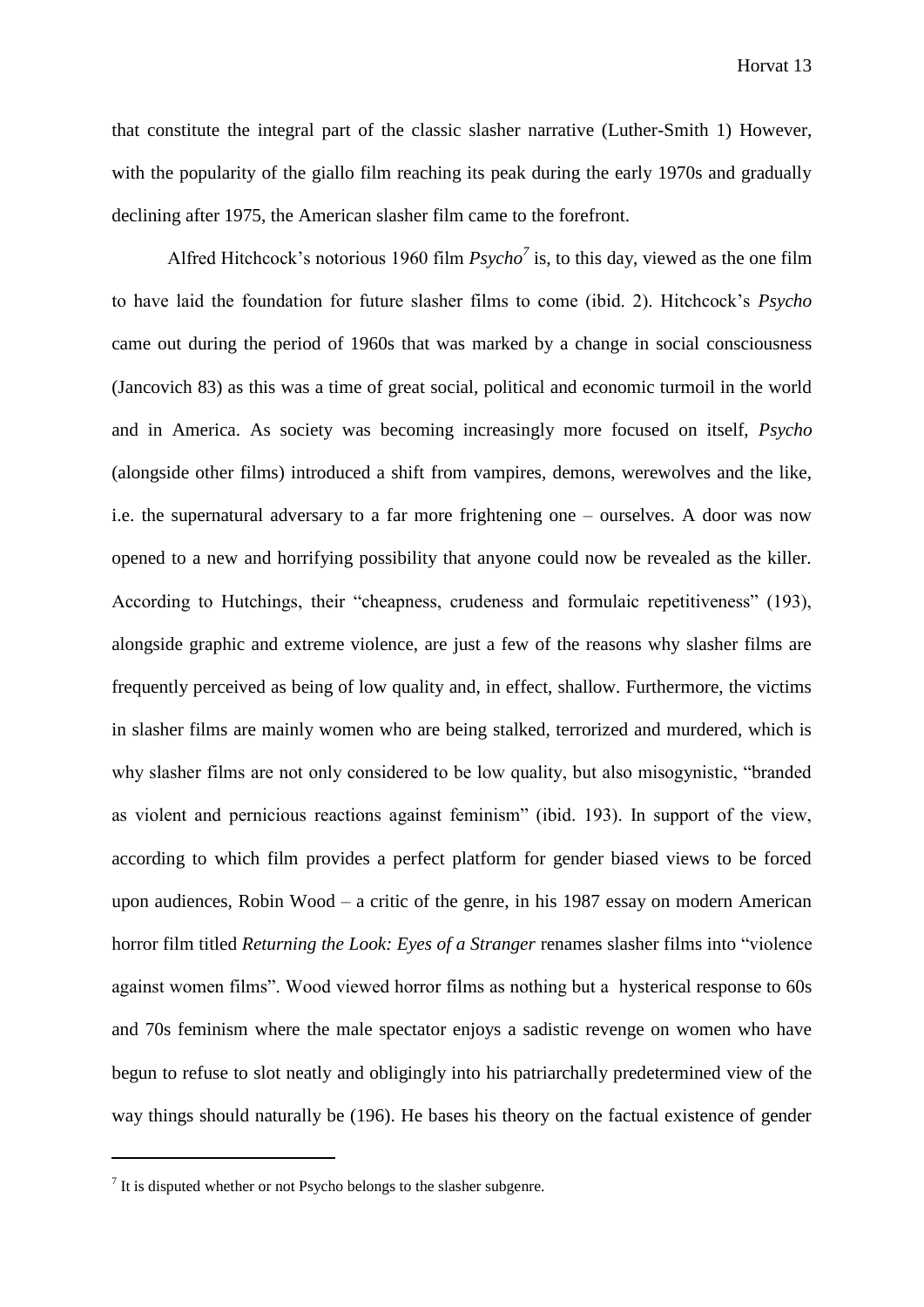differences in influenceability within society and points out the greater impact of male influence in the cinematic world that has led to denying women their rights and "men projecting their own innate, repressed femininity on to women in order to disown it as inferior" (74). Nevertheless, there are also those who recognize hints of positivity within the slasher narrative that are embodied by the character of the Final Girl. Carol Clover addresses the issue in *Men, Women and Chainsaws* by pointing out that, in the end, the female protagonist is always the one to survive.

Still, there are further key elements constituting the typical slasher narrative format that could be viewed as supporting the idea of female oppression in slasher subgenre. The first key element is certainly the killer himself. The background story of the killer is either revealed at the very beginning or the end of the film to provide insight into why the killer is the way he is, as a form of justification. "In most slasher films, the killer is an ordinary person who has suffered some terrible-and sometimes not so terrible- trauma. It is because of this past injustice that he seeks vengeance- and the bloodier the better" (Rockoff 6). If the background story is saved for the end of the film, it is left to spectators to decide whether the killer is male or female, which has proven to be an easy task regarding the slasher film, with a few exceptions<sup>8</sup>. Rockoff acknowledges these exceptions confirming that the killer in slasher films is "overtly asexual, aside from the brief bouts of voyeurism which tend to precede the murders" (6).

A staple in slasher films are also prolonged, torturous deaths of female victims opposed to swift murders of the male victims. One simply cannot disavow and un-see the lingering of the camera as it focuses on the ever so elaborate slaughters of helpless women in slasher films. In comparison with death sequences of the male characters, sequences portraying the death of the female ones are usually longer, more torturous and much more

<u>.</u>

<sup>&</sup>lt;sup>8</sup> The first instalment of *Friday the 13<sup>th</sup>* revealed Jason's mother to be the killer. Only after she was killed in the first film, Jason started killing people instalments that followed.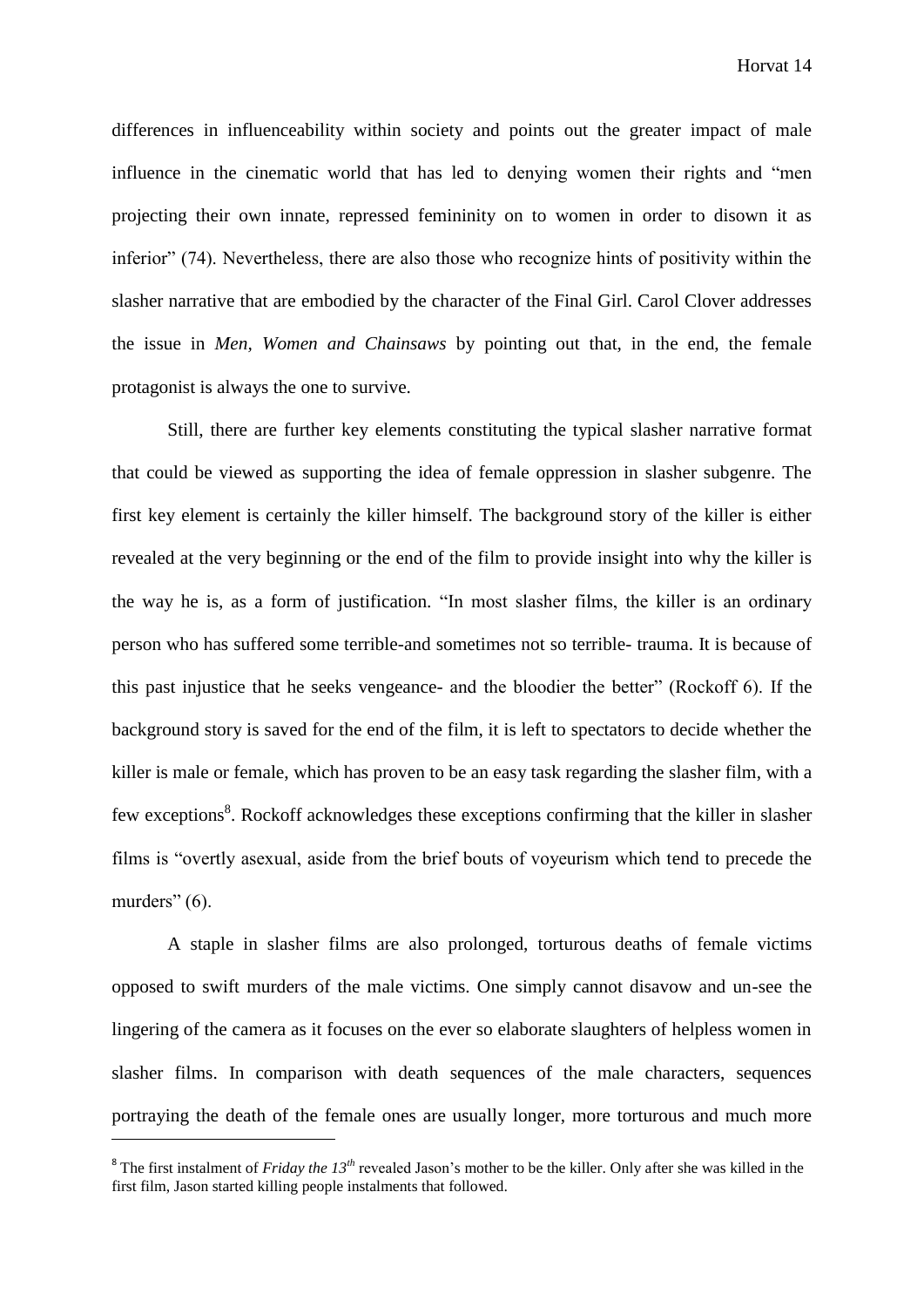detailed. Another key element is the inevitable body count that usually covers a higher number of female victims, than that of male ones. In her essay titled *In Her Body: Himself, Gender in Slasher Films*, Clover herself points out this issue by stating how "even in films in which males and females are killed in roughly even numbers, the lingering images are inevitably female. The death of a male is always swift; even if the victim grasps what is happening to him, he has no time to react or register terror" (201). Female victims exhibiting fear and terror, is not only of the ever-present elements in slasher films, but it is also an example of stereotyping, considering that this type of behavior, i.e. displaying helplessness and weakness, is socially expected of women. In this way, the narrative of slasher films undoubtedly incorporates Mulvey's theory of sadistic voyeurism and fetishistic scopophilia, at least at first glance. Mulvey's ideas of the voyeuristic principal of cinema and of female oppression in slasher films are irrefutable, as women are in fact slaughtered in the most brutal ways for expressing their sexual desires (e.g. Lynda Van der Klok in *Halloween*, Tatum Riley in *Scream*, Tina Gray in *A Nightmare on Elm Street*, Sandra Dier in *Friday the 13th*). Although the argument can be made that male victims in slasher films are not spared the same fate of a brutal death by the hand of the killer, all of the above-mentioned factors point to the existence of difference between female and male roles in slasher films. Cover claims, that although not all men and women in slasher films die as a result of engaging in sexual relations "boys die, in short, not because they are boys but because they make mistakes. Some girls die for the same mistakes. Others, … because they are female" (200).

Women who die in slasher films are not always portrayed as sexually promiscuous, i.e. they do not have to be portrayed as promiscuous in order to die, as some of them have boyfriends and are shown as being in a steady and happy relationship. For women in slasher films, enjoying the act of intercourse has been enough to get them brutally slain, with sexual morality being an important element of the slasher film, enforcing preconceived notions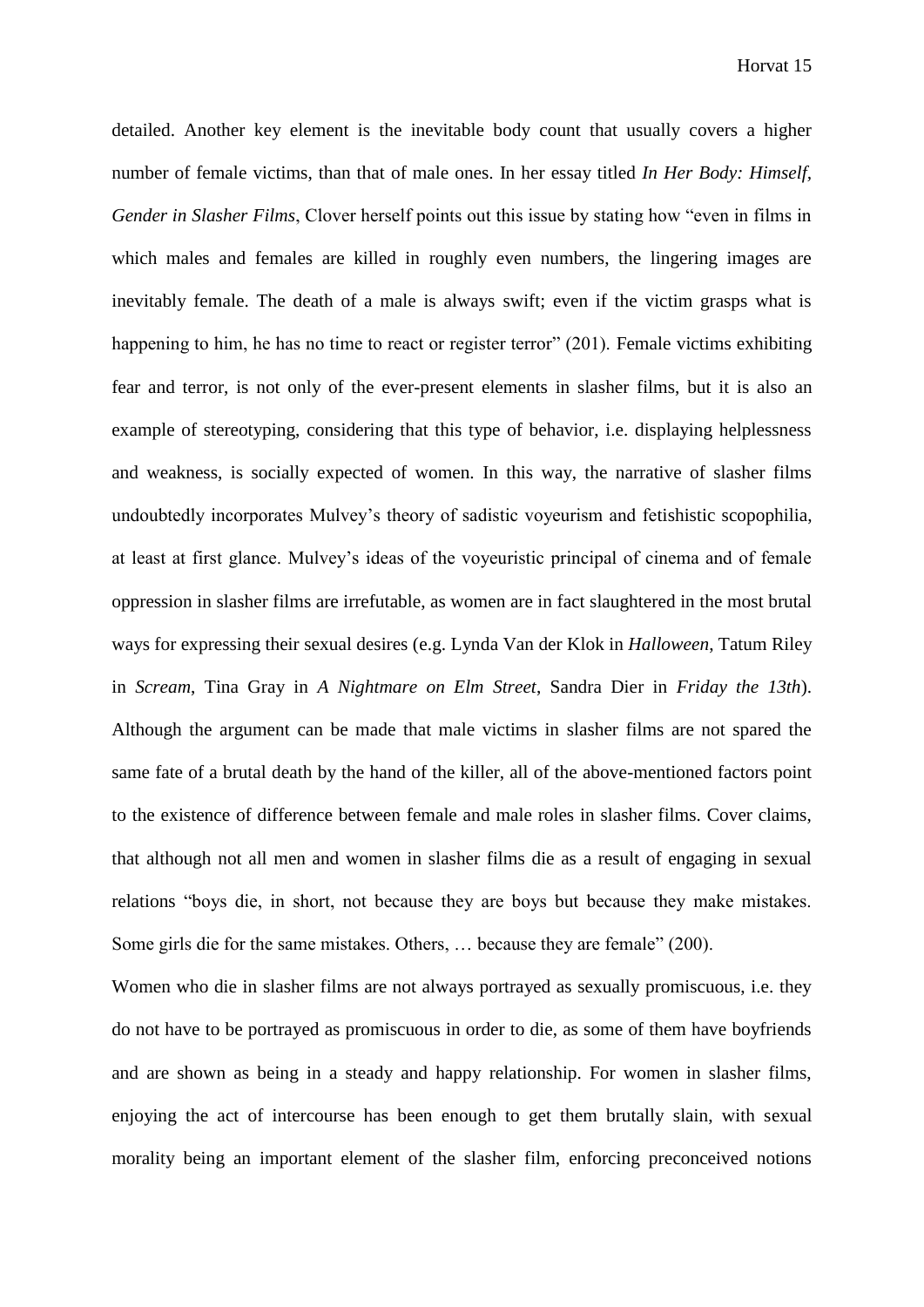about female sexuality. In other words, if a woman chooses to engage in a form of sexual activity, she is not worth of life. The only female character who is in control of her own sexuality, i.e. abstains from sex, gets to live. Confirming the misogynistic tendencies of the slasher film, Jamie Lee Curtis who played Laurie in John Carpenter's *Halloween* stated: "There is a sexual factor, yes. They kill the loose girls and save the virgins in most of these movies" (Rockoff 14).

As another element of the slasher film, Clover introduces the Terrible Place (197). The Terrible Place is the term she uses to refer to the location where the victims typically find themselves entrapped by the killer. Although initially represented as a safe haven, where everyone is having a great time and enjoying themselves, the Terrible Place ultimately becomes a prison where the victim is finally forced to fight the psychopathic killer as "the same walls that promise to keep the killer out quickly become, once the killer penetrates them, the walls that hold the victim in" (ibid. 198).

Weapons used by both the killer and the Final Girl in slasher films are of importance for the slasher film narrative, adding to the brutality of the violence spectators witness on screen. Firearms are typically avoided as death by firearm is usually swift failing to produce the desired effect of shock and terror. Rockoff emphasizes how victims are usually attacked by and killed with sharp objects, with knives being the number one choice for killers and Final Girls (7-8). "The preferred weapons of the killer are knives, hammers, axes, icepicks, hypodermic needles, red hot pokers, pitchforks, and the like. Such implements serve well a plot predicated on stealth, the unawareness of later victims that the bodies of their friends are accumulating just yards away" (Clover 198). By avoiding the usage of firearms, the slasher film portrays killings that are more brutal, torturous and personal, thus engaging the audience on a higher level.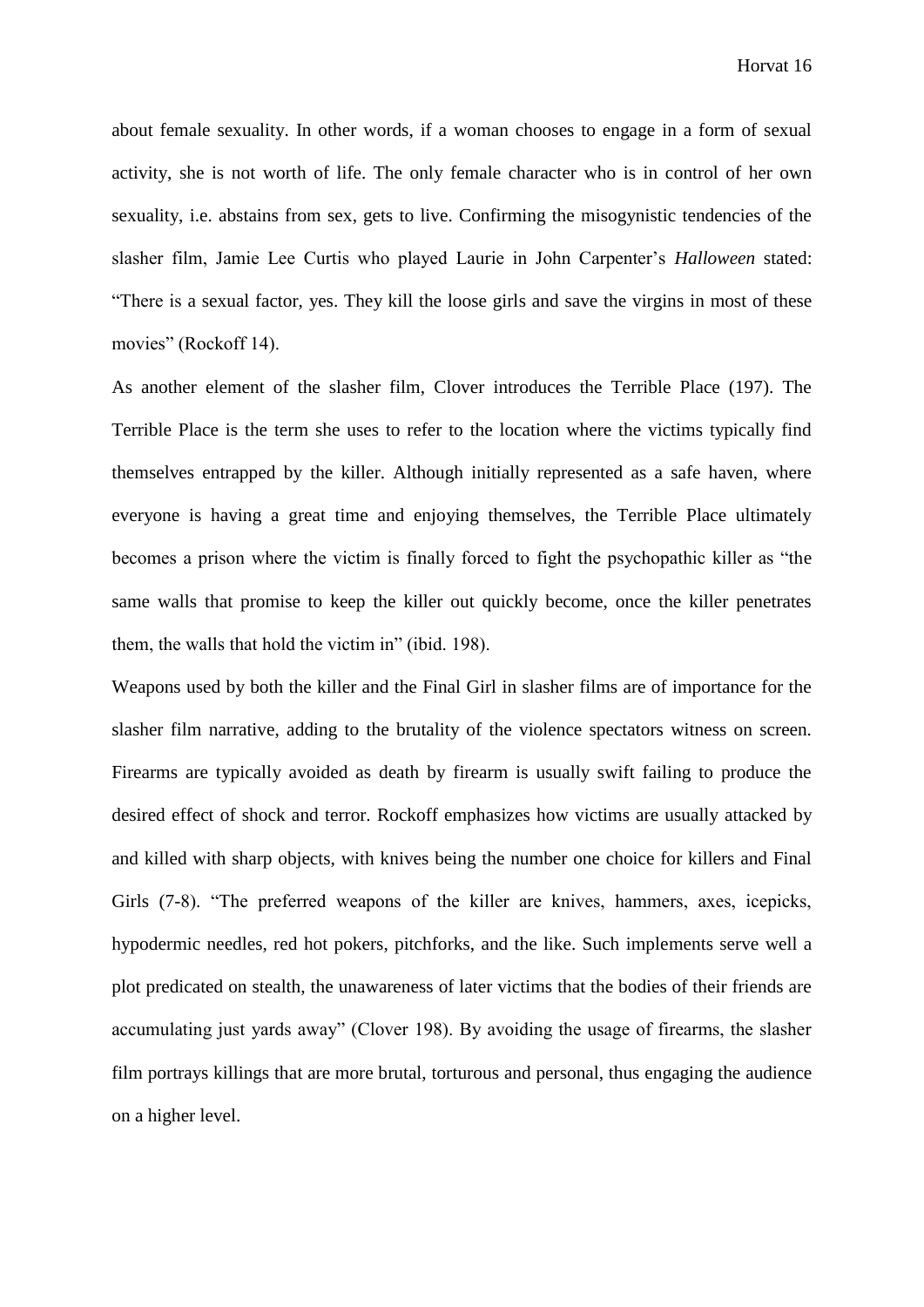Following the major changes of the 1960s, came Tobe Hooper's *The Texas Chainsaw Massacre*. Introducing another major shift within the slasher subgenre, this time in the audience's point of view (Jancovich 104) *The Texas Chainsaw Massacre* became the most iconic slasher film of the 1970s. Whereas previous slasher films directed the audiences' focus onto the victim by rarely showing the murderer, so as to make the viewers identify with the horror the victim is subjected to, in *The Texas Chainsaw Massacre* the psychopathic, cannibalistic killer is given character and the viewers identify with him due to the usage of a subjective camera perspective. The usage of point-of-view shots combined with music makes the audience aware of the killer's arrival prior to the victims in the film. This way, the spectators are enabled to use their own imaginations to interpret what is about to happen. "This subjective view allows audiences to feel involved in the  $\alpha$  game" of the slasher – the major points of which are figuring out just who and where the killer is, and when and how he will strike – heightening both their enjoyment and excitement" (Rockoff 15). Some feminist film critics claim that the usage of point-of-view shots enables the predominantly male audience to identify with the typically male killer, rather than with the female victims, creating the possibility for the male spectator to give in to their carnal fantasies in a darkened cinema (Boyle 5). This goes hand in hand with Mulvey's theory of scopophilia and voyeurism according to which, women are presented as objects and submitted to the male gaze fetishizing their feminine form. However, what makes the slasher film stand out within the horror genre is blurring the boundaries of traditional gender roles by taking one female character and placing it in the role of the hero. The above-mentioned slasher film, *The Texas Chainsaw Massacre* introduced certain changes that have remained a constant to this day. Not only was it the first slasher film to feature under-aged teenagers getting butchered, establishing elements that came to be integral parts of the slasher narrative, but it also gave rise to the slasher film staple, the lone survivor in every slasher film thus far – the Final Girl.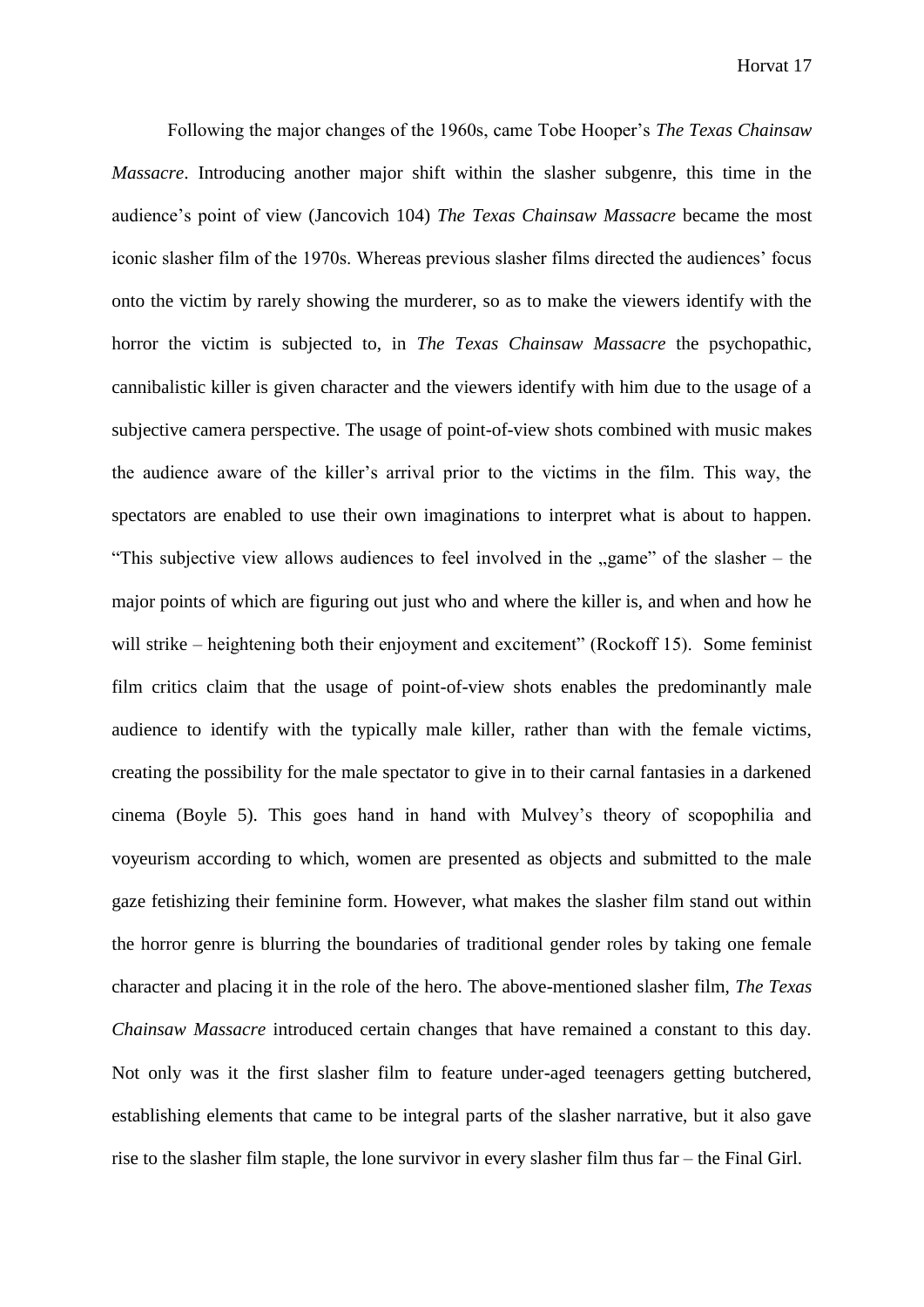Horvat 18

#### 3.1. Final Girl: The Key Trope of the Slasher Film

As the archetype of the last surviving woman in a slasher film, the character of the Final Girl has been a source for debate between opposing opinions within the feminist film critic theory according to which the Final Girl either represents a positive change in the portrayal of women in film or is simply a victim forced to assume masculine traits in order to become the hero. An almost ubiquitous feature of the slasher film, the Final Girl is the most developed character in terms of psychological detail (Clover 201). Possessing certain characteristics, the Final Girl is easily distinguishable from the rest of the marginal characters who are marked for death from the very beginning presenting her as the only one deserving of life and survival. In Clover's words: "If her friends knew they were about to die only seconds before the event, the Final Girl lives with the knowledge for long minutes or hours" (201). The Final Girl is a combination of various traits that have long been debated on by feminist film critics. What makes the Final Girl trope particularly interesting in terms of gender representation is its fluidity. The much-debated binary categories of masculine and feminine traditionally embodied in separate male and female figures are seemingly collapsed into one and the same character – an anatomically female character possessing characteristics traditionally attributed to male characters in real life as well as on screen, around which the narrative is centered.

One of the main features of the Final Girl, setting her apart from other female characters, is her name which is typically gender neutral. One could argue that giving the Final Girl a name suited to both male and female bearers is a reinforcement of outdated gender ideas. By avoiding giving the Final Girl a strictly female name, she is masculinized from the very beginning of the film, contrasting her to other girls in the slasher film who all have girly names. However, as Clover points out, the Final Girl has to be an anatomical female, for if the tables were turned and in the place of the Final Girl character was a man,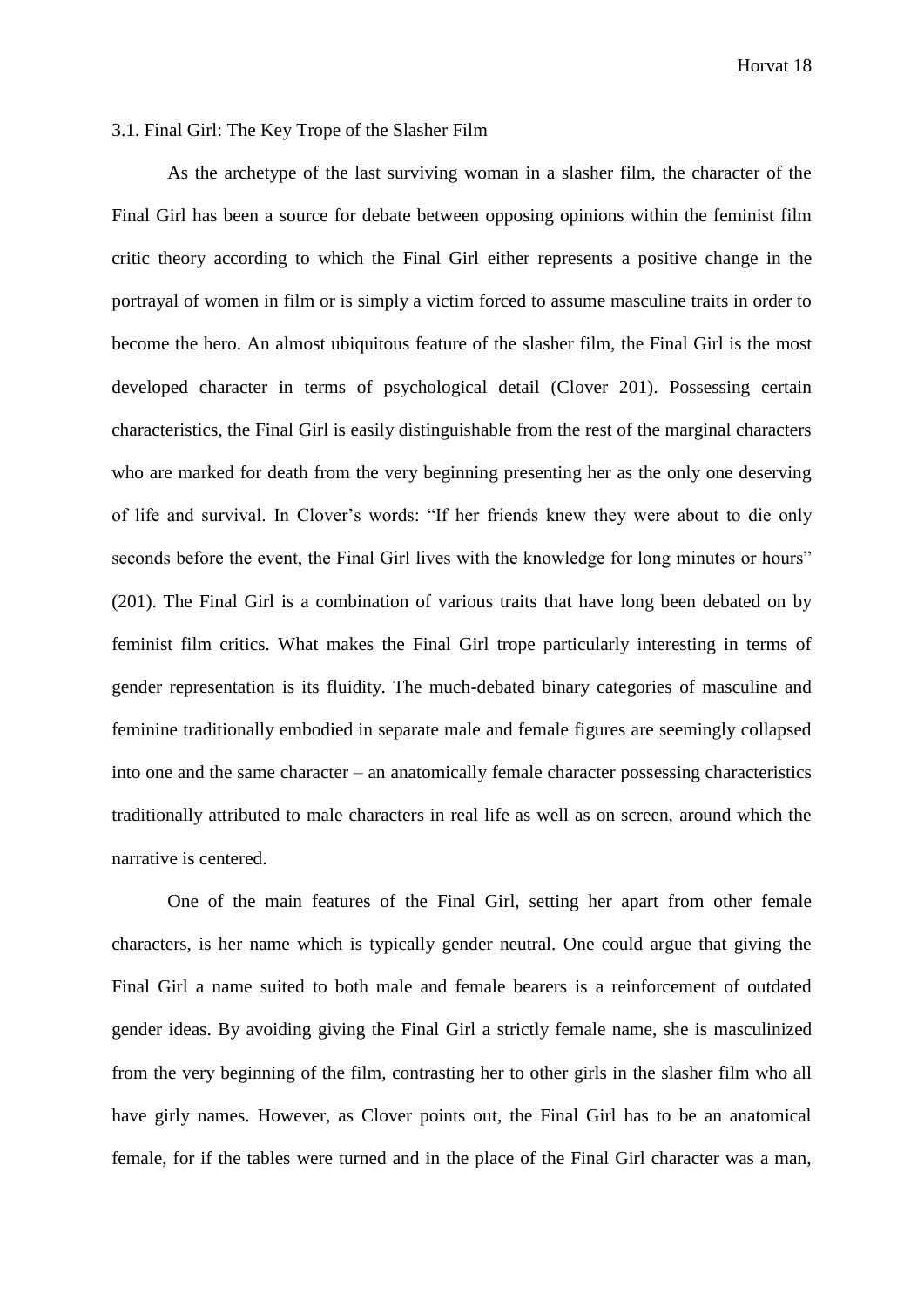Horvat 19

spectators would not feel the same level of fear nor would they be able to relate to the character in the same way: "If you have a haunted house and you have a woman walking around with a candelabra, you fear more for her than you would for a husky man" (42).

Another distinguishing feature of the Final Girl is the way she looks. The Final Girl is always pretty, tall with nice facial features obeying to the stereotype of the gorgeous female lead. Not in any way less good looking than her friends, the Final Girl is typically dressed more modest as a sing of self-control regarding her own sexuality and desires, never showing much skin. As Clover states, "she is feminine enough to act out in a gratifying way, a way unapproved for adult males, the terms and masochistic pleasures of the underlying fantasy, but not so feminine as to disturb the structure of male competence and sexuality" (51).

The Final Girl's strong moral sense is another trait differentiating her from other female characters. Whereas her both female and male friends die for having sex, doing drugs and drinking, the Final Girl avoids death by not engaging in sexual activity as well as by having no vices. She possesses traits such as maturity, intelligence and resourcefulness which would be perceived as typically male in any other genre. Both Clover and Jancovich call attention to what they call masculinization of the Final Girl, with Clover describing her as "boyish, in a word. Her smartness, gravity, competence in mechanical and other practical matters, and sexual reluctance set her apart from the other girls and ally her, ironically, with the very boys she fears or rejects, not to speak of the killer himself" (40). The femininity of the Final Girl is therefore compromised not only by the name she carries, but also with her looks and behavioral patterns.

Mulvey's theory of scopophilia and the male gaze is undeniably applicable to various cinematic narratives, including that of slasher films. It easily combines with the way Jancovich describes the slasher as an attack on femininity by stating that "rather than identifying with the female victim in these films, the audience is encouraged to identify with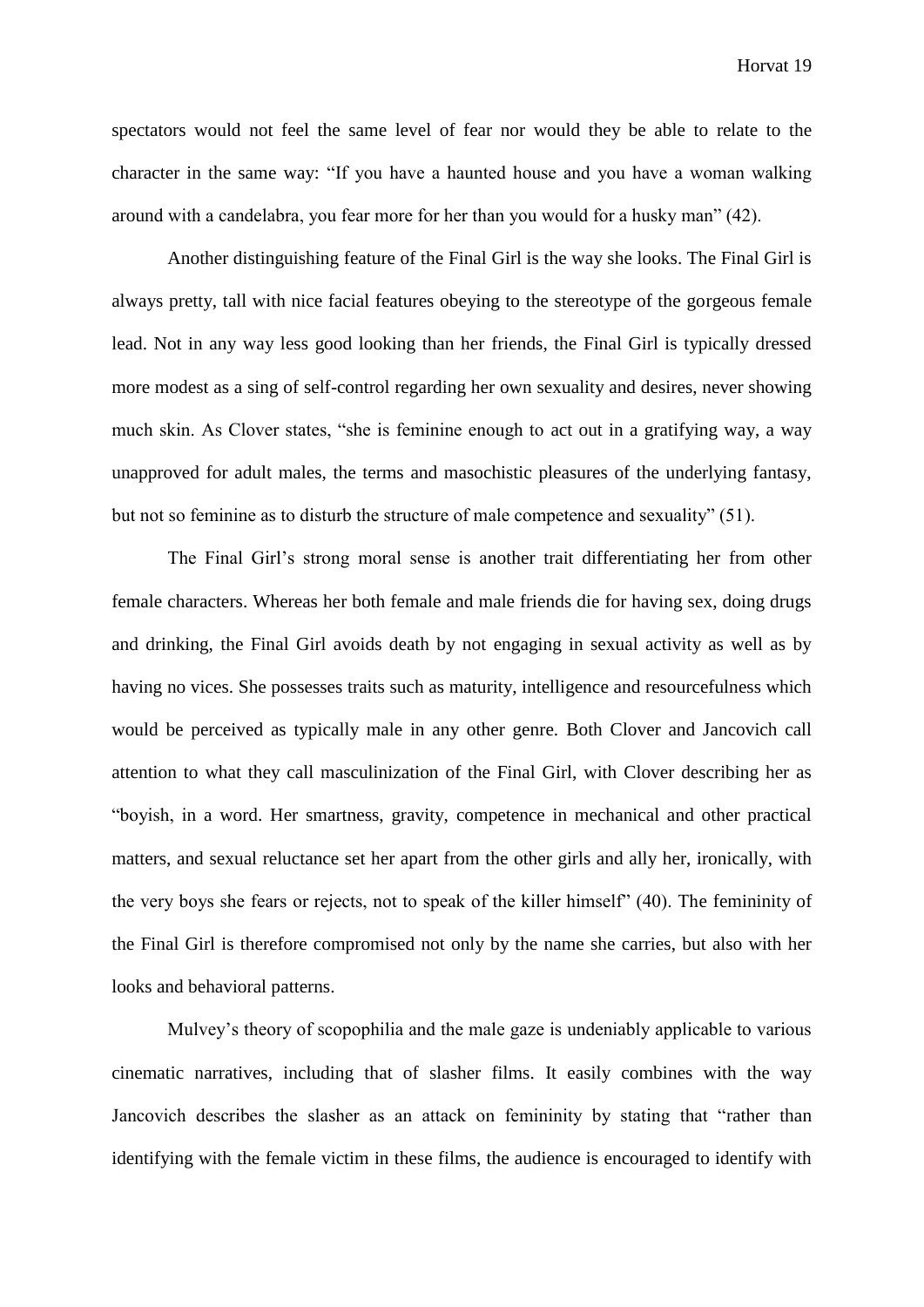the killer and his violence against his female victims (105). However, Clover provides a different perspective by arguing that the gaze is not always male nor is it always active (78). Quite contrary to Mulvey's suggestion, Clover believes gender fluidity enables the Final Girl to adopt the gaze, more specifically the "active investigating gaze", and make it female as she is "intelligent, watchful, level-headed; the first character to sense something amiss and the only one to deduce from the accumulating evidence the patterns and the extent of the threat" (ibid. 79). From the beginning of the film until its end, the Final Girl undergoes serious character development through which gender fluidity is even more highlighted. She transforms from the helpless child who is traditionally gendered feminine (passive, emotional, sensible) to an autonomous adult who is traditionally gendered masculine (active, resourceful, in control), as "the passage from childhood to adulthood entails a shift from feminine to masculine" (ibid. 81). To do so, the Final Girl is exposed to a high level of violence including witnessing the killings and mutilation of her friends as well as getting slashed and mutilated herself "not only to signify her own castrated state, but the possibility of castration for the male" (Grant 44).

By the end of every slasher film, the Final Girl takes up a weapon such as an axe, a knife or a chainsaw and carries out the act of literal and or figurative castration of the killer. With this "phallic appropriation" contributing to the masculinization of her character, she unmans her oppressor and brings the development of her character to completion by recreating herself as masculine (Clover 81). In the final scene, when she is the only one left standing alive and victorious, the Final Girl delivers herself into the adult world. Implementing Lacan's theory into the context of the slasher film, Clover points out how "the achievement of full adulthood requires the assumption and, apparently, brutal employment of the phallus" (ibid. 81). This would mean that male viewers perceive the character of the Final Girl as female only in terms of her lacking a phallus – a situation eliminated by placing a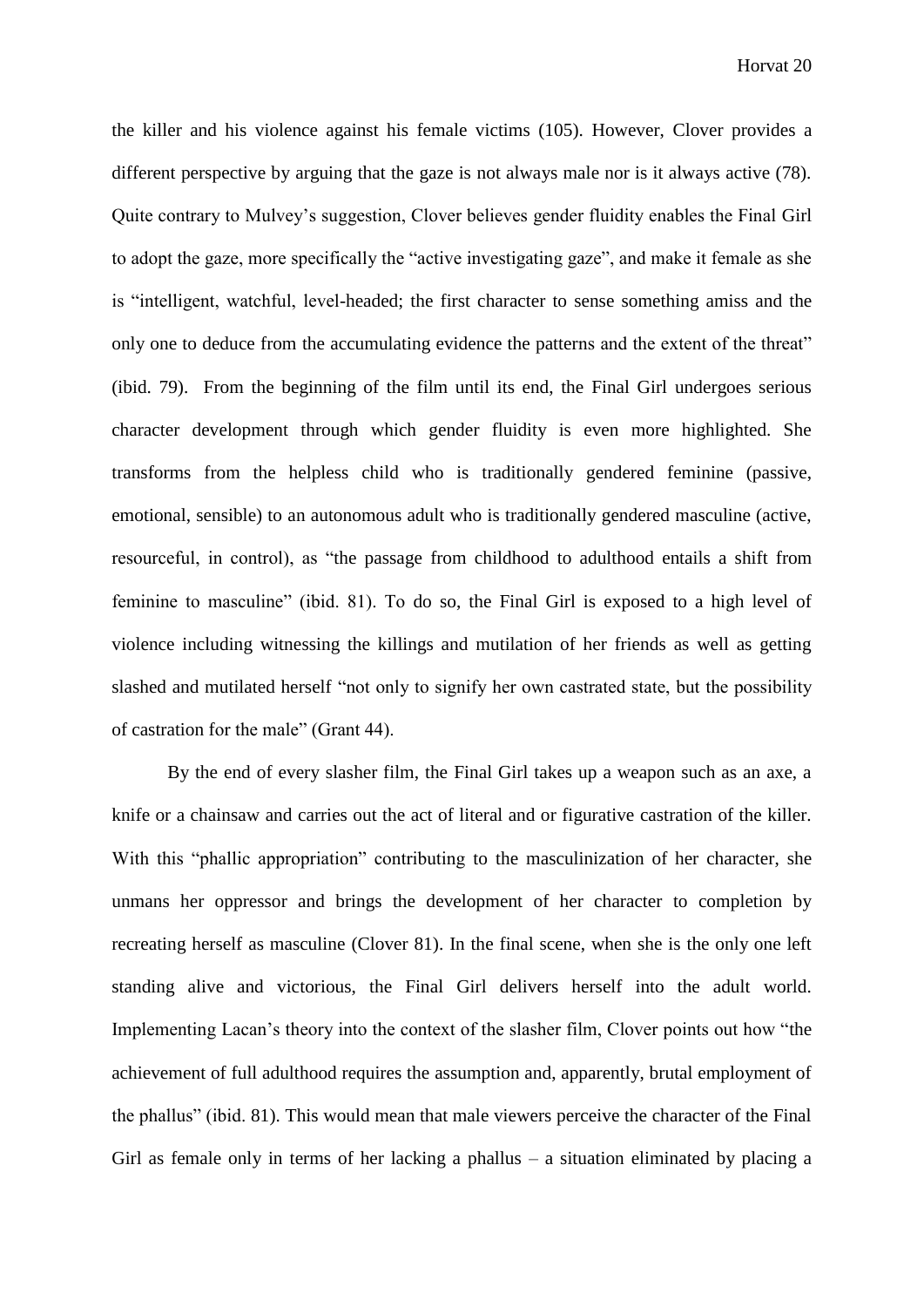phallic knife, chainsaw or axe in her hands, bringing the horror to a halt for the male spectator. Therefore, Clover establishes, the Final Girl is a far cry from a feminist dream (ibid. 83) as she views the slasher film as being "ambivalent about gender identifications and sanctions" (Grant 307). With the Final Girl performing the act of castration through employment of phallic symbols, the male spectator is enabled to give in to his sadomasochistic fantasies wherein lays the appeal of the slasher genre to the predominantly male audience. The male spectator is able to identify with both the male characters who, when faced with the killer, always try to defend themselves (albeit unsuccessfully) as well as the Final Girl wielding a cold weapon and destroying the killer. Female spectators are forced not only to watch "typical" female characters trying to flee and dying gruesome deaths, but also remove themselves from their own femininity in order to identify with the virginal, highly moral and vice-less Final Girl who stays alive due to her setting her apart from every other female on screen, alienating her from the female audience as well.

In order to further delve into the analysis of the Final Girl and grasp the evolution of the trope, three films made and released in different decades as well as their Final Girls will be analyzed and discussed. Slasher films *Halloween* (1978), *Scream* (1996) and *You're Next* (2011) have made a definite mark within as well as outside of the slasher genre with their tropes, clichés and Final Girls whose names have become a synonym for the strong woman capable of surviving all on her own, facing death and horror as they do so, despite the general perception of slasher films and their main narrative as being "explicitly about the destruction of women" (Grant 254). If the Final Girl serves as a reflection of women and their positions within society, it is necessary to keep in mind that each of the slasher films analyzed in this paper functions as a comment of the particular period they were released in and as a reaction to the position of women within society at that moment in time.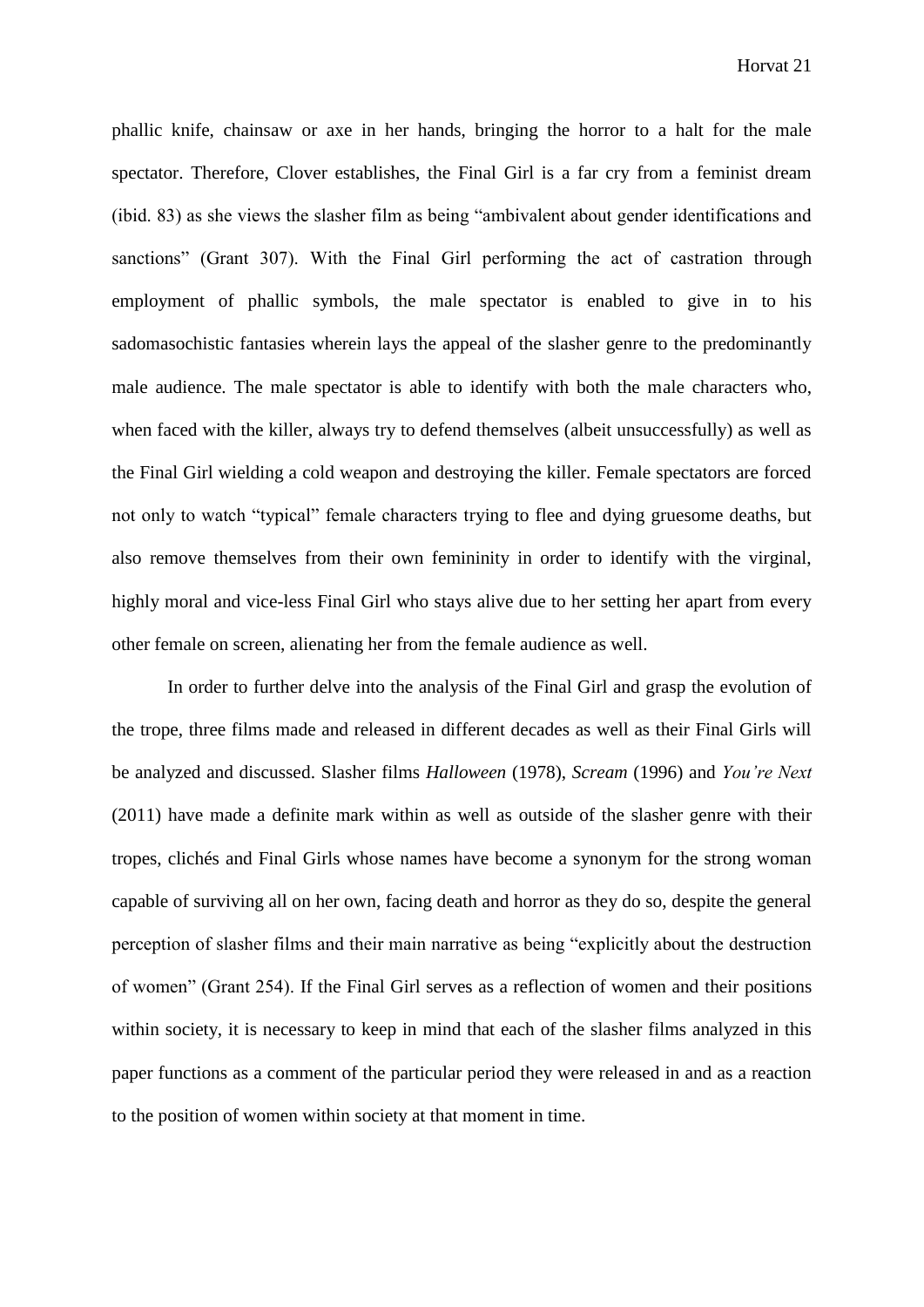Horvat 22

#### *3.1.1. Halloween (1978): Laurie Strode*

Owing its success to the simple premise of a serene suburban neighborhood becoming a place of unspeakable horror and brutal violence, John Carpenter's 1978 *Halloween* is the first film of a successful film franchise that became a classic of the slasher film genre. *Halloween* has influenced a great number of slasher films that followed and is first and foremost known for introducing one of the ultimate Final Girls of all time – Laurie Strode. At the beginning of Carpenter's *Halloween*, the audience is introduced to the back story of Michael Myers, a lunatic that has managed to escape from an insane asylum he was committed to after murdering his own sister at the age of five on Halloween night. After spending 15 year is the asylum, Michael manages to escape and is now wreaking havoc in Laurie's neighborhood with her being his ultimate target.

Laurie Strode is introduced into the narrative as she accepts to do a favor for her father on her way to school. Visually, Laurie look as one would expect the typical Final Girl as described by Clover to look like. With her "prude", although feminine, outfits and stacks of books she constantly carries around, the smart, virginal and vice-free girl, Laurie possesses the necessary traits of the typical Final Girl established by Clover in her 1992 essay, including a unisex name. Conforming to the "masculinizing" process of the slasher film, Laurie is strongly contrasted to her peers from the very beginning of the film. In his 2004 book *A Legacy of Blood*, Jim Harper argues that John Carpenter's original intension was to represent Laurie as an awkward virgin in order to indicate that she is repressed and dysfunctional, just as Michael, who is later on revealed to be her brother (38). Furthermore, Laurie works as a babysitter for a neighbor boy named Tommy, positioning her in the role of the maternal feminine who represents the strength that can be associated with that role. This is later emphasized in the scene where they are both standing in front of the abandoned Myers house with Laurie patiently answering Tommy's questions, assuring him that there is nothing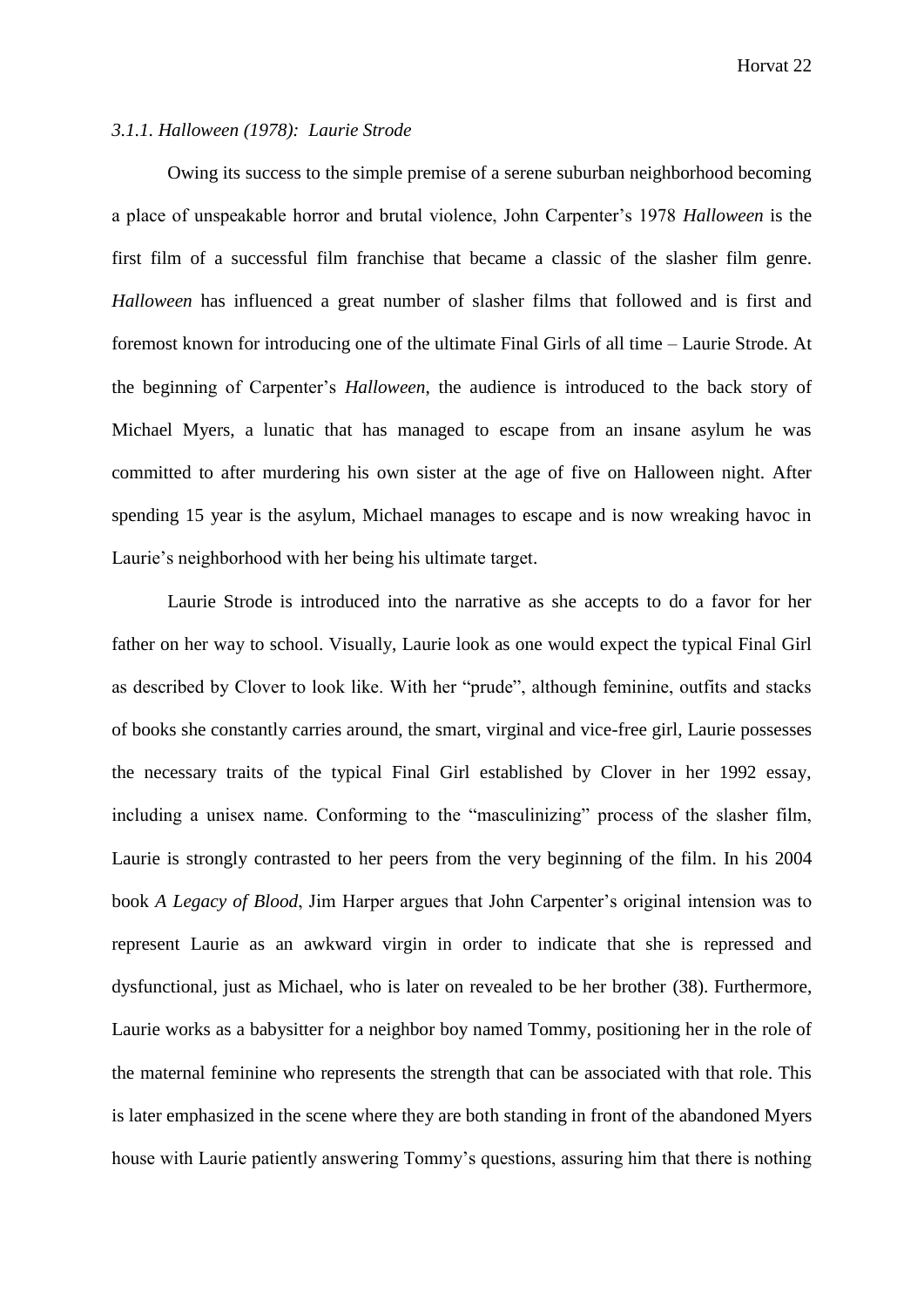to be afraid of, making her maternal instincts abundantly clear (ibid. 43). Playing into Mulvey's theory of the male gaze and Clover's assaultive gaze, the first close-up of Laurie's face happens when she is shown sitting in a classroom and gazing through the window. She notices a suspicious looking man in a mask, standing behind a car and staring directly at her. For a second, Laurie is unsettled. This is the close-up that sets her apart from other character as she is given the ability to look – however, not unpunished, as will be elaborated later on. The first time Laurie sees Michael, it is presented as a close-up, but when Michael sees her for the first time it is presented as a long shot where Michael looks at Laurie from behind. After this scene, the alternations between Laurie's close-ups and Michael's voyeuristic gaze continue even throughout the film. Laurie is given the power of the female gaze as she sees Michael in situations where others do not. Even though it seems Laurie is given the power to look as a tool for survival, it ultimately becomes clear that everything she has seen has left her traumatized considering she ends up in a mental hospital herself.

Mulvey's and Clover's theories have also found their place in the representation of the three teenage girls antagonized by Michael, as *Halloween* introduces the audience to three stereotypical high school girls. While Lynda and Annie are marked as the pretty and popular blonde and the rebel, Laurie is the smart, awkward outcast. Lynda and Annie smoke, they are "loud" and have boyfriends – and for this, they are eventually punished, paying with their life. While Annie is killed in the car, heading to pick up her boyfriend whom she plans on having sex with, Lynda and her boyfriend Bob are murdered by Michael post-coital. Laurie is shy and not only is she without boyfriend, but completely avoids dating as is makes her feel uncomfortable and her friends make fun of her for it. While Laurie is presented as the only one who is aware of her surroundings and is the first one who senses something is amiss in the neighborhood, Lynda and Annie lack this sense of awareness, resulting in them suffering a violent death in scenes that are, compared to the death of the male character, obviously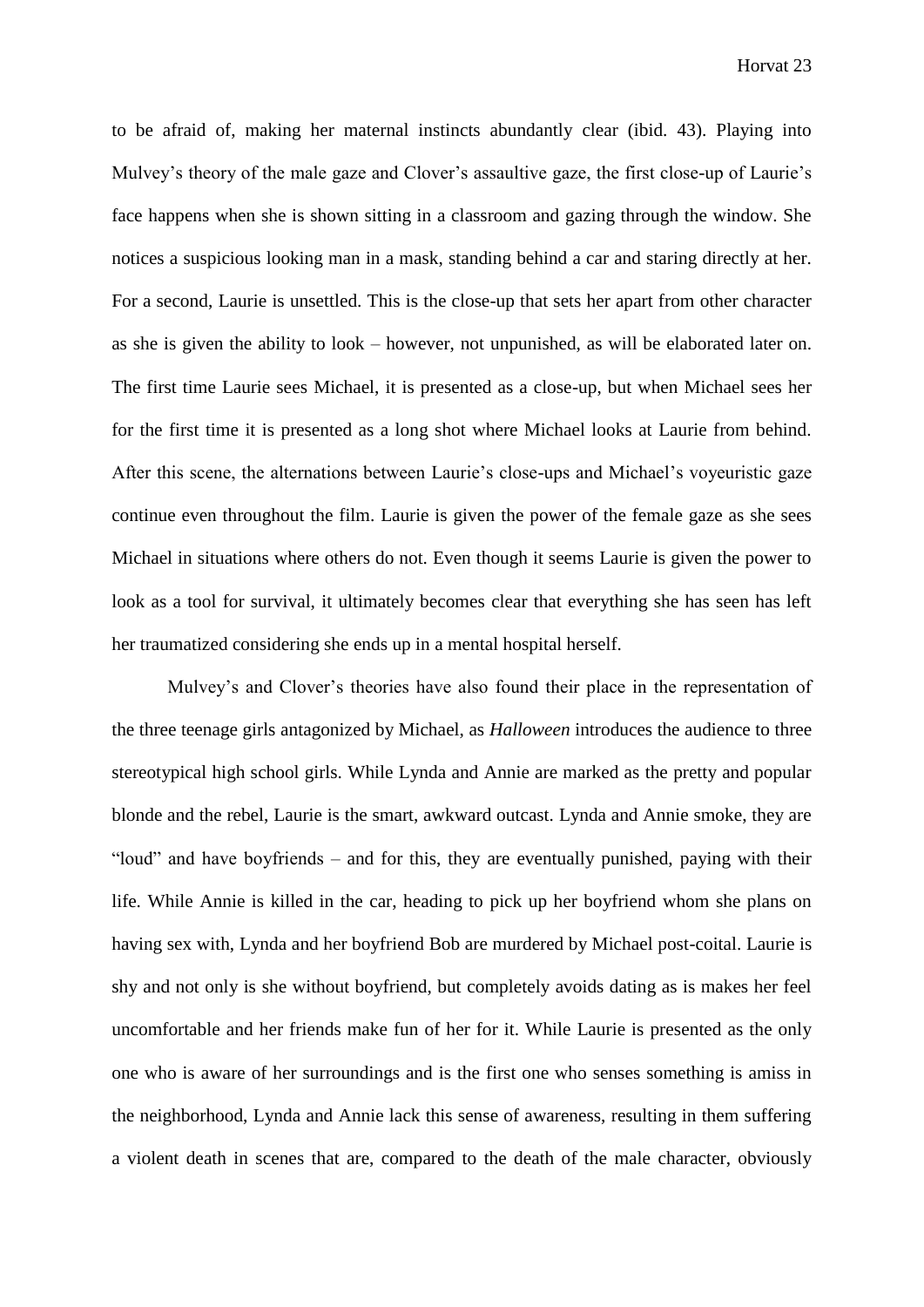prolonged. The fact that Lynda and Annie are sexually active is what ultimately costs them their life. Placed in the position of the traumatized male, Michael also slaughters Lynda's boyfriend Bob who represents the sexually potent and active male wholly different from his own self.

In accordance with Mulvey's theory, when Laurie finally looks at Michael while inspecting the house of her friend, she is inevitably victimized and punished. Not only is Laurie the freakish object in the eyes of the traumatized male, but she also represents the site of trauma for the monster. Michael killing his sister Judy at the beginning of the film, after she slept with her boyfriend does not only make him the monster, but also places him in the position of the traumatized male, i.e. a kind of victim. As Hutchings states, when a male character is victimized, in this case the killer himself, he is "nearly always marked as unusual. As if the presence of a disempowered male poses certain credibility problems and requires special explanation or justification" (91). Alongside their half-naked bodies reminding Michael of his own sister and her non-castrated body, Lynda and Annie are immediately punished for looking at the monster, their reaction while being attacked by Michael is the stereotypically expected female reaction in the face of danger which includes closing their eyes and screaming, not fighting for their life. The camera lingers on the half-naked bodies of these women during their final moments perpetuating the objectification of the female form, in correspondence to Mulvey's theory of female exploitation, whereas Laurie, the virgin, lives with only a cut on her arm and disheveled hair.

Despite the fact that Laurie mostly adheres to her own theory of the Final Girl, Clover contrasts her with Sally from *The Texas Chainsaw Massacre*, and views Laurie as a much fiercer version of the Final Girl who is not passive but takes the necessary action to save herself as well as others from the crazed killer: "Given the drift in just the four years between Texas Chain Saw and Halloween- from passive to active defense-it is no surprise that the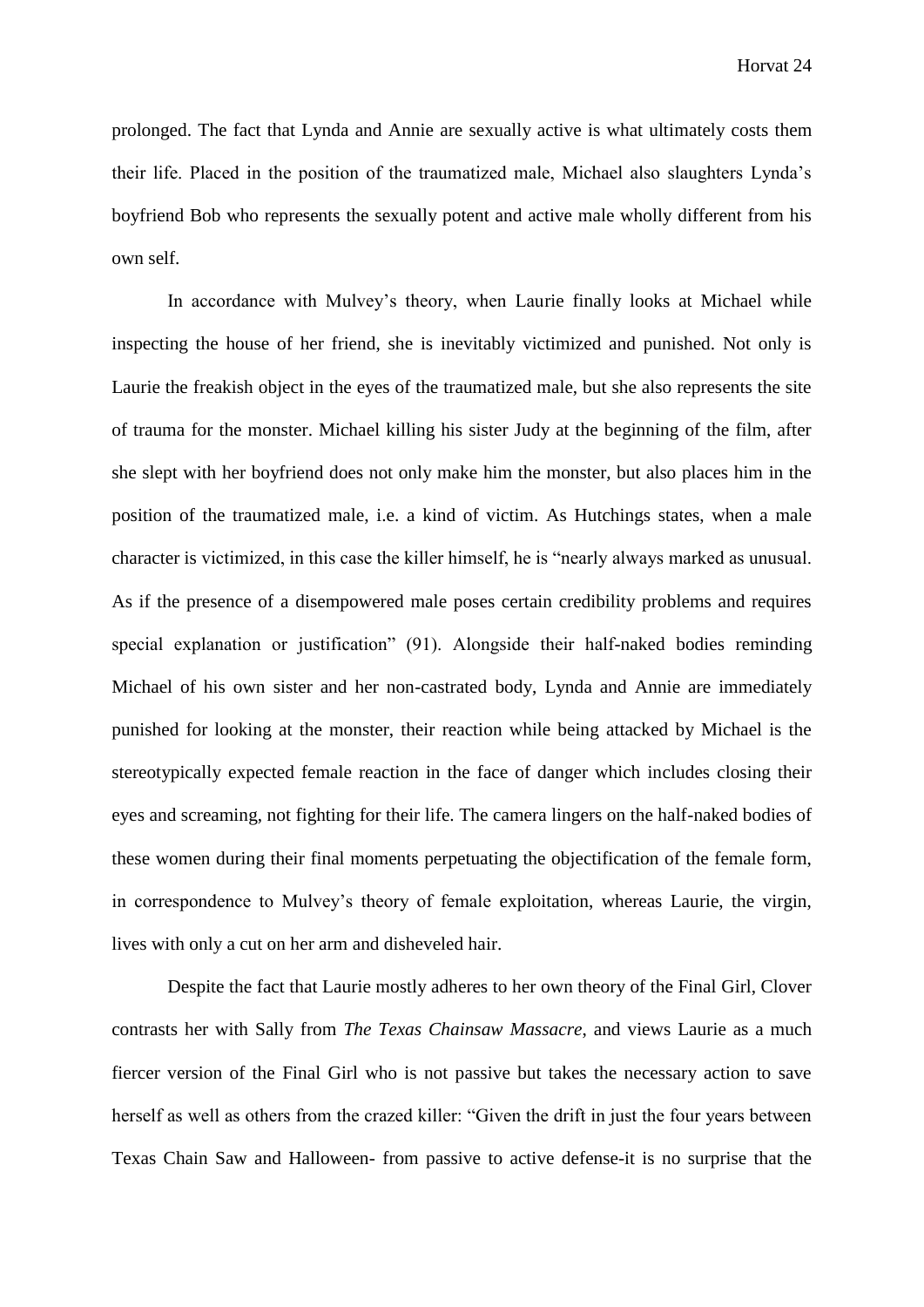films following Halloween present Final Girls who not only fight back but do so with ferocity and even kill the killer on their own, without help from the outside" (202). However, if the Final Girl does more than just scream and run away when faced with her attacker and is the one pushing the narrative further due to her heightened sense of awareness, it does not necessarily have to mean she is assuming the role of the male hero. There is usually a fair amount of clichéd feminine activity to be found in slasher films as searching for male protection and, of course, screaming which has been and is generally associated with women.

After going through an ordeal whilst fighting for her life, as the Final Girl does, Laurie eventually turns the tables on Michael by choosing to defend herself alone. This leads to the final showdown between the two in the house where Laurie babysits Tommy, turning the house into Clover's Terrible Place. Although Clover marks Meyer's house as the typical Terrible Place, the major part of Laurie's and Michael's combat takes place at Tommy's house which Laurie is more than familiar with and is therefore on her on turf. As Fairfax points out, the Meyers house is in fact the place where Michael sees Laurie for the first time and therefore sets the off the horrific series of events that plays out, yet the actual events occur in Lindsay's and Tommy's house (46). While Clover uses the Bates Motel from *Psycho*  and Jason's hut in *Friday The Thirteenth II* as examples of the Terrible Place – a place far away from home, in *Halloween* Laurie's Terrible Place ends up being a place that she feels very much at home. Tommy's house puts her in a position of advantage and with the familiarity heightening her active gaze Laurie is ultimately able to survive.

Laurie is also inventive when it comes to her choice of weapon. Whilst fighting for her life, Laurie attacks Michael with two items that are associated with domesticity and women, one being a wire coat hanger she turns into a weapon and sticks it into Michael's eye and the other one a sewing needle which she sticks into his neck. Both weapons Laurie uses to protect herself and attack Michael, emphasize her mastery of the domestic sphere as well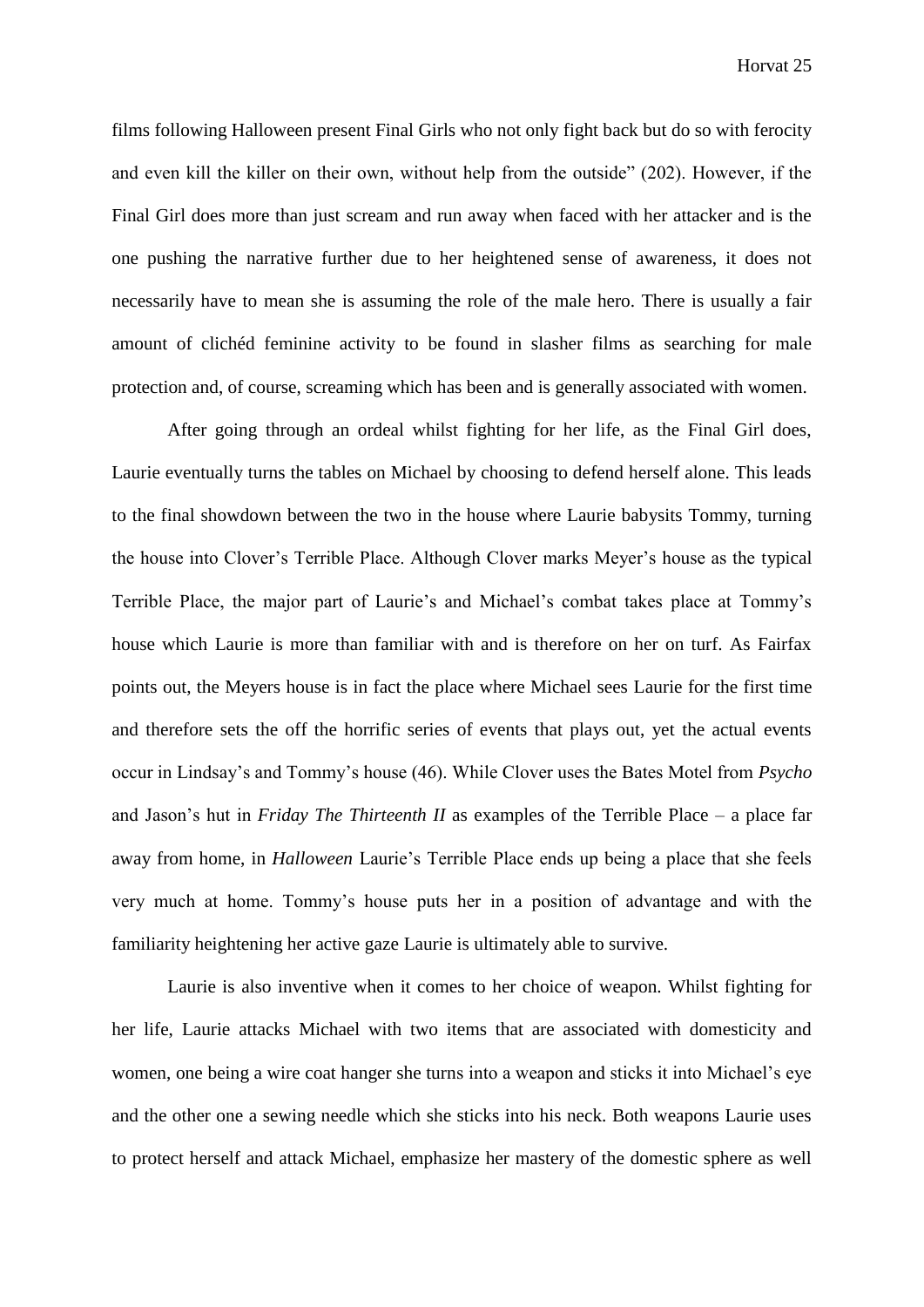as her resourcefulness. Finally, she takes Michael's own knife to strike and deliver what she thinks to be the final blow for the psychopathic killer. As stated earlier, Creed finds that the slasher genre arises castration anxiety by representing the woman in the twin roles of castrated and castrator" (127), but Laurie takes the phallic knife away from the killer and uses the weapon Michael killed her friends with, successfully turning it against him. Laura successfully goes through the metamorphosis from the powerless to the powerful, illustrating Creed's theory according to which the woman is more than capable of performing the act of castration in order to defend herself. Thinking that Michael is finally dead, Laurie immediately goes to check up on the children she was babysitting and sends them to get help. However, Michael rises once more and is finally shot down by Dr. Loomis. A male character shooting the killer at the end of the film could imply the end of progressiveness for Laurie as she is seemingly stripped of the possibility to save herself. However, up until that point, Laurie has managed to save herself by herself three times due to nothing but her own quickwittedness and Dr. Loomis did not actually manage to put a definite end to Michael Myers as he continued to spread terror in further installments of the *Halloween* franchise. Realizing that she is now safe (for the time being) Laurie covers her mouth with her bloody hands and shuts her eyes, choosing to eliminate the power of her own gaze (Mulvey 45) as she is shown traumatized by the horror and violence she witnessed.

Laurie's proactiveness within the narrative is unquestionable, also in that she firstly takes care of the children whom she is babysitting, before deciding to face Michael alone. More often will the Final Girl decide to face the killer alone, only after all her defense options and possibilities have been exhausted (Harper 39). In addition, when the Final Girl does face the antagonist, she uses her own methods of self-defense and attack, rarely responding with a "traditional aggressive outburst" (ibid. 39). Laurie Strode is neither too feminine nor to masculine, and with this, adheres to Clover's theory of the Final Girl in detail. As Kendall R.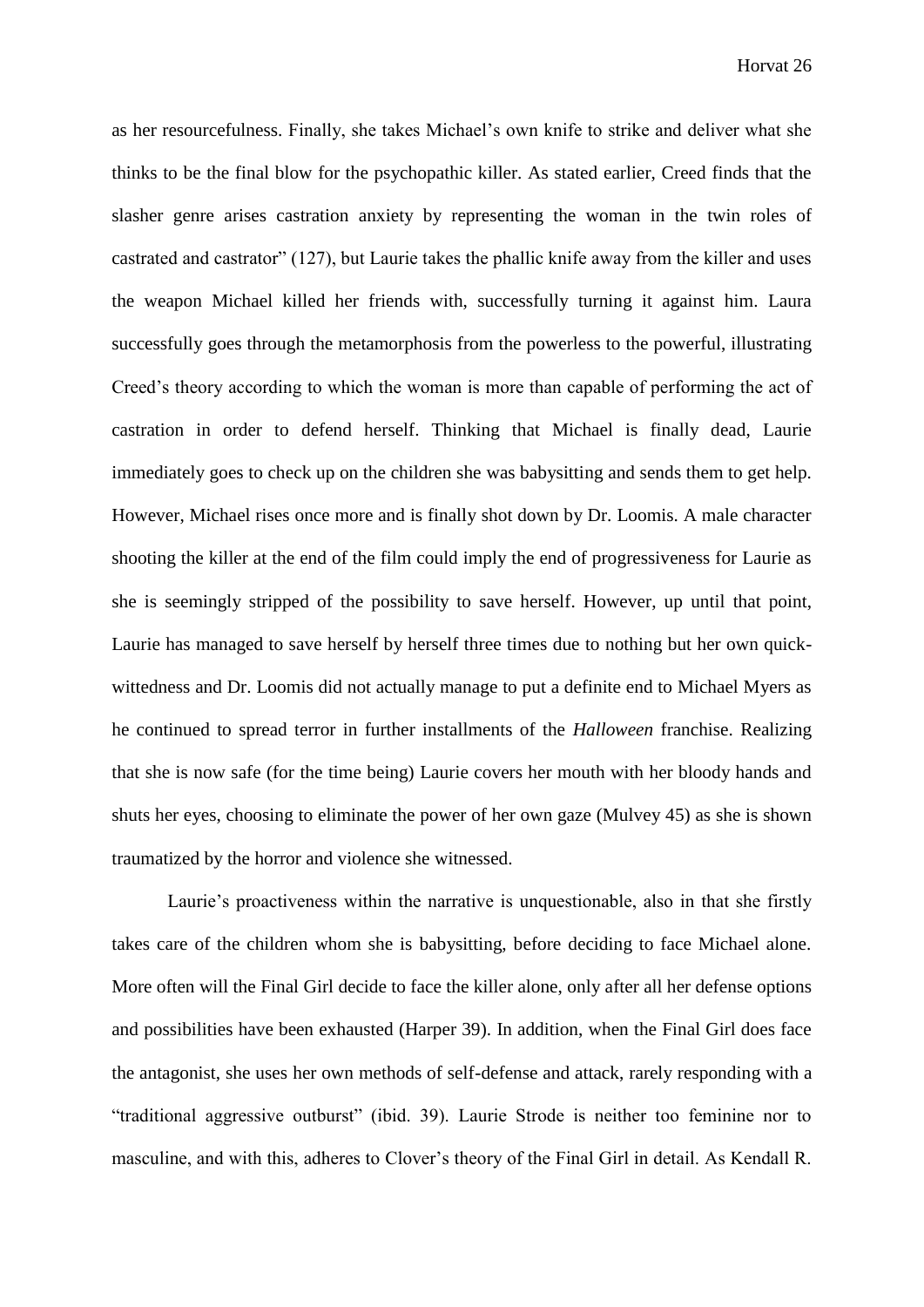Phillips in his work *Projected Fears: Horror Films and American Culture* points out, Laurie acts like a true mother to Tommy on numerous occasions "… in which she assuages his fears, chastises him for his naughtiness, and even tries to elevate his reading material" (139). Laurie's mastery of the domestic sphere is even more emphasized during the final showdown between her and Michael. Her familiarity with the house and her surroundings helps her utilize the space in the best way possible in order to hide from Michael. The fact that her mastery of the domestic sphere plays such an important role in her survival raises the issue whether or not Laurie is as masculinized as Clover's Final Girl should be, despite her genderneutral name. Finally, it is Laurie's familiarity with her feminine side which plays a crucial role in her survival. A point could be made by saying that what ultimately saves Laurie is her mastery of the domestic sphere, her virginity and the feminine aspects of her character rather than the masculine ones – up to the point where she is ultimately rescued by Dr. Loomis. In accordance with Mulvey's theory, the dominant role of the savior somewhat in control of the events within the film narrative is ultimately given to a male character, even though he also failed to put a final stop to Michael, as slasher films tend to have further installments with the killer coming back to kill again. Laurie is left punished and victimized by the terrible ordeal she went through that also left her friends dead. As a Final Girl she is undeniably proactive and effective, yet remains under the restraint of the patriarchal norms and stereotype enforced by the slasher film according to which the only the virginal girl survives and is deemed worthy of it, yet still has to be punished for being a woman. However, Laurie represents at least a partially positive change and a movement towards a more powerful portrayal of the Final Girl, paving the way for Final Girls such as Sidney Prescott in 1996 *Scream*.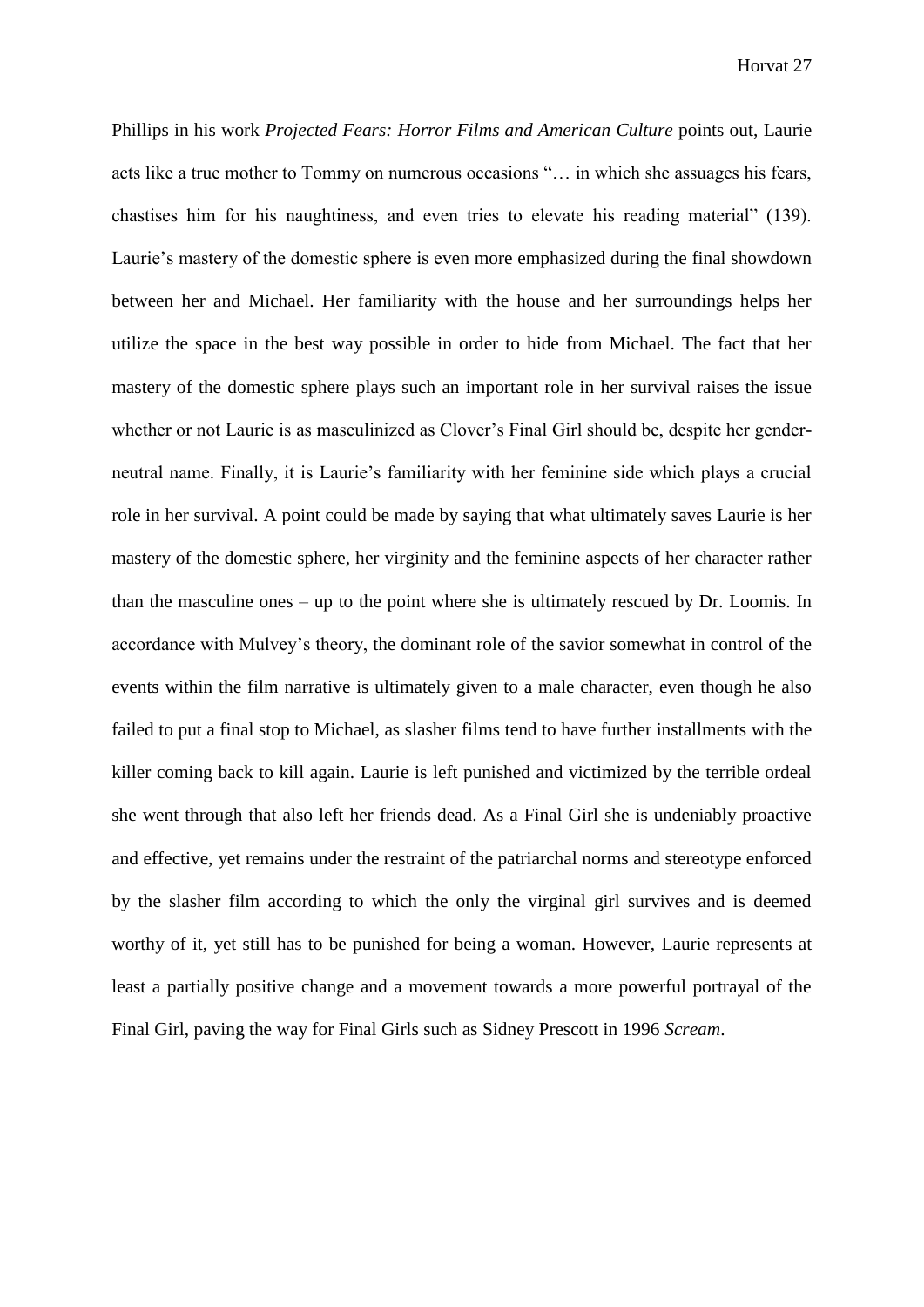Horvat 28

#### *3.1.2. Scream (1996): Sidney Prescott*

<u>.</u>

Wes Craven's 1996 slasher film *Scream* introduced an interesting new concept. It revolves about the knowledge of typical slasher film narrative and everything it entails, simultaneously mocking the slasher film tropes. The characters are in a horror film and use their own knowledge of the slasher genre to their own advantage, deconstructing the narrative of the film itself as the plot moves forward. Although the characters mock the plot they themselves are in and the horror genre clichés occurring around them, they still manage to fall prey to the gruesome slasher narrative. The film opens with a pretty, blonde girl named Casey who is home alone. She looks innocent enough for a Final Girl and, being that she is the first one to be introduced, the audience expects it.<sup>9</sup>Yet, she is brutally slashed to death by the killer in the first 15 minutes of the film. With a concept like that, it is no surprise that Craven's 90s slasher hit *Scream* delivers quite a particular Final Girl in the form of Sidney Prescott.

In 1996 *Scream*, the audience first meets Sidney as a high school student trying to come to terms with her mother's brutal murder the year before. On the anniversary of her mother's death, a series of gruesome murders starts happening in her neighborhood and Sidney as well as her friends become victims of terrifying phone calls and attacks by a killer in a ghost face mask, known as Ghost Face. Three films were released after this one, and in each one Sidney goes from being the terrorized victim at the beginning to becoming the heroine who defeats the killer at <sup>t</sup>he end of the film. By doing so, Sidney completes Clover's aforementioned shift from the powerless to powerful. At first glance, Sidney Prescott fits perfectly into Clover's mold of the stereotypical Final Girl. Alongside her seemingly good girl attitude, modest and tomboyish fashion looks and an androgynous name, the beautiful Sidney is also a virgin – thus embodying the most important characteristics of the Final Girl,

<sup>&</sup>lt;sup>9</sup> Furthermore, Casey is played by Drew Barrymore who was the biggest star of in the film in 1996, making it obvious she was to be the Final Girl.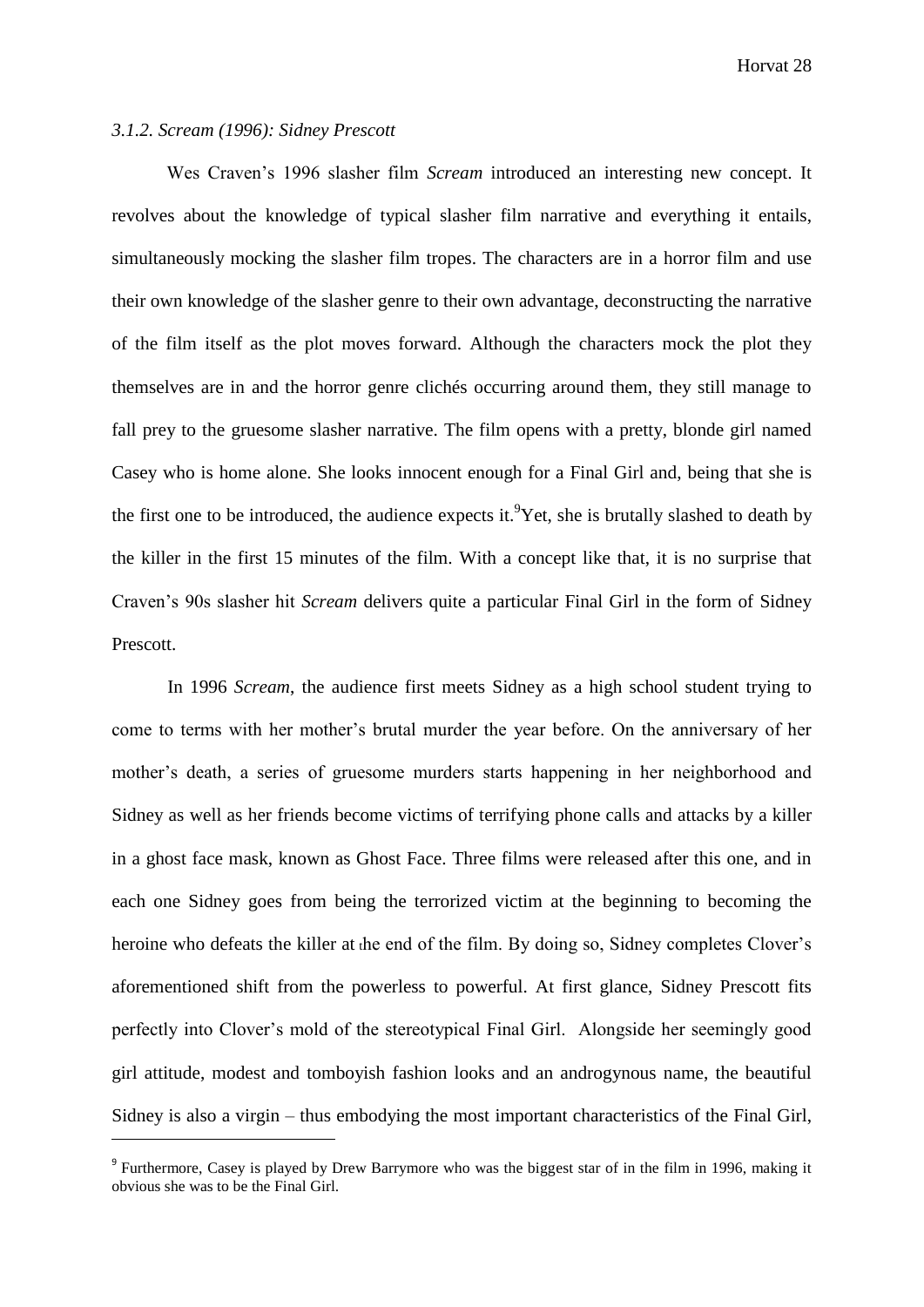as described by Clover. However, with the new concept wherein which the character mocks the stereotypical ideas promoted by the slasher films, Craven also decided to introduce a Final Girl different from her predecessors. In contrast with the traditional expectations the audience would have of the slasher films up to this point, Craven removed tradition from *Scream* by having Sidney engage in sexual relations with her boyfriend Billy in the last half hour of the film. A Final Girl is usually accompanied by a boyfriend,  $10$  regardless of whether she is sexually active or not. This is the most common way of emphasizing the sexual attitude of the Final Girl, who is either the virginal or the repressed type (Harper 37). Having Sidney sleep with her boyfriend, after making comments how women who have sex in slasher films always die, places her in stark contrast to the Final Girls that came before her and Clover's theory. Although Sidney is given a background of emotional issues and trauma keeping her from having sex with her boyfriend, when she ultimately triumphs over the two killers, the Final Girl is no longer a virgin. Interestingly, the first time the audience sees Sidney, she is in her bedroom, wearing a nightgown suitable for an old lady. When her boyfriend Billy climbs up through her bedroom window, she makes it more than clear she is not ready to sleep with him, which is to be expected of the Final Girl. However, before he leaves, Sidney flashes Billy, thus hinting that there is more to her than meets the eye. Contrasting Clover's theory of the stereotypical Final Girl, Sidney breaks out of the box of sexual repression caused by the death of her mother showing that she does not lack sexual interest, nor does she have to pay for it with her life. *Scream* not only mocks the slasher tropes within its own narrative, but also mocks the audience's expectations about the shy and virginal Final Girl. With *Scream*  "outing" the slasher genre tropes and clichés, referencing 1987 *Halloween* that birthed the trope of the virginal Final Girl was inevitable. At one point in the film, Stu – revealed to be one of the killers, says to the now devirginized Sidney – "You gave it up. Now you're no

1

<sup>&</sup>lt;sup>10</sup> Unlike Laurie Strode in the first instalment of *Halloween*, who avoided dating altogether.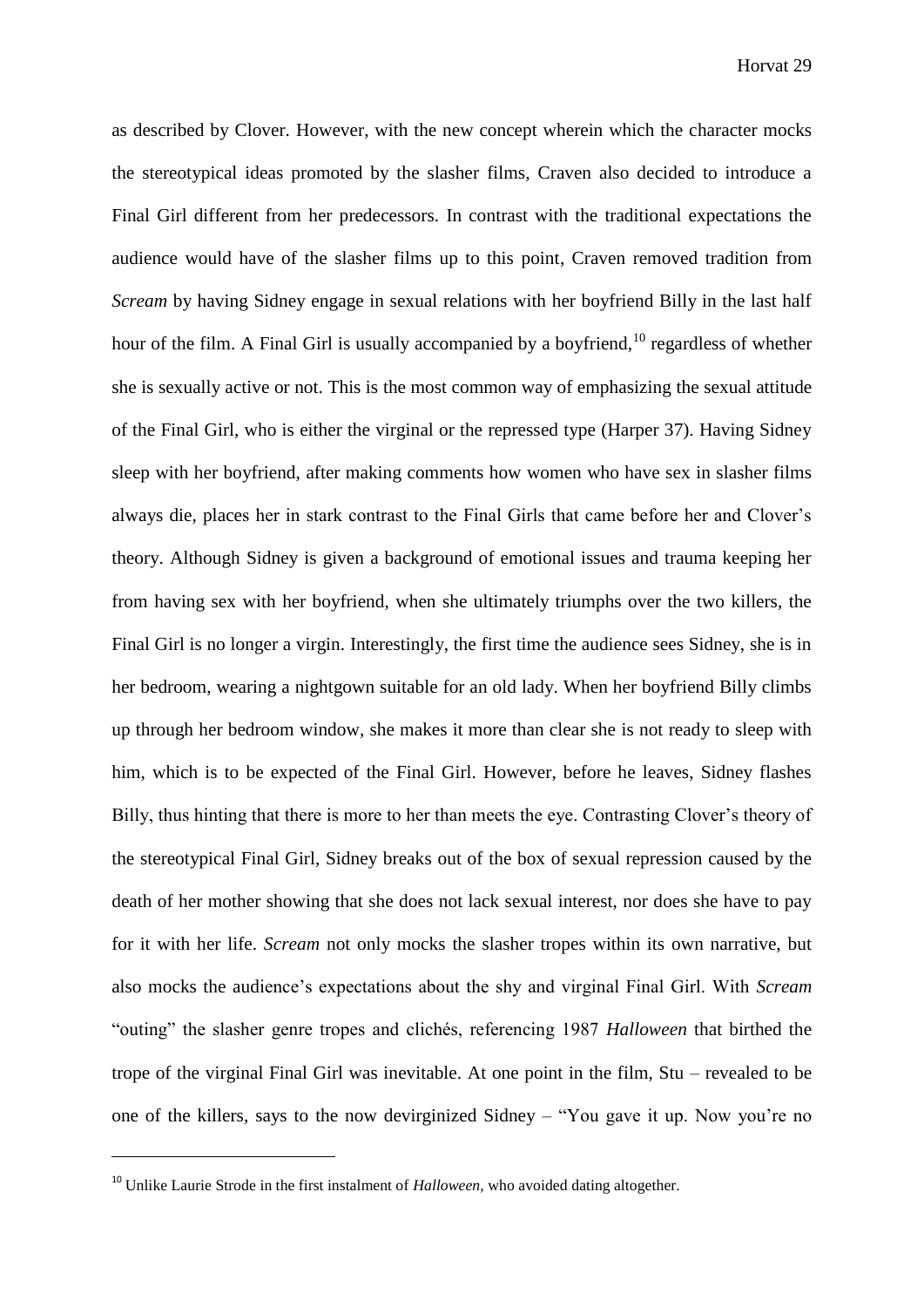longer a virgin. Now you've got to die. Those are the rules." (*Scream*). Yet, Sidney breaks the rules of horror by surviving. Moreover, events leading up to Sidney and Billy sleeping together, show that Sidney is much more than a one-dimensional character. Namely, after Sidney finds evidence pointing to Billy as the killer, she turns him in without hesitation. After some time passes and Billy is no longer a suspect, Sidney makes a conscious choice about wanting to have sex with him and shows no sign of regret. This type of flawed behavior and her acting on her emotions and instinct, make Sidney easily relatable, even to the female spectator. Despite engaging in sexual behavior, Sidney does not get killed off as the rest of the characters, reigning as the not so stereotypical Final Girl in all of the sequels following the original *Scream* film. An obvious shift in the dynamics of the slasher genre and its tropes in relation to the 1978 *Halloween* is the fact that teens seem to be far less concerned with issues of morality, virginity and sexual promiscuity (Brewer 44). The idea of the virginal or sexually repressed Final Girl marked the 80s slasher films, before the backlash against the tropes and traditions of the slasher film lead to a turnover of its narrative (Harper 36). Since the 90s, the virginal Final Girl has turned from a trope into a cliché. Not only is the 90s Final Girl more active and a stronger female character then before, she also has the support of her friends surviving "on group dynamics rather than surviving alone" (ibid. 44). As Hutchings points out, the 90s slasher films may still have a central female protagonist, but she is not as isolated as the Final Girl in *Halloween* and *Friday the 13th*, "instead, and this is particularly true of *Scream* and the *I Know What You Did Last Summer* films, it is the young protagonists acting in concert with each other who manage to defeat the killer" (214). Unlike Laurie Strode, who faces Michael Myers all on her own without her friends not even being able to see the killer lurking in the shadows and sense something amiss until it is too late; Sidney has the luxury of being able to rely on the help of her horror connoisseur friends, alongside her own resourcefulness and wits.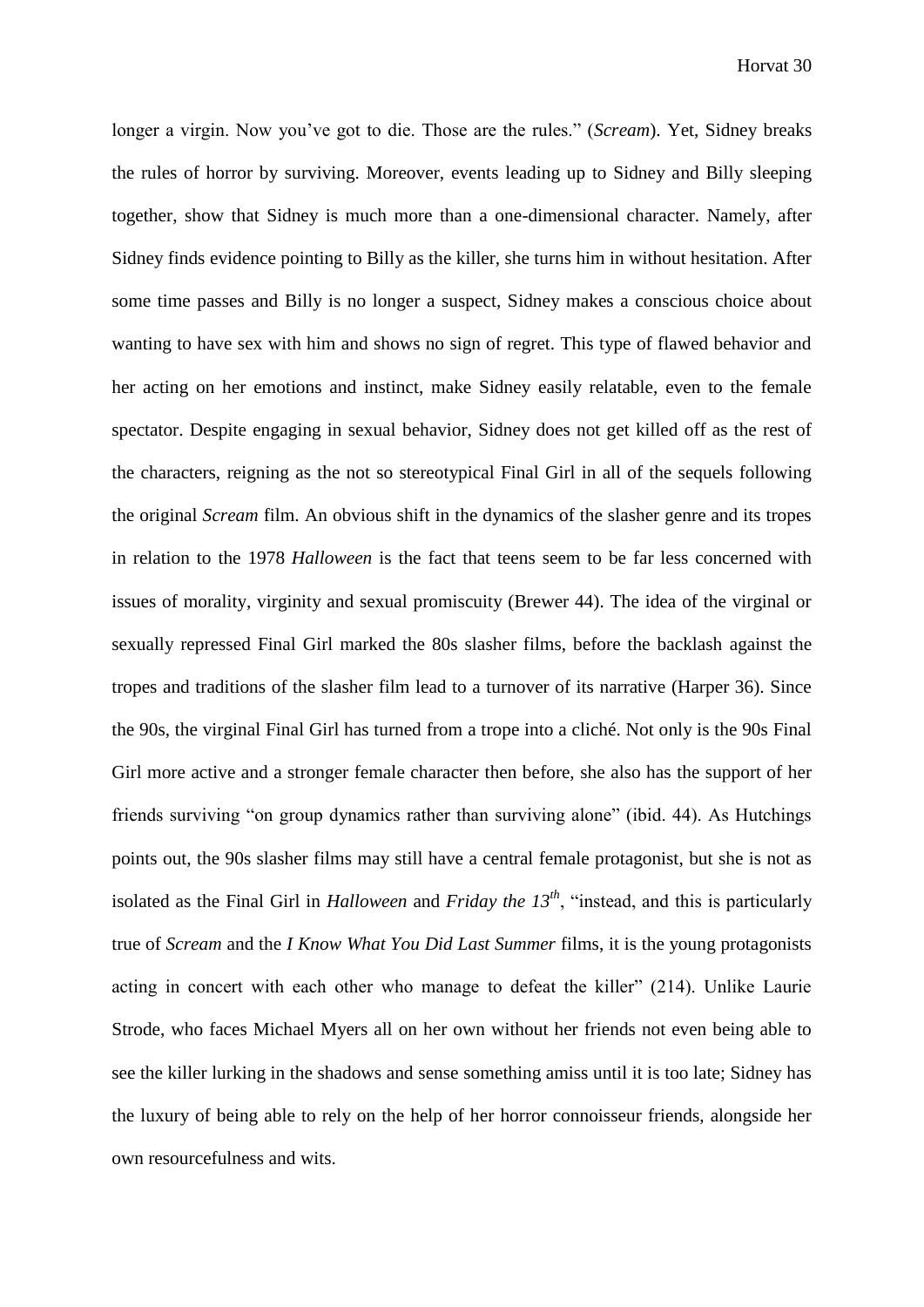In accordance with the new 90s concept introduced by Craven's S*cream*, when Sidney is asked why she does not watch scary movies, she says: "Because they're all the same. It's always some stupid killer stalking some big breasted girl who can't act, who always runs up the stairs when she should be going out the front door. It's insulting." (*Scream*). In *Halloween*, Laurie makes the grave mistake of running into the house and up the stairs when Michael comes after her. By pointing out the Final Girl trope, Sidney gains power over it, turning it into a cliché. However, when Sidney finds herself in the same situation, chased by Ghost Face and running for her life, she immediately runs up the stairs rather than out the door, committing the same mistake as Laurie.

Sidney, as opposed to Laurie is completely robbed of her power to look most of the time with the killer harassing her over the phone. (Harper 38-39). As the killer is able to watch her every move from a safe distance, Sidney is unable to see him, with the camera showing close-ups of her face changing its expression from amusement at first to horror as her conversation with the killer progresses. This makes the audience feel as if they are watching Sidney from the killer's point of view, turning Sidney into an object of the voyeuristic gaze of both the killer on screen and audience in front of it. Thus, Sidney she fails to return the gaze of a male who desires her allowing him to watch her with no danger that she will return the look (Mulvey 61). Not only is Sidney unable to see the killer, but she also mistakenly accuses another character, Cotton Weary, for the murder of her mother. When confronted by the reporter Gale Weathers, Sidney punches her in straight in the face as she knows Gale is writing a book about the murder of her mother. By doing so, Sidney makes herself easily relatable as she acts on her emotions and instinct – whether she is happy, angry or sad, she shows it. When she is ultimately given the power of the look, Sidney discovers that her boyfriend Billy and his best friend Stu are in fact the real killers. As slasher films typically have one psychopathic killer stalking and murdering his victims, Craven also made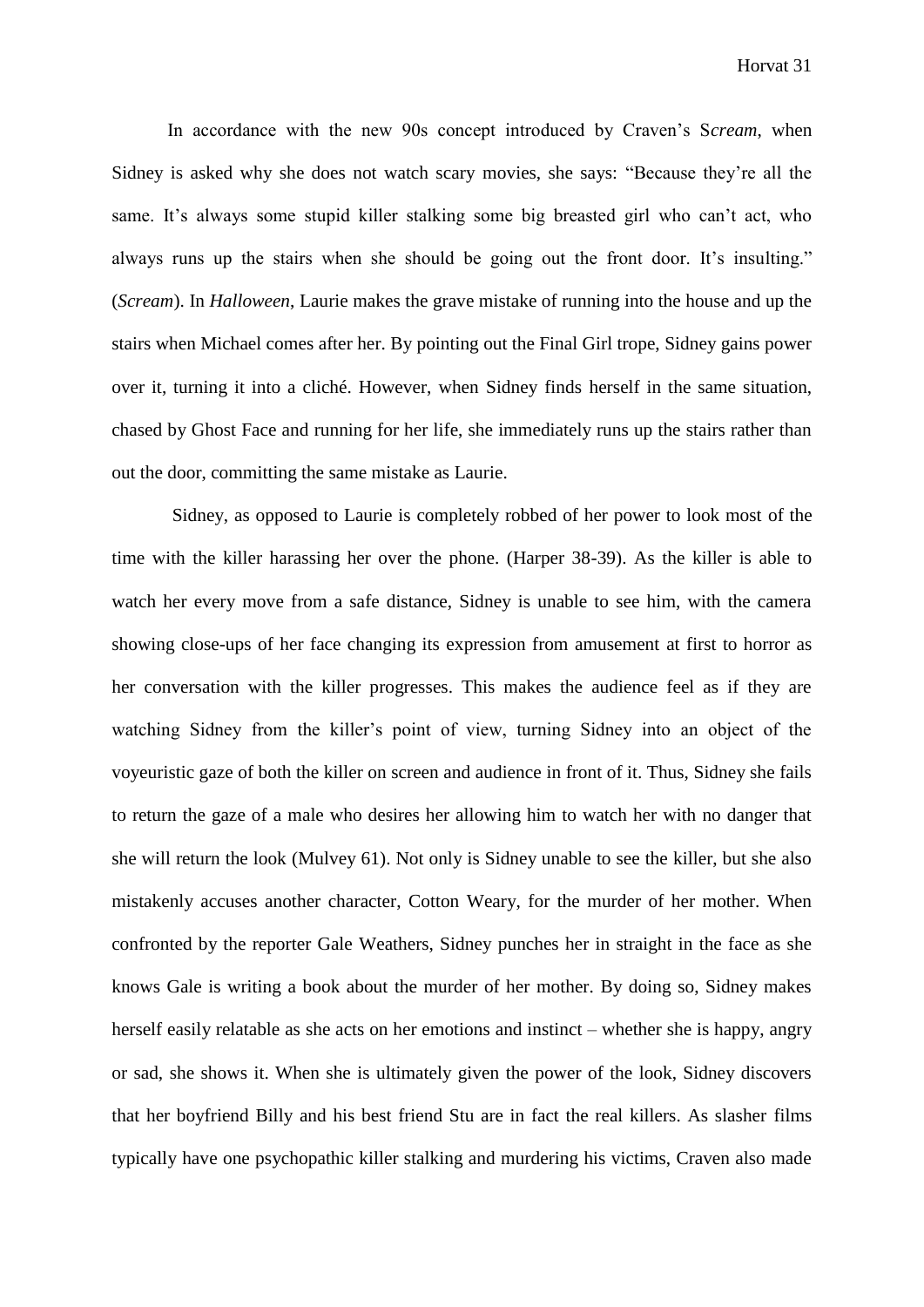a step forward, opting to place two individuals in the position of the killer. In accordance with its new concept, *Scream* features Sidney's boyfriend Billy both as the dominant male of the narrative as well as the killer/monster. During the final showdown, it is revealed that Sidney's mother was Billy's father's lover. Billy blames her for the destruction of his family and after killing her mother a year ago, he now seeks revenge on Sidney, as he views her as the noncastrated mother or a representation of his own weak father (Brewer 35). This implies that Billy wants to kill Sidney for the fear of himself getting castrated. Unknowingly giving in to the desire of the monster, Sidney escapes with her life but is left to suffer the consequences.

Both Billy and Stu were using a knife to kill their victims during their murder spree as Ghost Face, whereas Sidney attacks Billy with an umbrella, piercing his chest. While Billy stands in front of the closet, a scene from *Halloween* with Laurie hiding in the closet, with Michael attacking her, is shown playing on the TV. In contrast to Laurie, Sidney leaps from the closet wearing the Ghost Face mask and black robe, attacking Billy. The Final Girl reverses the roles, placing herself in the position of the monster not only by attacking her antagonist but also by visually taking on the form the audience has associated with the monster up until this point. Sidney is very much active in her predetermined role of the Final Girl but is also stepping out of the frame, choosing not to be a victim. After rendering Billy unconscious, Sidney kills Stu by pulling the TV on his head, electrocuting him. When Billy comes to and attacks her, Sidney's only weapon is her own finger which she sticks into the wound on Billy's chest with her being the one "penetrating" him now. Finally, mirroring the scene from *Halloween* where Dr. Loomis shoots Michael seemingly killing him, Gale shoots Billy in the chest saving Sidney – a woman saving a woman. Just as the audience is coming to terms with the Final Girl not delivering the final blow, Billy rises once more. Completely unfazed, Sidney pulls the trigger of the gun she took from Gale, looking Billy dead in the eye whilst killing him, stating: "Not in my movie" (*Scream*). This is the point where Sidney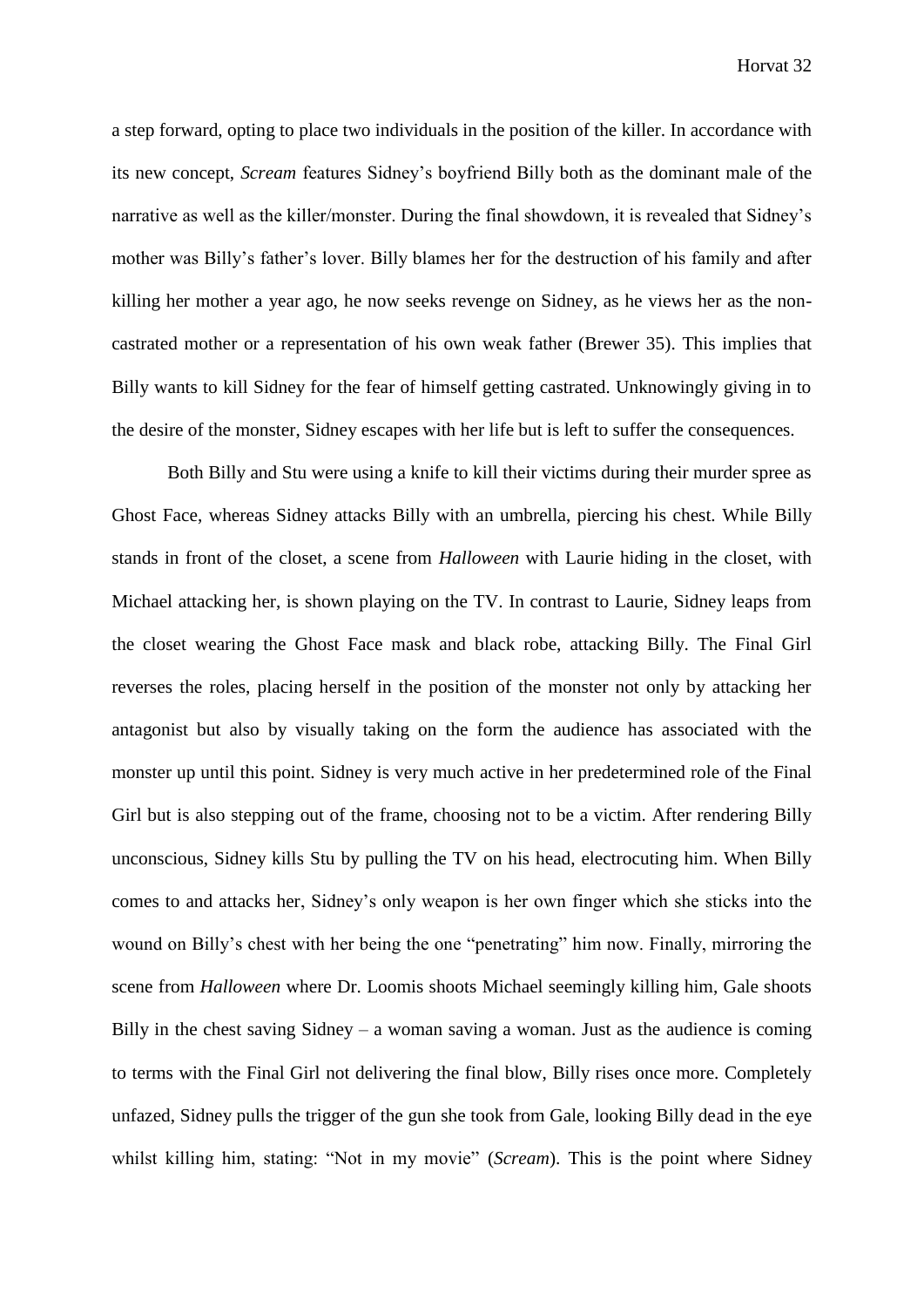Horvat 33

completely breaks the boundaries of the stereotypical Final Girl resulting in *Scream* rising above the traditional slasher film narrative.

Sidney is the Final Girl who takes control of her own fate. She does not linger or watch as things happen to her. In accordance with the concept of the film, Sidney recognizes herself as the Final Girl, fighting to break out of the role. In order to do so, this Final Girl has to create her own narrative, which she ultimately manages to do. Adhering to the Final Girl trope in the beginning, Sidney shatters them one by one as the story progresses. Contrasting to earlier slasher films, *Scream* introduces female characters surrounding Sidney who are equally as courageous and resourceful, without taking their femininity away from them or gratuitously sexualizing them. Opposing Mulvey's statement that women are "bound by a symbolic order in which man can live out his fantasies and obsessions through linguistic command by imposing them on the silent image of a woman still tied to her place as the bearer of meaning, not maker of meaning" (50) by creating her own narrative and subverting the Final Girl Trope, Sidney shows that she in fact is the maker of meaning.

#### *3.1.3. You're Next (2011): Erin Harson*

The third and last Final Girl that will be discussed in the paper is the heroine of Adam Wingard's 2011 home invasion slasher film *You're Next*. Unlike *Halloween* and *Scream*, *You're Next* did not leave such a significant mark within the slasher genre itself, but it did bring an interesting and entertaining new Final Girl to the foreground – Erin Harson. The plot of *You're Next* revolves around a family being attacked and brutally murdered by a group of assailants in animal masks. The masked killers on the rampage are set to murder everyone present at the family reunion in a brutal murder spree, unaware of the fact that this Final Girl is a force to be reckoned with.

The film opens with a couple having sex and getting brutally murdered soon after, falling victim to one of the basic slasher genre tropes. The woman gets killed first, without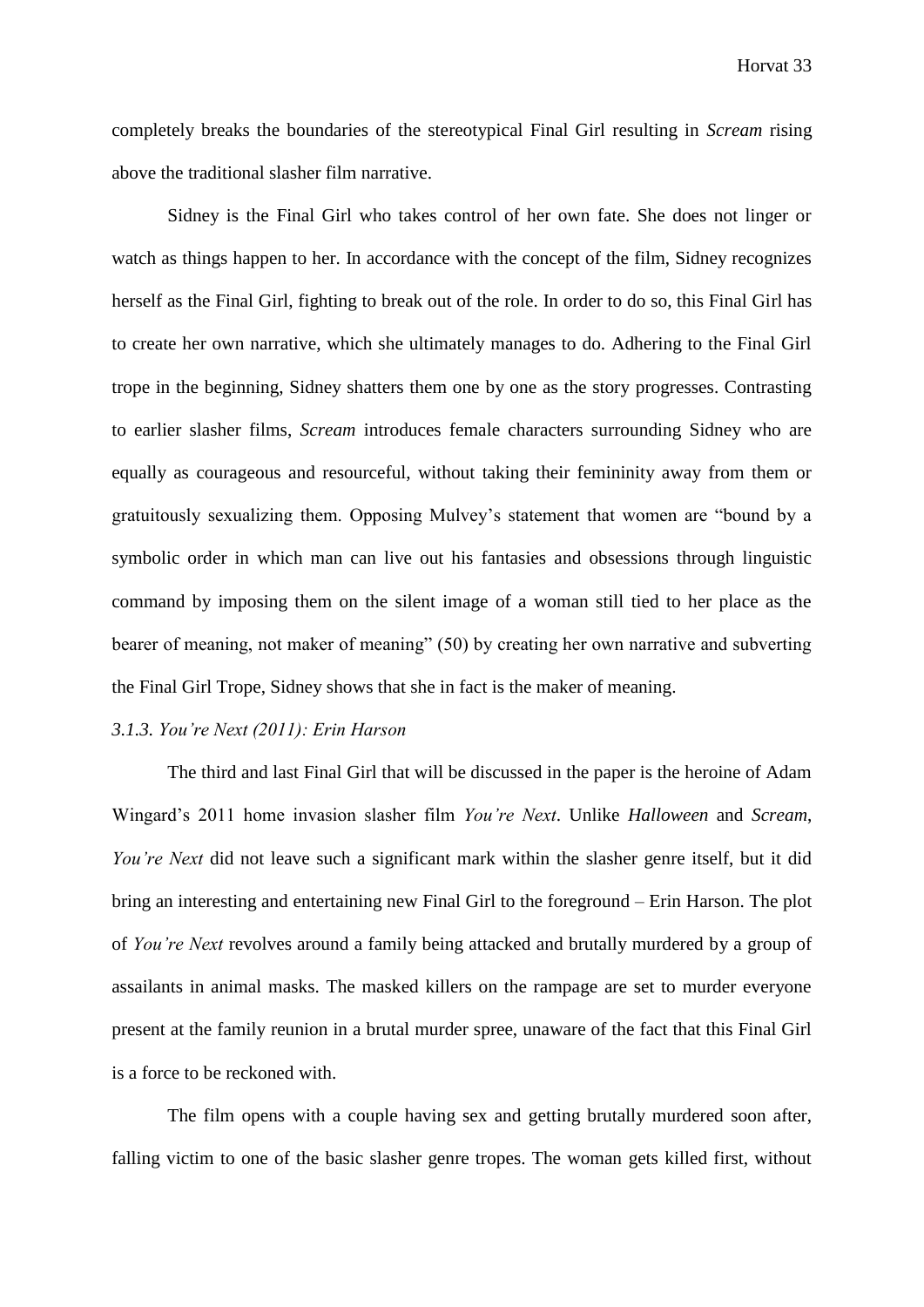her murder being shown. When the man comes back from the bathrooms, he discovers her dead body on the floor with the words "you're next" written in blood on the bedroom window. Immediately, he starts to panic and is killed by a person wearing an animal mask and wielding a machete. This scene serves as an introduction to the gruesome murders that are about to happen in the house next door and as a slasher film staple, showing two people getting punished for giving into their bodily desire.

When the wealthy family meets up in the mansion to celebrate the parents' anniversary, the olive-skinned Erin immediately stands out from the rest of the lot with her attitude. As her predecessors Laurie and Sidney, Erin also carries a unisex name – but this is where the similarity between her and the above-discussed Final Girls (more or less) stops. Carrying the same name as the 2003 *Texas Chainsaw Massacre* Final Girl, Erin crosses the boundaries of the Final Girl trope even before arriving to her boyfriend Crispian parents' countryside mansion by insisting that they stop for alcohol. She knows how to indulge herself and is not portrayed as viceless, making her relatable from the get go. Furthermore, Erin and Crispian are in what seems to be a serious adult relationship, making it doubtful that their relationship is non-sexual or that Erin is a virgin. As this issue is not addressed at all during the duration of the film, it is safe to say that this Final Girl also has no issue with her sexuality. Within the first 15 minutes of the film, the audience is made aware that Erin is far from the stereotypical Final Girl who shies away from sex due to personal issues or unresolved trauma and is vice-free. Erin is neither the virginal nor the sexually repressed Final Girl, representing a noticeable shift from 1978 *Halloween* and Laurie Strode. She transcends the trope of the stereotypical Final Girl who is marked by past trauma standing in the way of her present sexual relations and life in general. Similar to Sidney, Erin demonstrates that "she is not separate from the male: she too has sexual feelings that must have an outlet; she too is strong-skilled and assertive" (Terrones 26).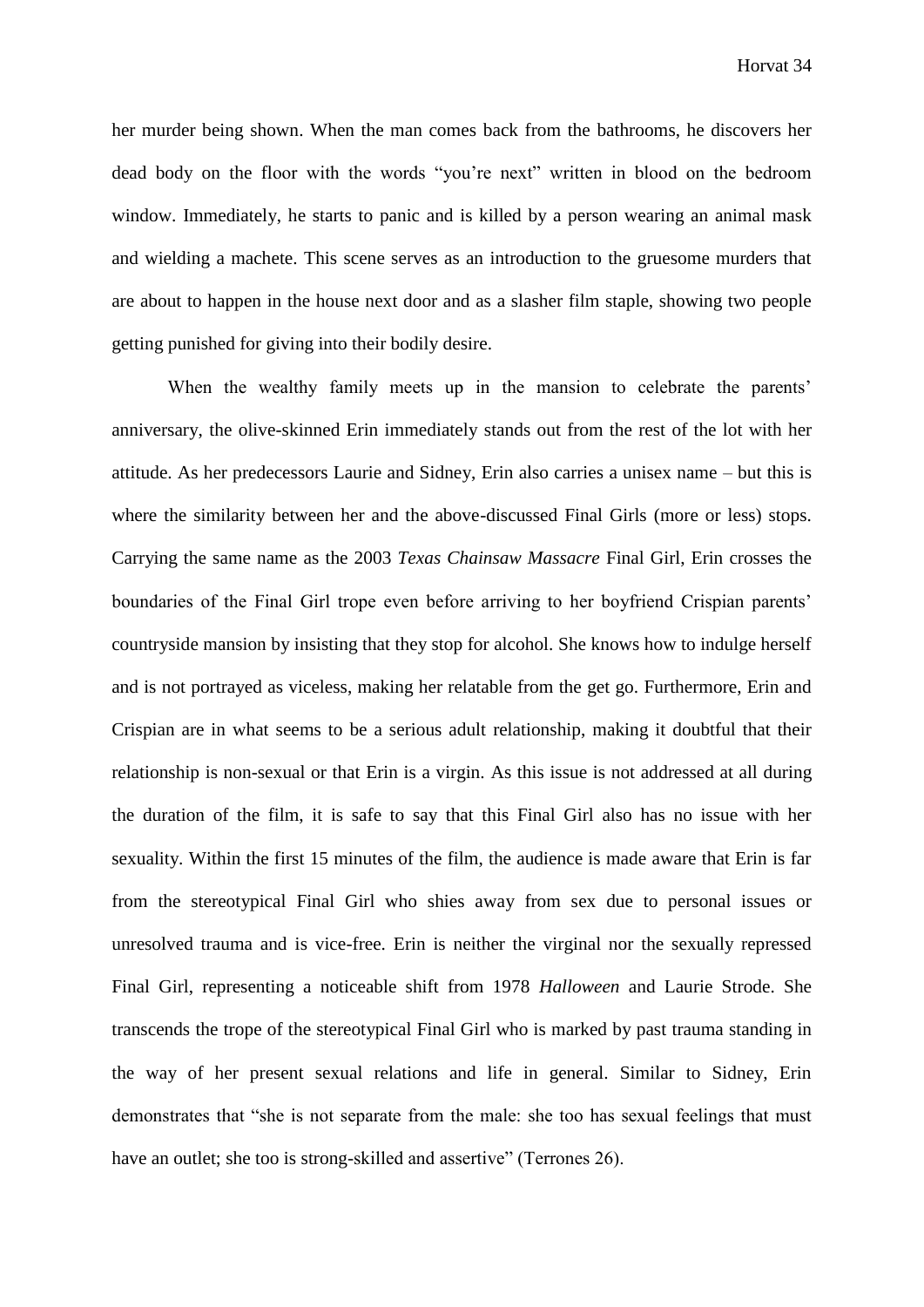When the brutal killings at the mansion begin – starting with two people getting impaled by crossbow arrows – Erin initial reaction does not include either screaming or running away. Unlike Crispian's mother Aubrey, who reacts by screaming hysterically, Erin does not display reactions signaling femininity such as "crying, cowering, screaming, fainting (or) trembling" (Clover 300). Erin displays emotions of surprise and fear at first, but within moments she composes herself swiftly switching to survival mode by trying to bring everyone who is still alive to safety. Soon after, Erin reveals that she was raised on a survivalist compound and is trained in combat. This fact removes Erin from the Final Girl trope instantly, as she is fully prepared to fight for her life at any given time. Whereas Laurie and Sidney go through the Final Girl metamorphosis, Erin is not portrayed as a victim at any point within the narrative, as she is her own hero from the very start.

In contrast to *Halloween* and *Scream*, *You're Next* does not portray events happening over the course of days, but over the course of a single night, adding to the violence the Final Girl is forced to endure. In comparison to Laurie who survived with a just a wound on her arm, Sidney faced carnage that left her covered in sweat and blood, yet her face was completely clean with her make up practically untouched. By the end of *You're Next*, Erin is covered in her own blood and that of other people, with splatters of blood covering her face. Looking completely disheveled Erin steps away from the stereotypical standard of beauty to which even Sidney adhered with her clean face. Within one night, Erin is faced with and single handedly kills three masked killers, alongside Felix and Zee who are revealed as the ones that arranged the murders as well as Crispian. The brutality of the murders in *You're Next* is incomparable with that of *Halloween* or *Scream,* as 5 killers are placed in one house and are given a broad array of weapons to conduct the murders, including a machete, garrote wire, an axe and a knife. Similar to Laurie, Erin uses household appliances to defend herself, however she does so for entirely different reasons. Erin is not familiar with Crispian's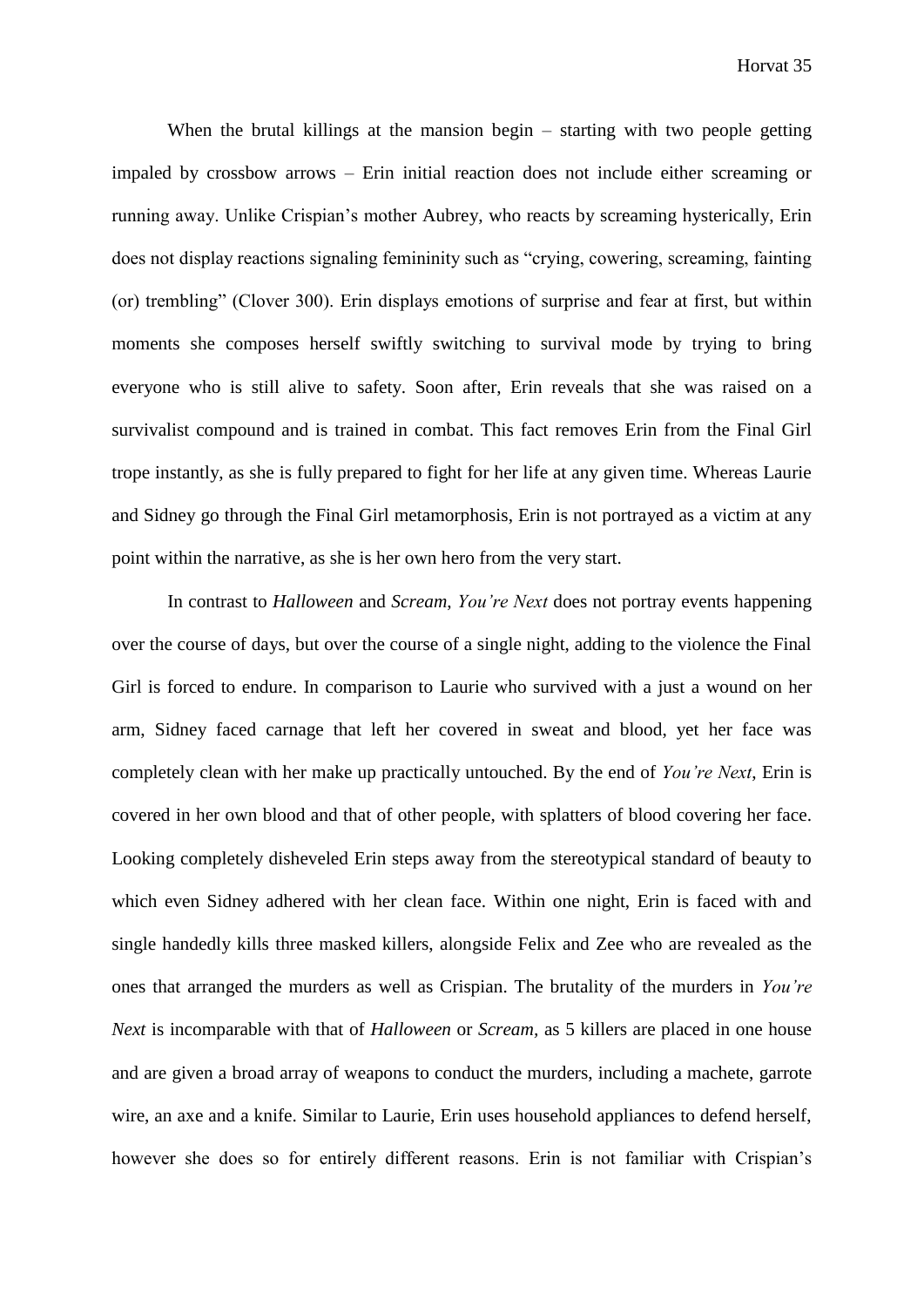parents' mansion, but shows resourcefulness in the Terrible Place, due to her survivalist father teaching her to set homemade traps and to react to danger with a sense of calm. At one point in the film, Crispian asks Erin: "Where is Felix?" Erin follows with a response: "I put a blender on his head and killed him" (You're Next, Dir. Adam Wingard, 2011). Throughout the entire ordeal, Erin defies Clover's and William's notion of the woman serving as a mere spectacle. She is not the "bearer of the wound" (Mulvey 34) but inflicts these onto others both male and female characters, without hesitation. Erin turns the tables on her assailants in the blink of an eye, turning them into her victims. This type of behavior, unexpected from a woman whose image is controlled by the patriarchal society, places Erin in the role of Creed's monstrous feminine who defies societal expectations of what a woman should be like.

Using household appliances to fight and finish off the killers one by one, Erin fights against the patriarchal symbols of oppression. Whereas Laurie was not given the chance to deliver the final blow to her assailant, Sidney got the chance to kill Billy due to Gale's intervention; with the killers fulfilling another slasher trope wherein they rise once more after falling to the ground, seemingly dead, to attack their victims one last time. In *You're Next* the Final Girl Erin does everything completely by herself without relying on anyone. Erin is also the one to deliver the final blow to none other than her boyfriend Crispian who is revealed to be one of the minds behind the killings which served as a way of collecting the family inheritance. Like Sidney, Erin is faced with the grisly truth of her boyfriend being revealed as the monster and the cause of her ordeal. Crispian's attempt at persuading her not to kill him only makes Erin angry to the point that she ultimately stabs him to death with a knife, thus destroying the monster and freeing herself from male control. According to Clover, the slasher film resolves the male castration anxiety by phallicizing the Final Girl, thus allowing her to destroy the villain. Yet, as mentioned earlier in the paper, Barbara Creed claims that the slasher genre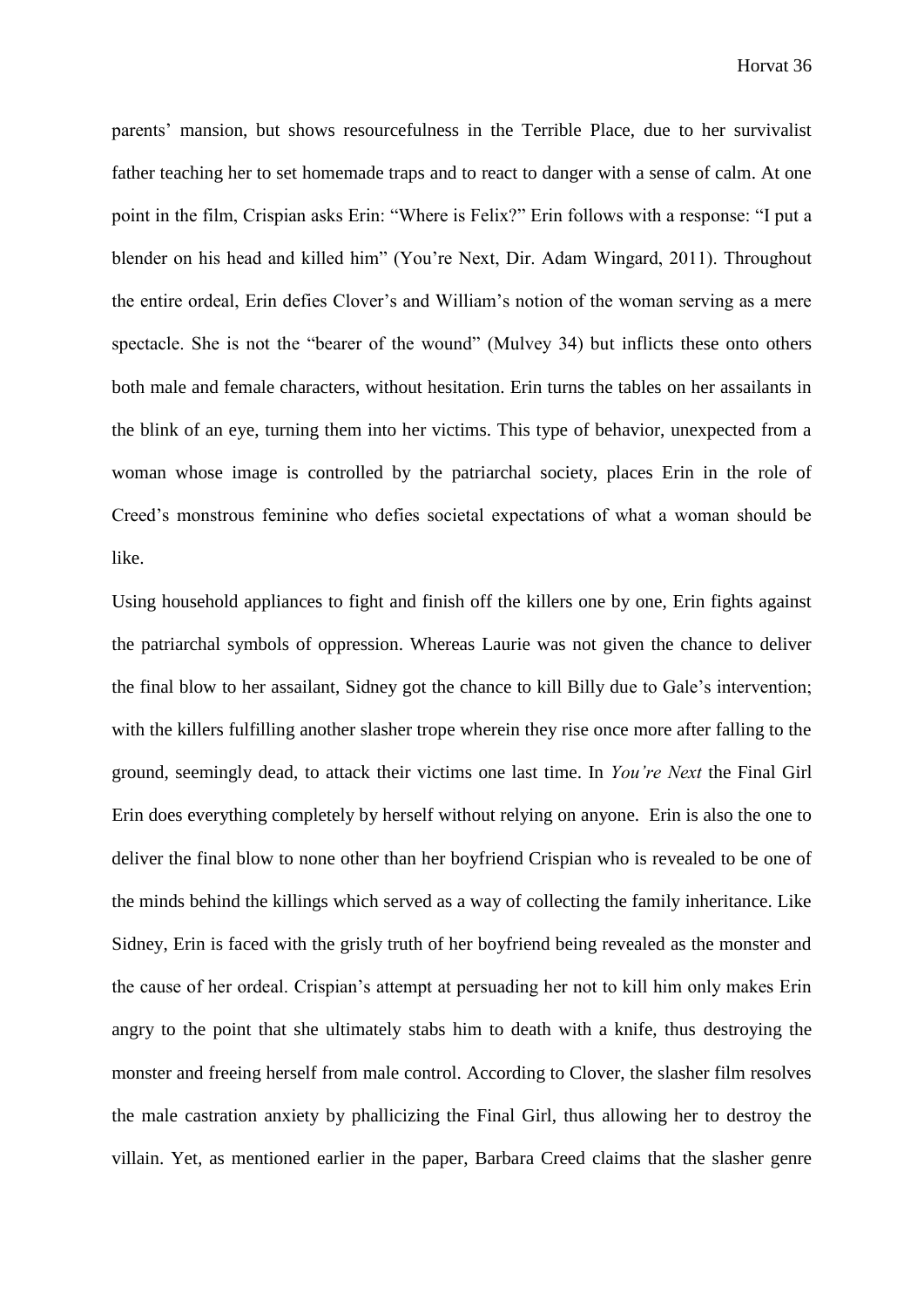"actively seeks to arouse castration anxiety so in relation to the issue of whether or not the woman is castrated" (127). One could say that Erin is the embodiment of Creed's monstrous feminine by defying the societally imposed image of the stereotypical, expected and accepted feminine behavior whilst single-handedly taking out a total of five killers in one night. Before Erin kills Crispian, he tells her: "Had you reacted normally, my parents and siblings would have been killed, you'd have been untouched, and we'd be rich." (*You're Next*). A normal reaction excepted of a woman would have been screaming, running away and hiding when facing terror, but Erin did the complete opposite, leaving both the characters on screen as well as the audience surprised with the capabilities and fighting skills. Finally, after killing her boyfriend, Erin is shot in her shoulder by a police officer witnessing Crispian's death, there perceiving Erin as the monster.

In the end, Erin adheres to some rules of the Final Girl in that she has good intension and wishes to help and save everyone around her but fails to do so. She is strong, pretty and resilient in the fight for her own life ultimately bringing a stop to the antagonists. However, she shatters some of the rules by not playing the victim at any given time by staying focused on keeping herself alive and setting her own booby traps all around the house. Not to forget that she was raised on a survivalist compound starkly contrasting her with Laurie and Sidney who are portrayed as simple teenage girls having to metamorphose from the role of the victim to that of a hero. As relatable as Erin was up until the point of confessing her past, certainly this fact would affect her level of relatability. Finally, the credits of the film reveal that Erin is the prime suspect in the murders that happened in the mansion as she is the only one left alive. Although it is unclear whether she will eventually be accused or not, as there are no further installments, the ending likely serves as a punishment for Erin for staying alive.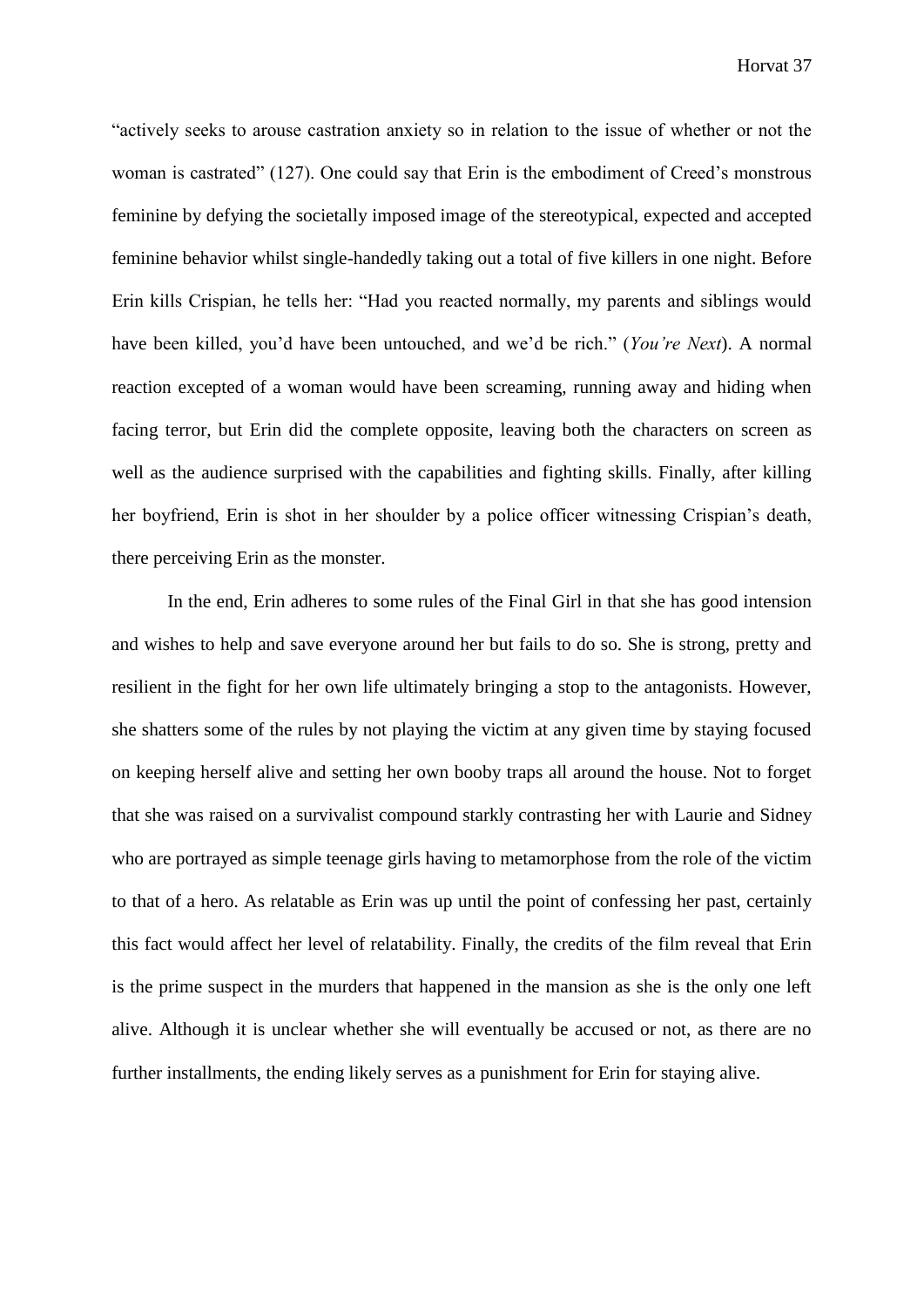Horvat 38

#### 4. Conclusion

While representation of women in film may not be the most imperative of issues in today's society, the importance of media and their influence on society and vice versa is undeniable. Society's fascination with film, which plays on socially established patriarchal formations and ingrained social expectations for how both women and men should look and behave thus enforcing particular social constructs, is therefore not surprising. At this point, the question whether art imitates life or life imitates art becomes a difficult one to answer. Considering that women have been and still are presented as passive objects exposed to the male fetishistic gaze within the world of art and specifically film, it is not surprising that the key character of the slasher film arouses this much interest. In a world where the quickest way to make money is by objectifying and mutilating women, the much-debated female heroine is brought to the foreground by none other than a subgenre of horror branded as violent and misogynistic. However, the fact that the horror genre has accumulated such a massive audience throughout the years which it can influence by sending a message different than that of the mainstream cinema makes it less of a surprise.

Not only an erotic object used for the pleasure of the male spectator, the Final Girl is also an object of violence – a position she needs to rise above in order to survive. She does so by adapting, fighting and adopting a type of behavior socially accepted as typical masculine behavior. This fluidity of the Final Girl in terms of gender traits has led to the emergence of different and opposing interpretations of the trope. While some view her as an epitome of a stereotypical female corresponding to a conservative mindset, and point out that in order to survive and face the killer, the woman needs to assume more "masculine" traits, others note that leaving the woman as the last survivor in the film bring the male audience to the point of identification with the female character who is left alive to tell the tale. It is difficult not to recognize the importance of the Final Girl trope as it enables male spectators to identify with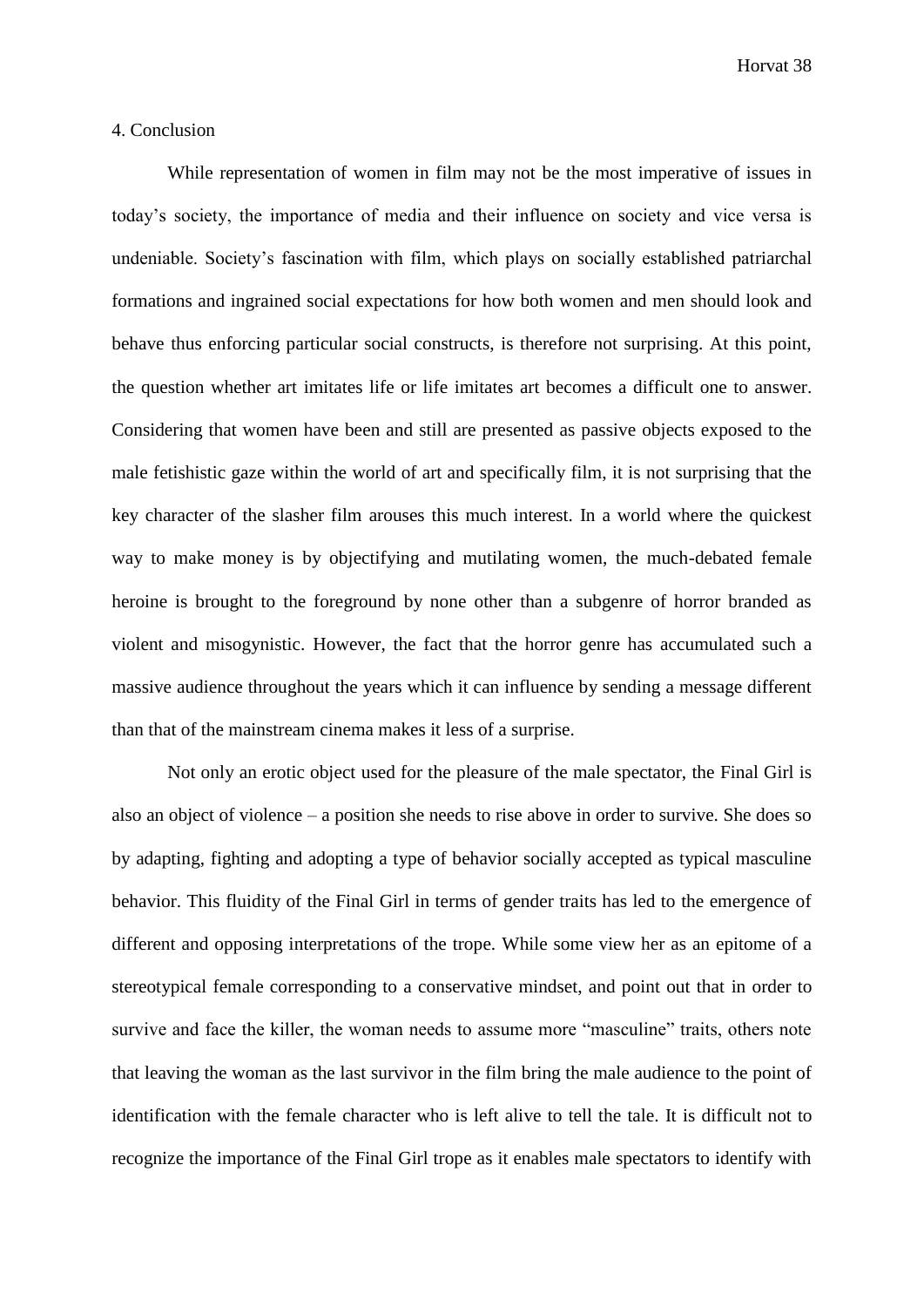the female by processing what the woman is processing. Viewing something truly terrifying through the eyes of a woman for whom it is socially acceptable to show fear, the male spectator is given the opportunity to recognize true terror thus identifying with her trouble. Furthermore, it is safe to say that the Final Girl is no less of a female for adopting behavior tougher than expected of her by society, in order to fight for her life and survive.

On the example of the three Final Girl analyzed in this paper, it is evident that progress has been made in the portrayal of the last woman left alive in the slasher film. Each of them faithful to the basic characteristics of the Final Girl trope in varying degrees, they are also reflections of the period during which they emerged. The Final Girl is certainly not a stagnant trope. Changing with every new slasher film, he Final Girl has evolved from the teen whose life is saved by her virginity to the self-composed woman who can handle a threat. Whichever way one chooses to interpret the character of the Final Girl, one cannot deny the fact that the slasher film makes an effort to adjust the viewpoint of the spectator with that of the Final Girl in order for the spectator to truly experience horror thus eliminating the option of her position to be described as an exclusively demeaning one. As a female character allowed displaying both her weakness and strength, the Final Girl is the hero of her own story. Ranging from the virginal and maternal Laurie Strode in John Carpenter's *Halloween*, over devirginized but vice-less Sidney in Wes Craven's *Scream* to the distinctively tough and self-indulging Erin in Adam Wingard's *You're Next*, the Final Girl trope has undoubtedly evolved since its establishment. Once standing for the moralistic, prudish, victimized and masculinized woman, it is safe to say that the Final Girl trope has gone through its own process of metamorphosis into a more positive portrayal of women in horror. However, viewing slasher films as making a commentary on society and the position of women being reflected on screen through its particular narrative, whether the evolution of the Final Girl trope on the basis of the three analyzed heroines is completely positive remains debatable.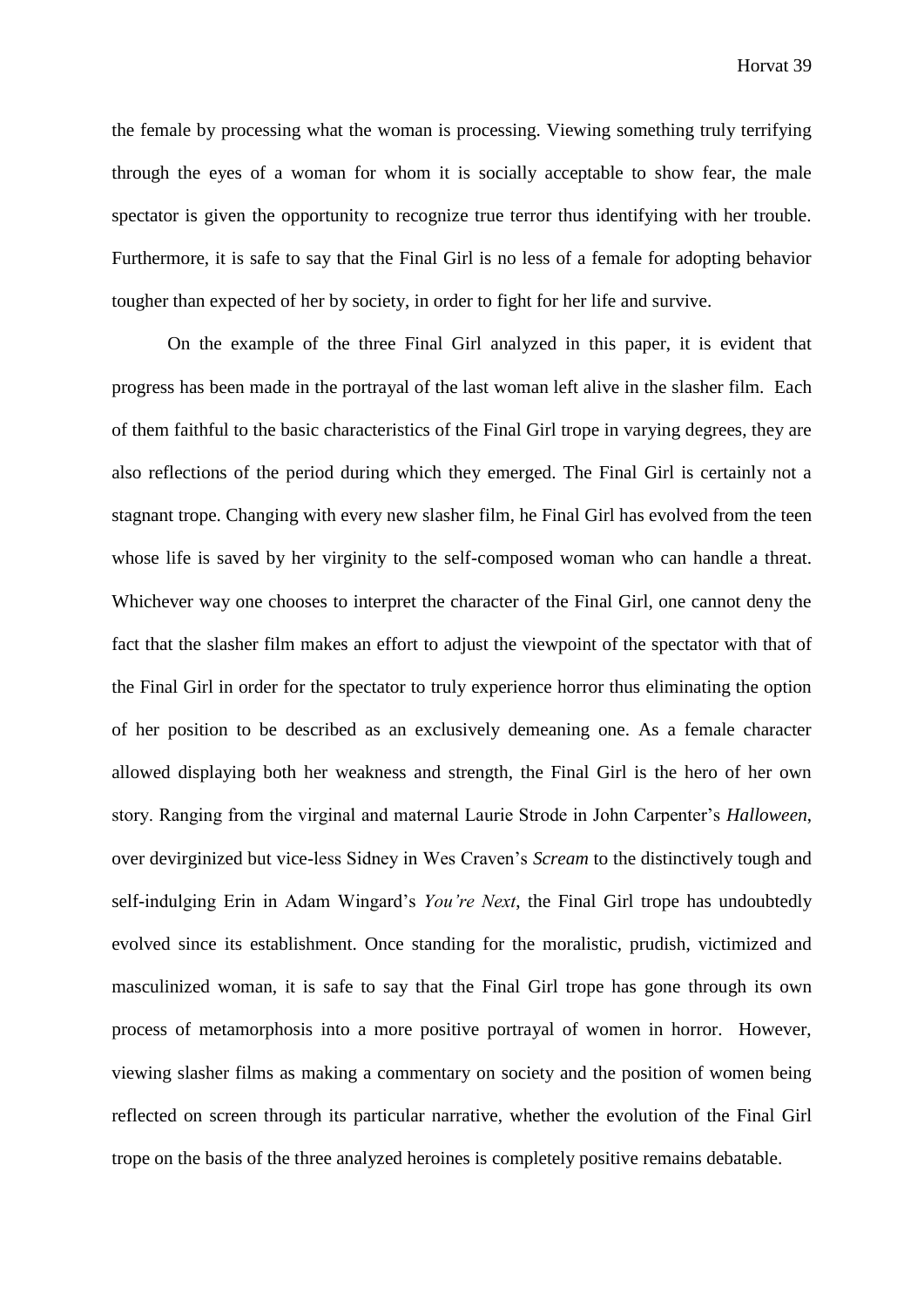5. Works Cited

#### **Primary Sources:**

- Clover, Carol J. *Her Body, Himself: Gender in the Slasher Film. Representations*. Special Issue: Misogyny, Misandry, and Misanthropy. University of California Press. 1987. Print
- **[---](https://en.wikipedia.org/wiki/Carol_J._Clover)**. *Men, Women and Chain Saws: Gender in the Modern Horror Film*. Princeton, N.J. Princeton University Press. 1992. Print.
- Creed, Barbara. *The Monstrous Feminine: Film, Feminism, Psychoanalysis (Popular Fiction Series).* Routledge. 1993. Print.
- Mulvey, Laura. *Visual Pleasure and Narrative Cinema*. Film Theory and Criticism: Introductory ... and Marshall Cohen. New York: Oxford UP. *1999*. Print

#### **Secondary Sources:**

- Boyle, K. Media and Violence. London: Sage publications. 2005. Print
- Brewer, Chad. *The Stereotypical Portrayalf of Women in Slasher Films: Then Versus Now.*  Louisiana State University. 2009. Print.
- Creed, Barbara. *Media Matrix: Sexing the New Reality.* Crows Nest: Allen & Unwin, 2004. Print.
- Grant, Barry Keith. *The Dread of Difference: Gender and the Horror Film (Texas Film and Media Studies).* University of Texas Press. 1996. Print.
- Ebert, Roger. *Why Movie Audiences Aren't Safe Anymore.* American Film 6. 1981. Print.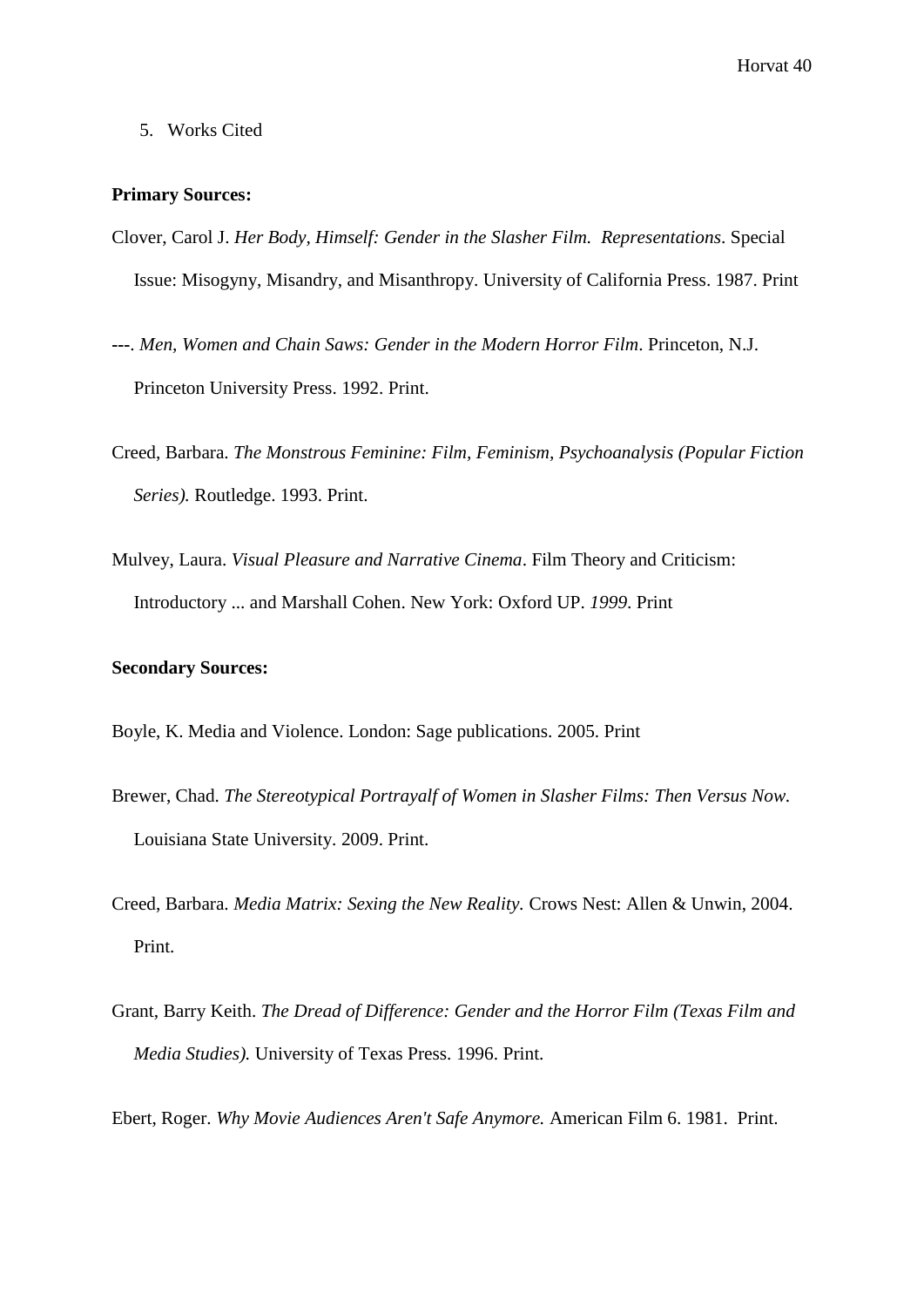- Fairfax, Shyla. *Women in Slashers Then and Now: Survival, Trauma and the Diminishing Power of the Close-Up.* Carleton University. Ottawa, Ontario. 2014. Print.
- Harper, Jim. *Legacy of Blood: A Comprehensive Guide to Slasher Movies.* Manchester: Headpress. 2004. Print.
- Hutchings, Peter. *The Horror Film*. Harlow: Pearson. 2004. Print
- Jancovich, Mark. *Horror.* B.T. Batsford: London. 1992. Print.
- **---**. *Horror, the Film Reader*. Routledge, London and New York. 2002. Print
- Keisner, Jody. *Do You Want to Watch? A Study of the Visual Rhetoric of the Postmodern Horror Film.* Women's Studies 37. 2008. Print.
- Kristeva, Julia. *Powers of Horror: An Essay on Abjection.* New York: Columbia University Press, 1986. Print.
- Lurie, Susan*. Pornography and the Dread of Woman: The Male Sexual Dilemma.* Take Back the Night. ed. Laura Lederer. New York: William Morrow. 1980. Print.
- Luther-Smith, Adrian. *Blood and Black Lace*. Cornwall, England: Stray Cat Publishing Ltd. 1999. Print.
- Phillips, Kendall R. *Projected Fears: Horror Films and American Culture*. London. Praeger. 2005. Print.
- Prince, S. *The Horror Film*. New Brunswick. NJ: Rutgers University Press. 2004. Print.
- Rockoff, Adam. *Going to Pieces: The Rise and Fall of the Slasher Film*. Jefferson, NC: McFarland & Company, Inc. 2002. Print.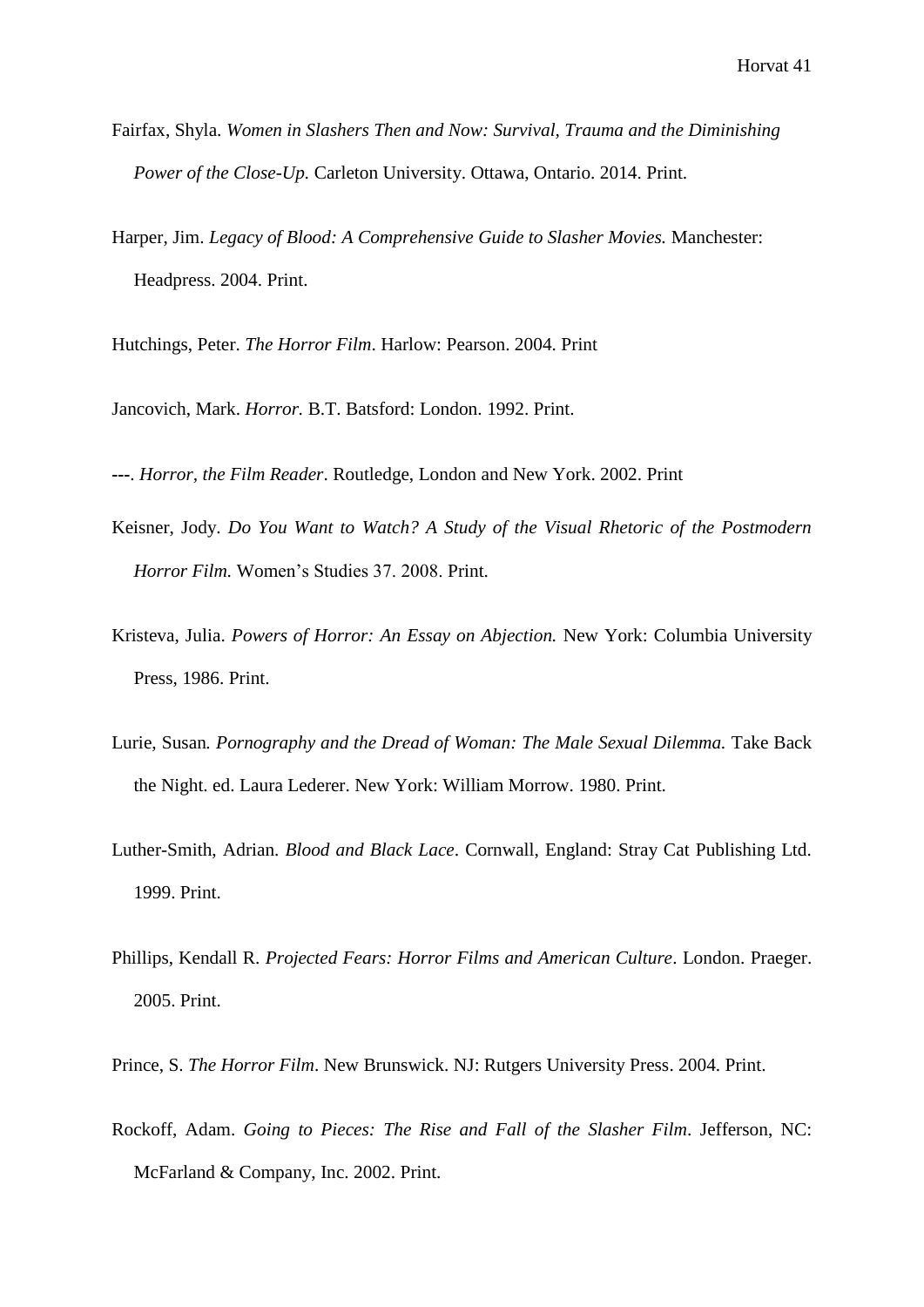Turner, Graeme. *Film as Social Practice.* Routledge. 1998. Print.

Weaver, James B.; Tamborini, Ron. *Horror Films: Current Research on Audience Preferences and Reactions.* Routledge. 1996. Print.

Wood, Robin. *Returning the Look: Eyes of a Stranger. American Horrors: Essays on Modern American Horror Film.* Chicago: University of Illinois Press. 1987. Print.

#### **Internet Sources:**

Lippmann, Walter. "Public Opinion." *perarsoncustom.com,* Web. 14 September 2018 wps.pearsoncustom.com/wps/media/objects/2429/2487430/pdfs/lippmann

Totaro, Donato. "The Final Look: A few Thoughts on Feminism and Horror." *Offscren.com,* 1 January 2002. Web. 4 June 2017 offscreen.com/view/feminism\_and\_horror

#### **Films:**

- *Halloween.* Dir. John Carpenter. Perf. Jamie Lee Curtis, Donald Pleasence, Tony Moran. Compass International Pictures. 1978
- *Scream*. Dir. Wes Craven. Perf. Neve Campbell, David Arquette, Courtney Cox, Mathew Lillard. Dimension Films. 1996
- *You're Next.* Dir. Adam Wingard. Perf. Sharni Vinson, Wendy Glenn, Nicholas Tucci. Lionsgate. 2011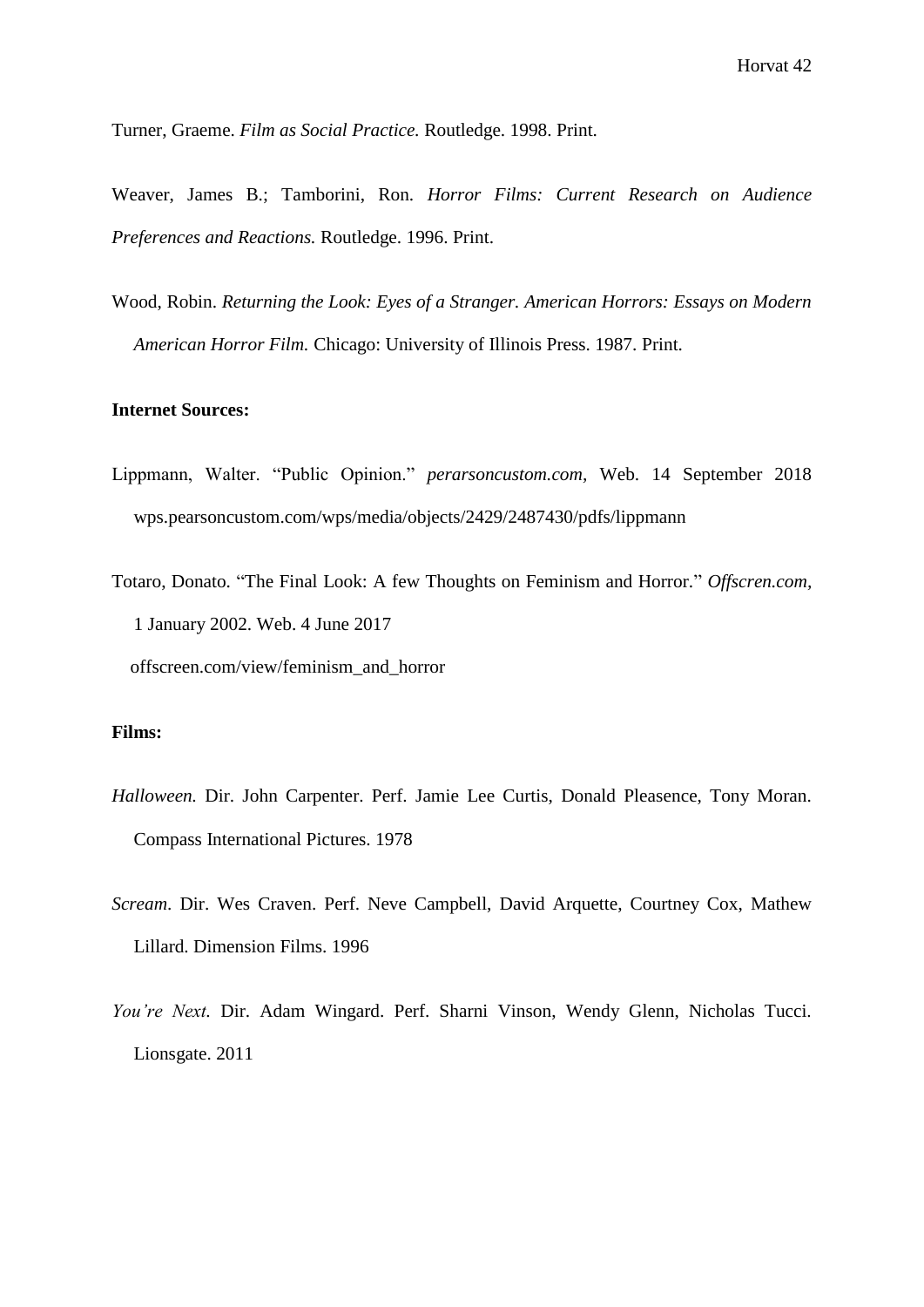#### 6. FINAL GIRL: ANALYSIS OF THE SLASHER FILM TROPE:

#### Abstract

Portrayal of women in film has always been a topic of discussion. As a subgenre of horror, the slasher film comments on the position of women within society through various tropes. The character of the Final Girl is the key trope of the slasher film narrative as well as the one raising the most questions. Established in Tobi Hooper's 1974 *The Texas Chainsaw Massacre*, the Final Girl represents the last girl left alive to confront the killer. She possesses a certain set of traits which set her apart from other characters. What makes the Final Girl trope the most interesting is its fluidity in terms of gender. Due to its various characteristics, the trope has been interpreted differently by feminist film critics, including Laura Mulvey and Carol J. Clover who coined the term Final Girl. On one hand, the character of the Final Girl is viewed as an embodiment of negative stereotypes depicting what a woman should be, whereas on the other, the character is said to force the male spectator to identify with a female character. Keeping some of its original traits, the Final Girl trope has been evolving over the course of decades. The main purpose of this paper is to offer insight into the Final Girl trope and its on-going conventions. The aim was to analyse the evolution of the Final Girl trope on the basis of three following slasher films – John Carpenter's *Halloween* (1978), Wes Craven's *Scream* (1998), and Adam Wingard's *You're Next* (2011).

Key words: stereotype, slasher film, Final Girl, feminist film critique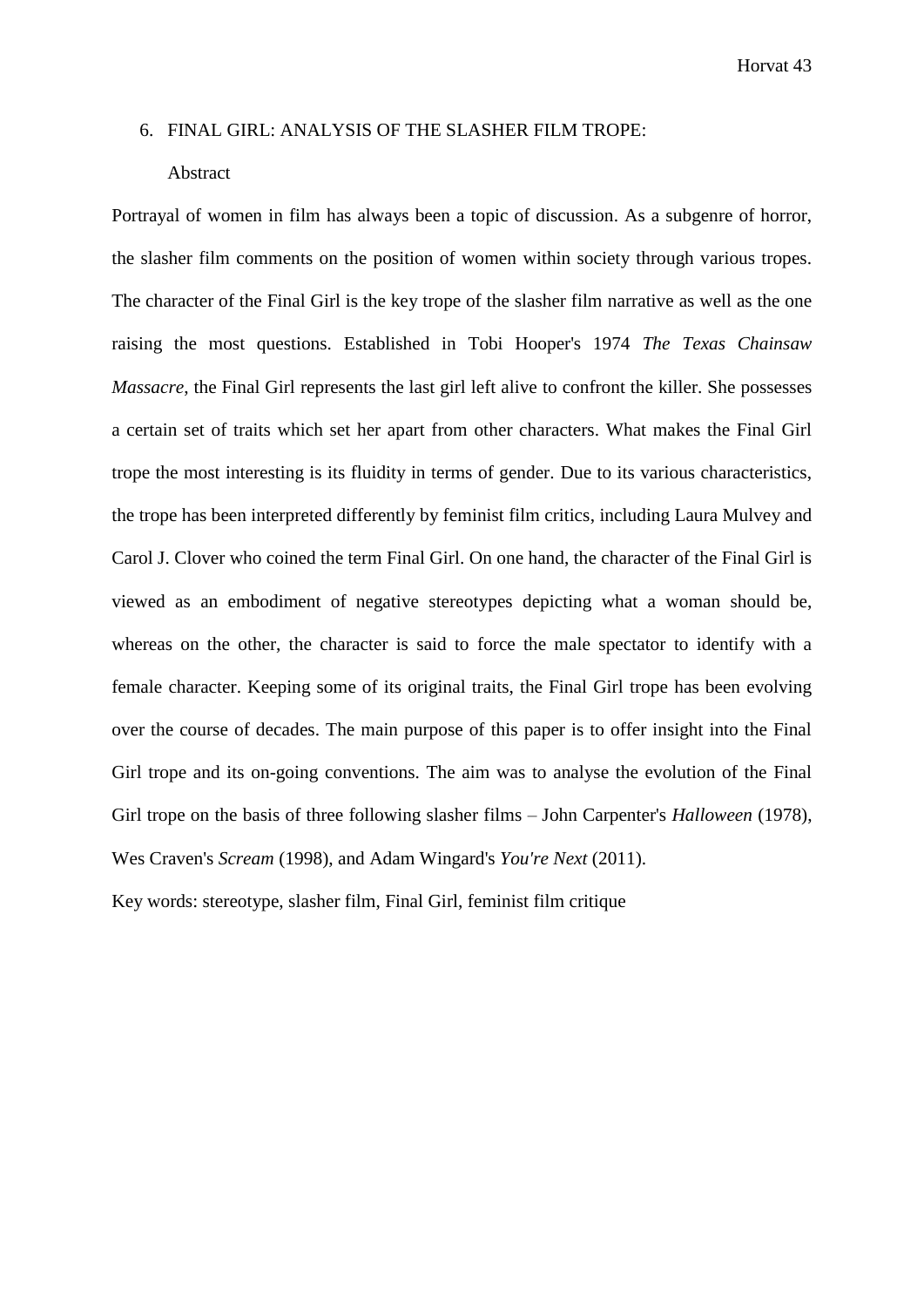### 7. FINAL GIRL: ANALIZA KLJUČNOG ELEMENTA SLASHER FILMA

#### Sadržaj

Prikaz žena u filmu neiscrpan je izvor rasprava. Kao podžanr horora, slasher daje vlastiti komentar na poziciju žene u društvu putem prepoznatljivih konvencija. Ključan te ujedno najzanimljiviji element slasher filma je poznat pod nazivom Final Girl. Obilježja lika Final Girl etablirana su u slasher filmu Tobija Hoopera *Teksaški masakr motornom pilom* iz 1974. Final Girl predstavlja jedini lik u slasher filmu koji preživi brutalna ubojstva i suočava se s ubojicom. Ona posjeduje određene karakteristike koje ju izdvajaju od ostalih likova u filmu pri čemu se kao njeno najzanimljivije obilježje ističe rodna fluidnost. Njene specifične karakteristike tema su različitih teoretiziranja unutar feminističke filmske kritike, a njima se u svojem radu bave Laura Mulvey i Carol J. Clover koja je liku i nadjenula naziv Final Girl. S jedne strane, lik Final Girl biva percipiran kao stereotipan prikaz toga kakva bi žena trebala biti, dok se s druge strane ističe kako se radi o ključnom elementu slasher filma koji prisiljava muškarca da se poistovjeti s likom žene. Lik Final Girl evoluirao je tijekom posljednjih nekoliko desetljeća, zadržavajući pritom svoja temeljna obilježja. Cilj ovog rada je dati uvid u obilježja i lik Final Girl kao ključnog elementa slasher filma te prikazati i analizirati njegovu evoluciju na temelju tri slasher filma – *Noć vještica* (1978) redatelja Johna Carpentera, *Vrisak* (1998) redatelja Wesa Cravena te *Ti si sljedećia(i)* redatelja Adama Wingarda.

Ključne riječi: stereotip, slasher film, lik Final Girl, feministička filmska teorija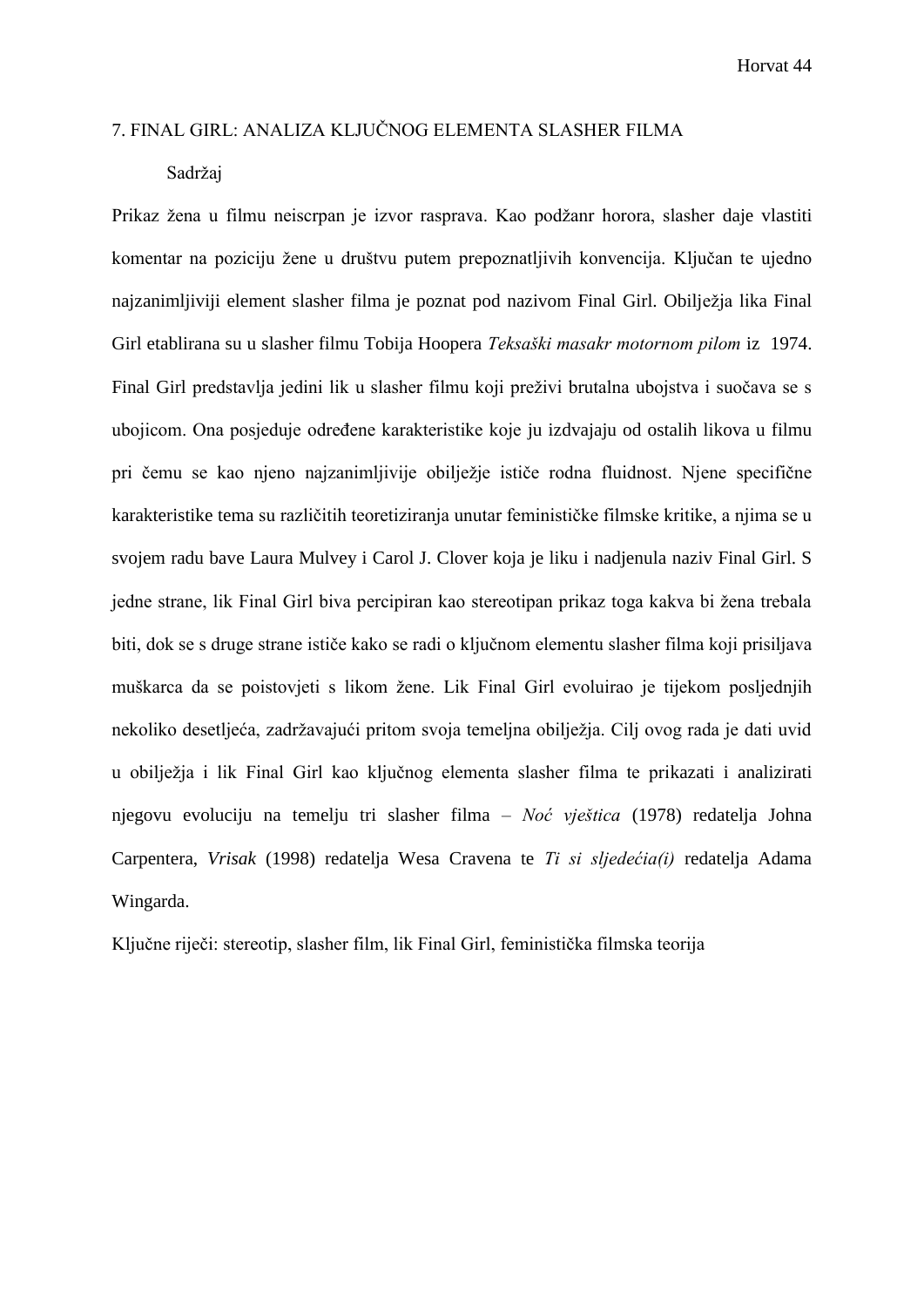Horvat 45